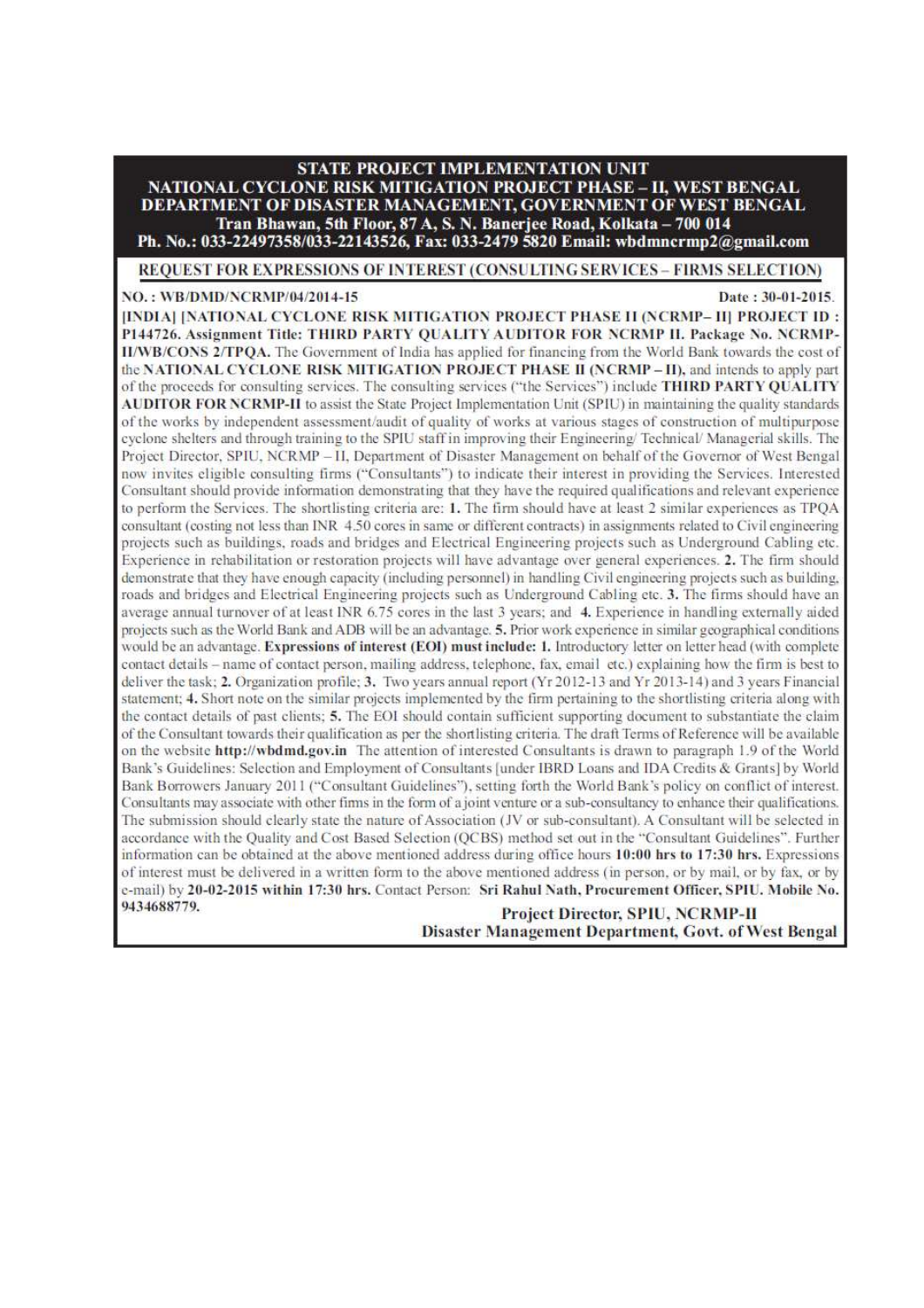# **Terms of Reference**

**for** 

# **Third Party Quality Auditor**

# **(Package No. NCRMP-II/WB/CONS 2/TPQA)**

STATE PROJECT IMPLEMENTATION UNIT

NATIONAL CYCLONE RISK MITIGATION PROJECT PHASE II, WEST BENGAL

DEPARTMENT OF DISASTER MANAGEMENT GOVERNMENT OF WEST BENGAL

Tran Bhawan, 5th Floor, 87 A, S. N. Banerjee Road, Kolkata 700 014

Ph. No.: 033-22497358/033-22143526, Fax: 033-2479 5820 Email: wbdmncrmp2@gmail.com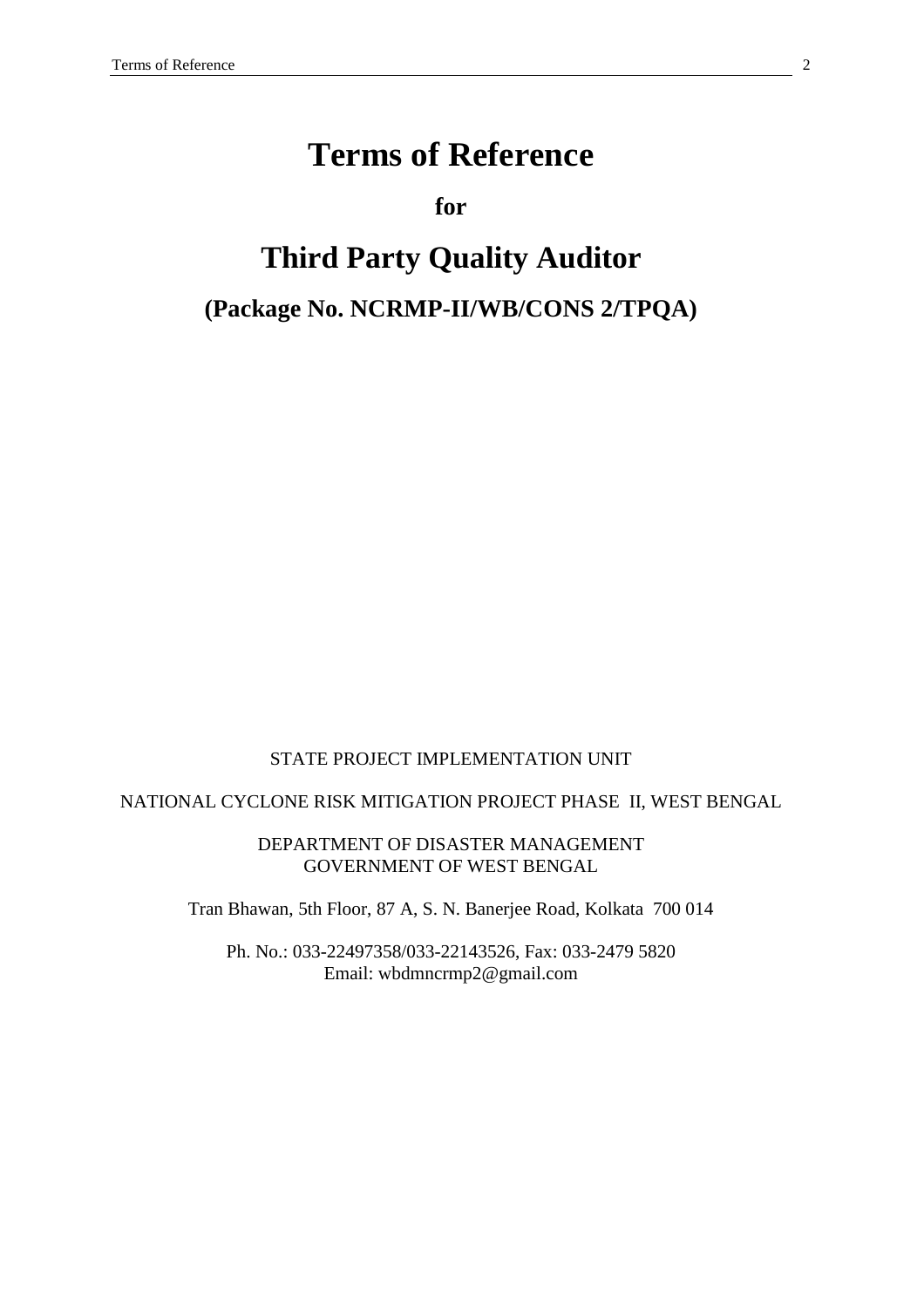# **Terms of Reference**

# **Third Party Quality Audit- NCRMP-II**

# **Table of Contents**

- 1.0 Project Background
- 2.0 Objectives of the Third Party Quality Audit
- 3.0 Outline of tasks to be carried out
- 4.0 Schedule for completion of tasks
- 5.0 Team Composition and estimated man month inputs
- 6.0 Data and services to be provided by the client
- 7.0 Review and monitoring of consultants work
- 8.0 Annexure A: Indicative test requirements
- 9.0 Annexure B: List of equipments
- 10.0 Annexure C : List of sites proposed to be audited in the first year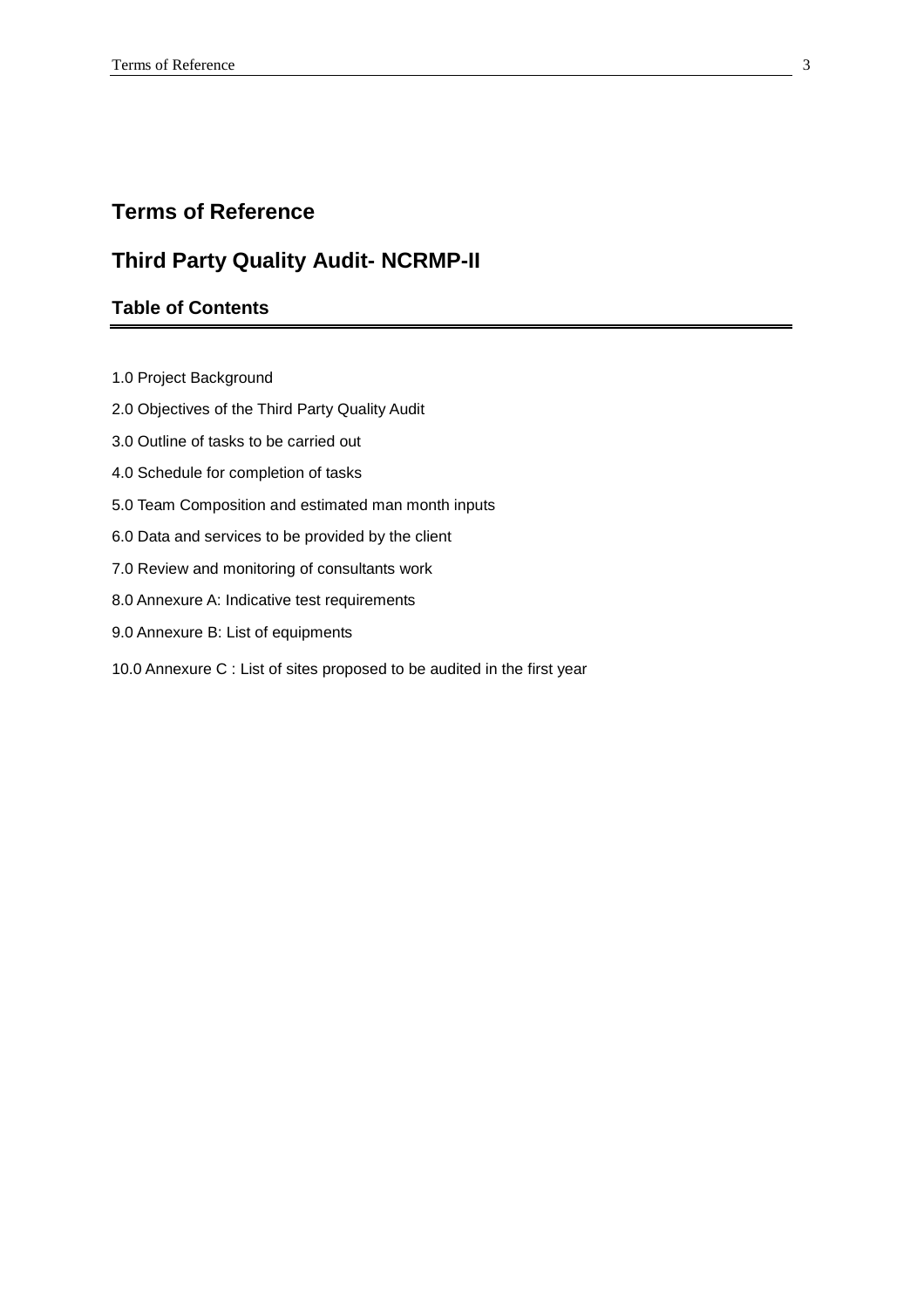#### **1.0 PROJECT BACKGROUND AND OBJECTIVE**

#### 1. *Background*

- The Government of India has initiated a number of initiatives to reconcile the aims of protection of life and livelihood of coastal communities; conservation of ecological resources in the coastal and marine areas; and, promotion of economic activities that have necessarily to be located in the coastal regions. As one of the different initiatives, the Government of India along with the respective State Governments is implementing a World Bank financed project called the "National Cyclone Risk Mitigation Project" (NCRMP-II). The Project has specific objectives to support the long-term vision of the Government by (a) building national capacity for implementation of National Cyclone Risk Mitigation Project approach in the country, and (b) piloting the approach in the states of Gujarat, Orissa and West Bengal. The National Component of the Project focuses on expanding the institutional capacity and knowledge base needed for National Cyclone Risk Mitigation Project. The State Components include capacity building at the state level, preparation of National Cyclone Risk Mitigation Project.plans, and a range of complementary local pilot investments.
- The coastal districts of West Bengal are vulnerable severe cyclonic storms. South 24 Parganas, North 24 Parganas and Purba Medinipur experience frequent tropical cyclones, having disastrous consequences on the lives of human beings as well as animal population of the region. It must be mentioned here that the vulnerability due to cyclones cannot be determined solely by its frequency of occurrence, the vulnerability depends on associated storm surge, coastal inundation or flooding and socio economy of the affected region.
- The Sundarban Delta Complex which has geo-genetic link to the tectonic Bengal Basin known for its startling coastal landforms that include back dunal mudflats, back swamps, saltmarshes and tidal creeks enshrouded with mangrove vegetation, low gradient supratidal and intertidal shores with mud bank, swales and berms, rivulets, tidal flats etc. However despite the mind boggling floral and faunal diversity Sundarban is very much vulnerable to natural hazards e.g. storm surge, flood, tidal wave, cyclone etc. Moreover due to rising sea level, the existing coastline is retreating at alarming rate which is symptomatic to some impending natural catastrophes. The inhabitants of the Sundarban estuary probably have acclimatized themselves how to live on facing the nature's wrath. Sundarban is still recuperating from the brunt of Cyclone Aila that devastated thousands of hectares of once fertile agricultural land adjoining the mangrove forests into a wasteland. The loss of human life and property is beyond any estimation in real terms. The aftermath of these kinds of cyclones and storm surges is on the livelihood of the people at large as due to the ingress of saline sea water into the lush green fertile fields used for paddy cultivation, these tracts of land rendered useless for any kind of agricultural activities.
- The NCRM Project understands that fructification of the project can be done only when the people living on the vulnerable coastal zones can be safeguarded to a certain extent from the natural calamities like flood, cyclone, hail storm, thunder squall and sometimes even to tsunamis that occurred due to geo-morphological, climatic and seismic conditions.
- After the enactment of Disaster Management Act, 2005, there has been a major shift in the disaster management strategy of this State Government from a relief centric response to a composite approach based on preparedness, prevention & mitigation.
- Department of Disaster Management, Government of West Bengal **(DoDM)** has been entrusted with the construction, operation and maintenance of the proposed Multi-Purpose Cyclone Shelters (MPCS) and Underground cabling of 70 Km. HT and 100 Km. LT Electrical Network at Dogha –Sankarpur area in the district of Purba Medinipur , West Bengal as envisaged in the NCRM Project. The estimated cost of the project is around 609 crores. Department of Disaster Management has been assigned this project component because it plays a pioneering role in establishing necessary systems, structures, programs, resources, capabilities for reducing disaster risks in the State in order to save human lives and property, avoid disruption of economic activity and damage to environment and also to ensure the continuity and sustainability of development.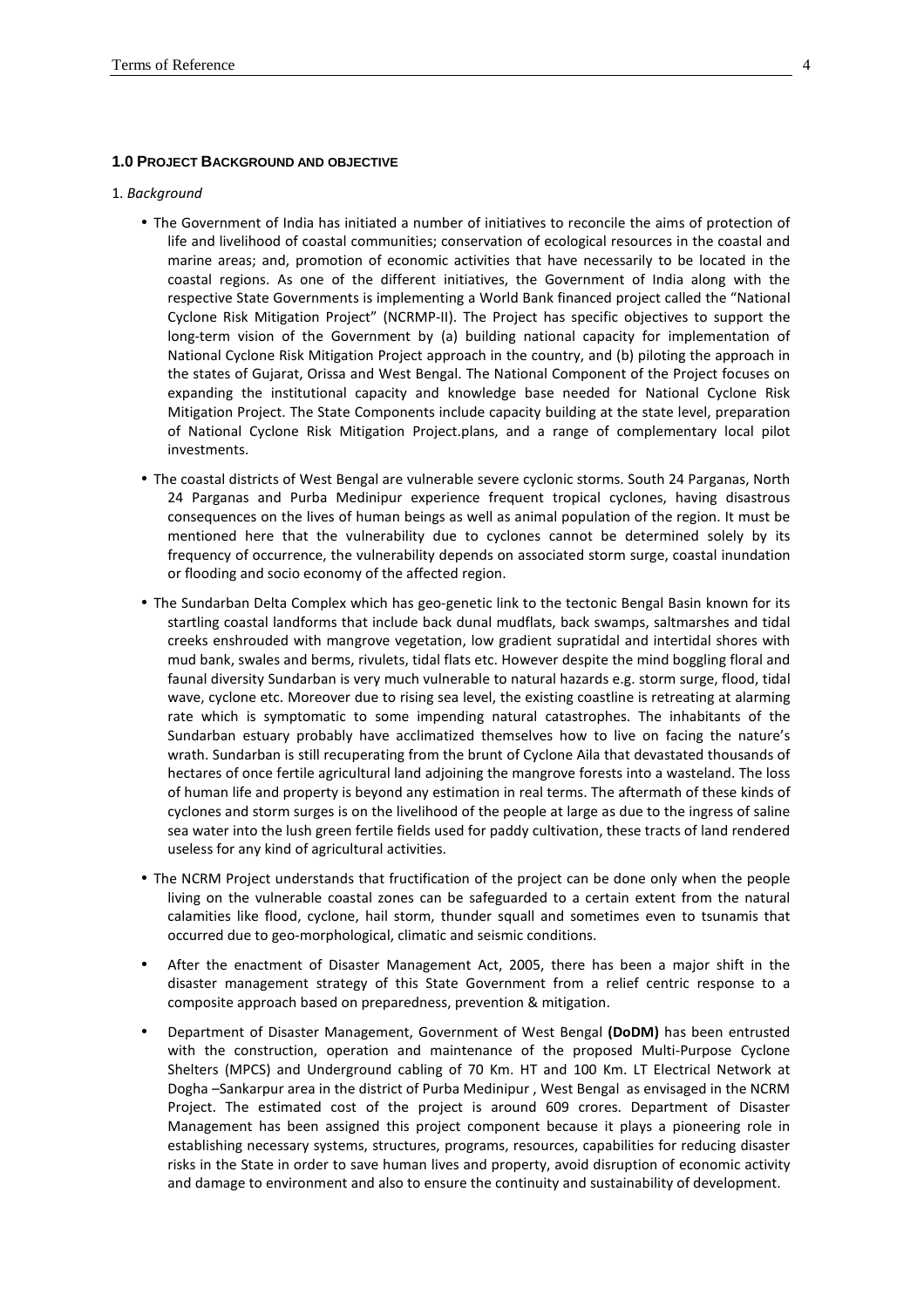- The construction of MPCS will not only pave the way for increase the communities resilience during calamity, but also opening avenue for social coordination and enhanced the capacity to shoulder responsibility by operating the shelters in a gainful pro-social way.
- The MPCS has a multi–pronged approach in catering to the needs especially of the disadvantaged sections of the populace through a string of activities such as:-
- **(a)** Minimization of loss of lives, property and livestock by providing it shelters during cyclone calamity
- **(b)** MPCSs will act nodal points for receipt and dissemination of cyclone warnings
- **(c)** MPCSs will provide the warehousing facilities of essential stocks/ items for post disaster usage
- **(d)** The nodal points for carrying out post disaster response and relief activities will be from MPCSs
- **(e)** MPCSs will also provide temporary protection from the heavy downpour during the monsoon and also from the scorching heat during the summer to the shelter less people.
- **(f)** Basic health services like immunization programmes can be administered through these MPCSs
- **(g)** MPCSs will act as models for safe construction in vulnerable seismic zones.
- **2.** The key objectives of the Project are as follows:
	- Reduction in cyclone vulnerability of coastal states, through creation of appropriate infrastructure which can help mitigate the adverse impacts of cyclones
	- Strengthening of cyclone warning systems enabling quick dissemination of warnings and advisories from source/district/sub-district level to the community and vice versa for their timely reception and adequate response.

#### **1.1 Project Components**

- **3.** Based on the above objectives, the Project has been divided into four components, namely:
	- **Component A** Last Mile Connectivity for the dissemination of cyclone warnings and advisories from district/sub-district level to communities and vice versa. This will be implemented by NDMA in consultation with participating States/UTs.
	- **Component B** Construction of physical infrastructure for cyclone risk mitigation and underground electrical network. This Component will be implemented by the States/UTs.
	- **Component C** Technical assistance for capacity building on hazard risk management. NDMA and NIDM are the implementation agencies for this component.
	- **Component D** Multi Hazard Risk Management.
	- **Component E** Project Management and Monitoring applicable to all implementing agencies.
- **4.** This term of reference pertains to appointment of Third Party Quality Auditor for the state of West Bengal.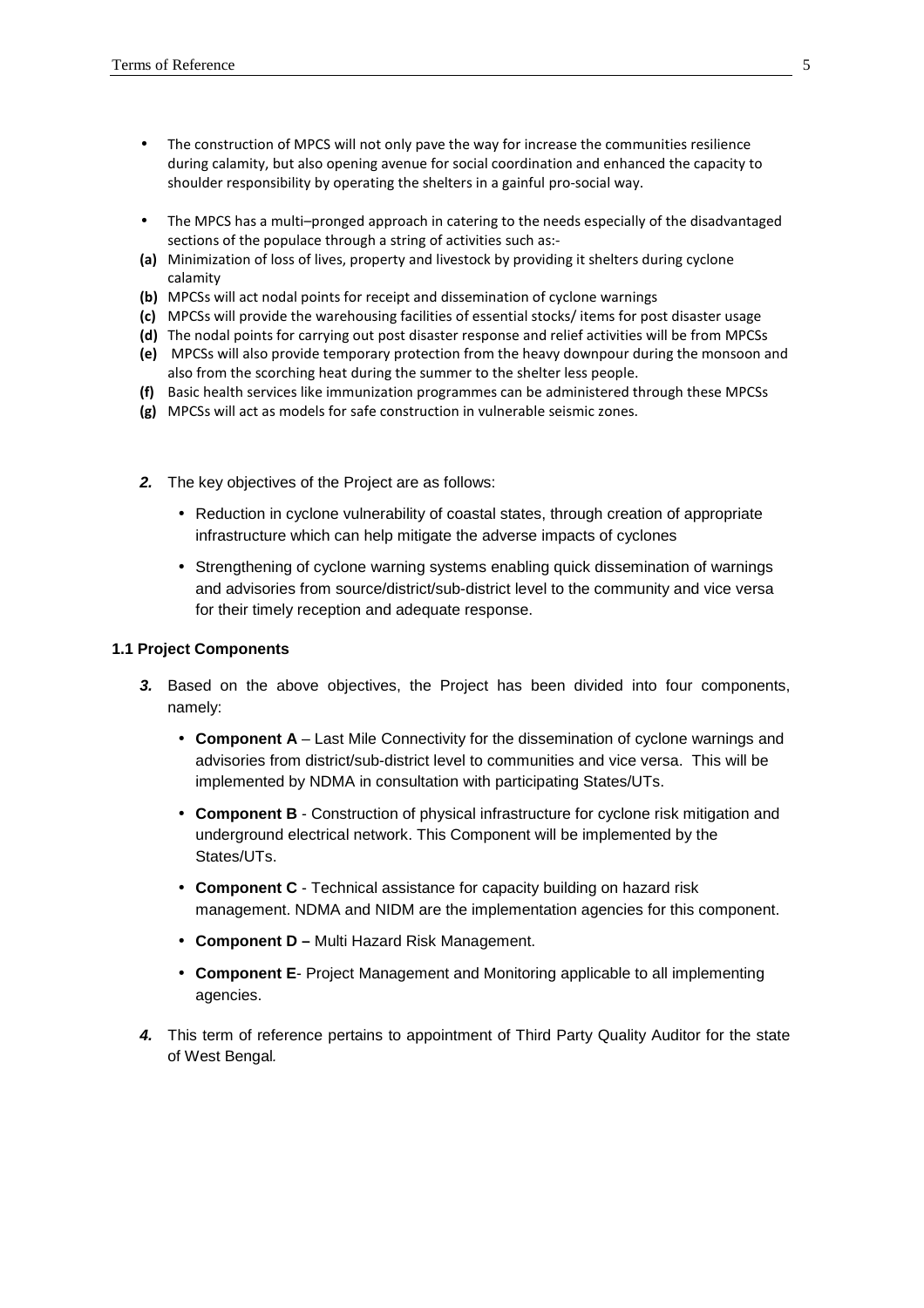|  | <b>Implementin</b><br>g Agency                                      | <b>Components</b>                                                                         | <b>Total</b><br>number of<br>units | <b>Implement</b><br>ation<br><b>status</b><br>Phase-I | Implementati<br>on status<br>Phase - II | Implementati<br>on status<br>Phase - III |
|--|---------------------------------------------------------------------|-------------------------------------------------------------------------------------------|------------------------------------|-------------------------------------------------------|-----------------------------------------|------------------------------------------|
|  |                                                                     | i) Construction of<br>Multi-Purpose<br><b>Cyclone Shelters</b>                            | 150 Nos.                           | 101 Nos.                                              | 49 Nos.                                 |                                          |
|  | Department<br>of Disaster<br>Management,<br>Govt. of West<br>Bengal | ii) Underground<br>Cabling at Digha -<br>Sankarpur area,<br>Purba Medinipur.              | 70 Km. HT &<br>100 Km. LT          |                                                       |                                         |                                          |
|  |                                                                     | Project<br>Management and<br>Monitoring<br>applicable to all<br>implementing<br>agencies. |                                    |                                                       |                                         |                                          |

**5.** In the State of West Bengal, the Project envisages implementation of following components:

# **1.2 Project Implementation Arrangements**

- 1. A State Project Implementation Unit (SPIU) in the State of West Bengal has been set up. The Principal Secretary, Department of Disaster Management, Government of West Bengal heads the SPIU as Project Director. The SPIU is responsible for coordinating and monitoring the implementation of the Project by the Public Works Department, Government of West Bengal. A separate technical wing is opened in the SPIU, Disaster Management Department itself headed by a Chief Engineer, PWD who shall be responsible to ensure timely completion of the works at desired quality levels.
- 2. The Third Party Quality Auditor ('TPQA') will be appointed by the SPIU who shall report to it on its findings..

### **2.0 OBJECTIVES OF THE THIRD PARTY QUALITY AUDIT**

**2.1** The objectives of the assignment are:

a) The primary objective of this consultancy is to assist the SPIU and Employer in maintaining the quality standards of the works by independent assessment/audit of quality of works at various stages of construction such as i) Pre-construction stage, ii) Construction stage, iii) Commissioning, Trial run and Testing Stage; and through training to the SPIU staff in improving their Engineering/ Technical/ Managerial skills. Assess and report on the compliance by the SPIU and the contractors with the requirements of environment and social frame work (ESMF), including the management measures provided in the environmental management plans and the resettlement of action plans in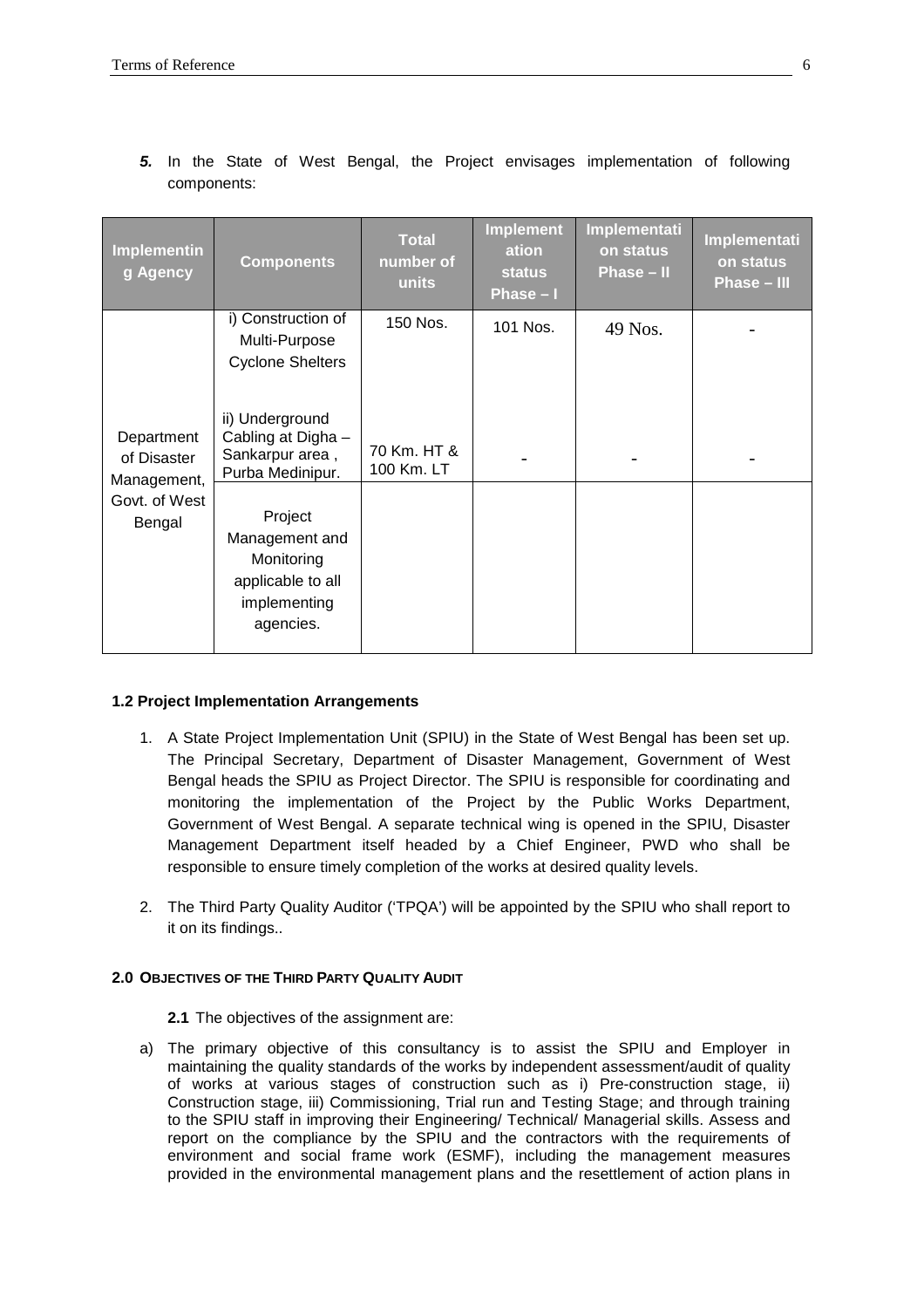consultation with Social Development Specialist, Environment Specialist, GIS Specialist deployed by SPIU.

b) The Secondary objective is to assist the SPIU for effective project monitoring by providing project management and monitoring support.

#### **3.0 OUTLINE OF TASKS TO BE CARRIED OUT**

**3.1** The scope of services for the TPQA assignment includes:

#### **Project Inception**

- 1. At this stage the Consultant shall conduct a preliminary review of standard contract documents, drawings, specifications, materials reports and status of the work for the current contracts to obtain understanding of the scope and complexities of the assignment. This exercise will also include familiarization with the Environment and Social Framework (ESMF) and Environment Management Plans (EMP) with the assistance of Social Development Specialist, Environment Specialist, GIS Specialist deployed by SPIU.
- 2. The Consultant will also have discussions with the key stakeholders at SPIU to understand implementation status, basis for site selection, the various manuals and guidelines prepared for the project, specific concerns of SPIU (if any) and the nature and frequency of various field tests to be performed on civil works and reporting arrangements.
- 3. After the initial study and discussions, the Consultant will prepare and submit a Project Inception Report, within 30 days of issue of work order. The Inception report would include items like:
- a) Detailed methodology for execution of the audit, including the various tests that will be conducted and outlining quality audit procedures.
- b) Detailed methodology for checking compliance to Environment and Social Management Framework (ESMF) including the EMPs and applicable laws pertaining to environment protection and labour welfare.
- c) Audit plan for the first year clearly identifying the audit stage for each type of work.
- d) Overall team deployment schedule
- e) Reporting formats including schedule of reporting and verification of compliance to observations.
- f) Reporting and escalation protocols including methodology for integrating the audit results in payment certification system and
- g) Evaluation of the project MIS and suggesting updating requirements for capturing the audit reports, compliance and linking with payment certification system with assistance of MIS Specialist deployed by the SPIU.

#### **Audit Planning**

**1.** During the inception for first year and subsequently at the beginning of each year an audit plan will be prepared in consultation with SPIU. Each site shall be audited at least once during each stage of work and for certification of compliance of reported non compliances. The audit plan would be updated quarterly and may be revised on the basis of findings of the audits conducted in the preceding quarter.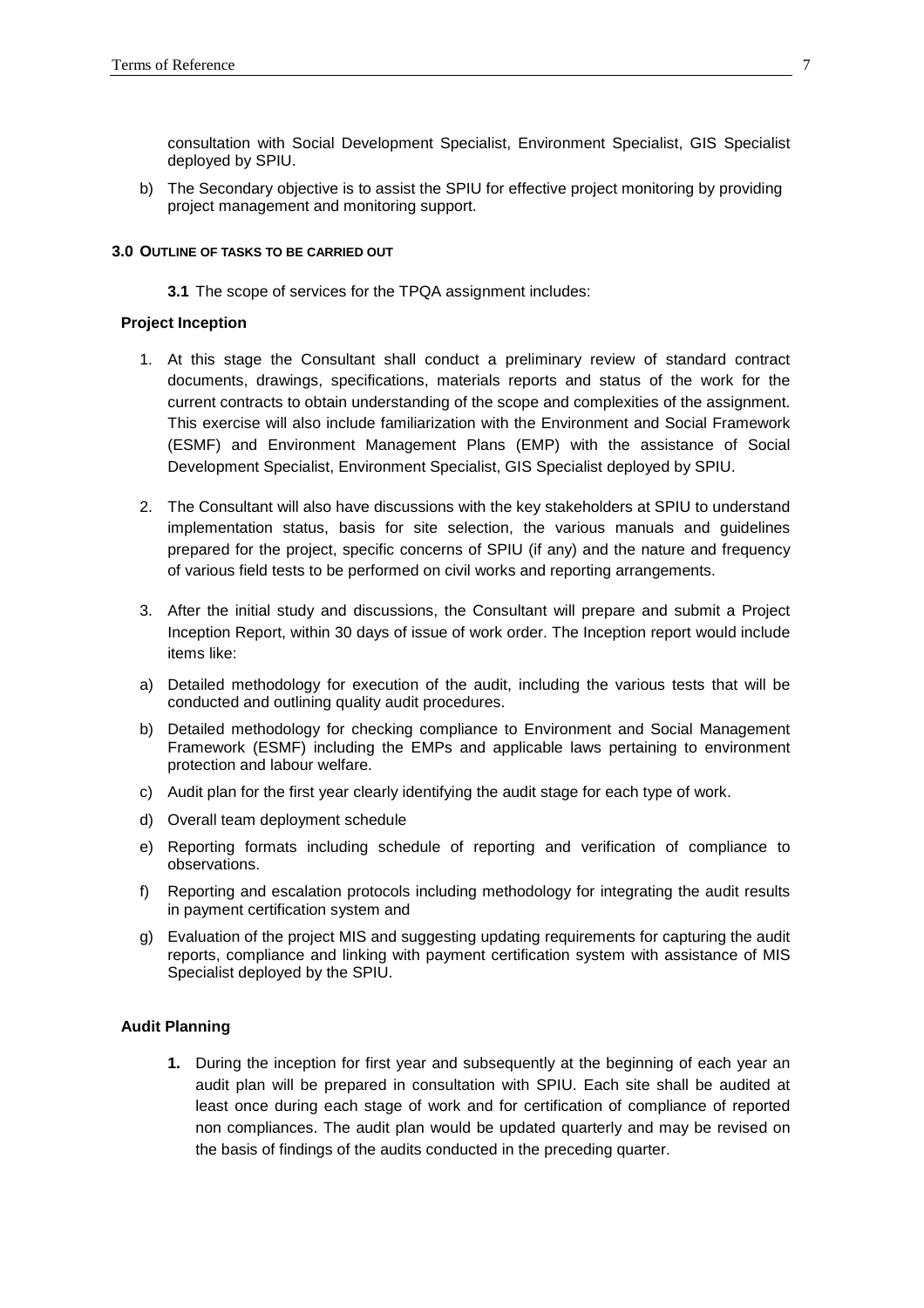#### **Execution of audits**

- 1. The execution of audits will be in accordance with the approach and methodology agreed in the Inception Report and in accordance with the audit plan. In general the purpose of quality audit exercise is to ensure that the works are:
- Executed according to the designs, drawings and specifications as specified in the bidding documents / applicable standards, and that good engineering practices are followed in construction.
- True to desired lines, levels and finishing.
- Executed following the EMP provisions included in the bidding documents and in general follow the agreed provisions in the ESMF.
- Executed following the relevant laws / statutes and practices / guidelines related to workers welfare, safety at worksite, insurances, etc.
- **2.** The quality audit at construction sites shall include (but not be limited to) the following:
- **3.** Assess independently the quality of construction vis-à-vis the standards specified in the bidding documents and good engineering practices including disaster resistant construction standards.
- **4.** Review the degree of quality control exercised during the construction by the contractor maintaining adequate arrangements / practices (tests, numbers, frequency, approach and timing etc.) / documentation (QC registers, test reports, observations of supervisory staff, compliances etc) and the degree of monitoring done by the line department identify noncompliances and suggests necessary improvements and compliance methodologies.
- **5.** Through the agreed Audit strategy and a series of test procedures:
	- a) Review that the materials have been procured stored and used in accordance with the quality standard requirements set forth in the contract agreement.
	- b) Review that the workmanship of the work confirms to specified standards.
	- c) Review that the test reports of the materials / workmanship that were tested by the contract as required in the individual contract document are satisfactory.
- **6.** Carry out additional testing of the materials and works where necessary at site or in the approved laboratories. Care should be taken to minimize the additional testing and shall preferably be carried out where a prime facie doubt arises related to quality of works and / or compliance of standards.
- **7.** Review the action taken on the earlier reported non-compliances and re-certify including following up with the heads of implementing agencies for action on earlier reported noncompliances.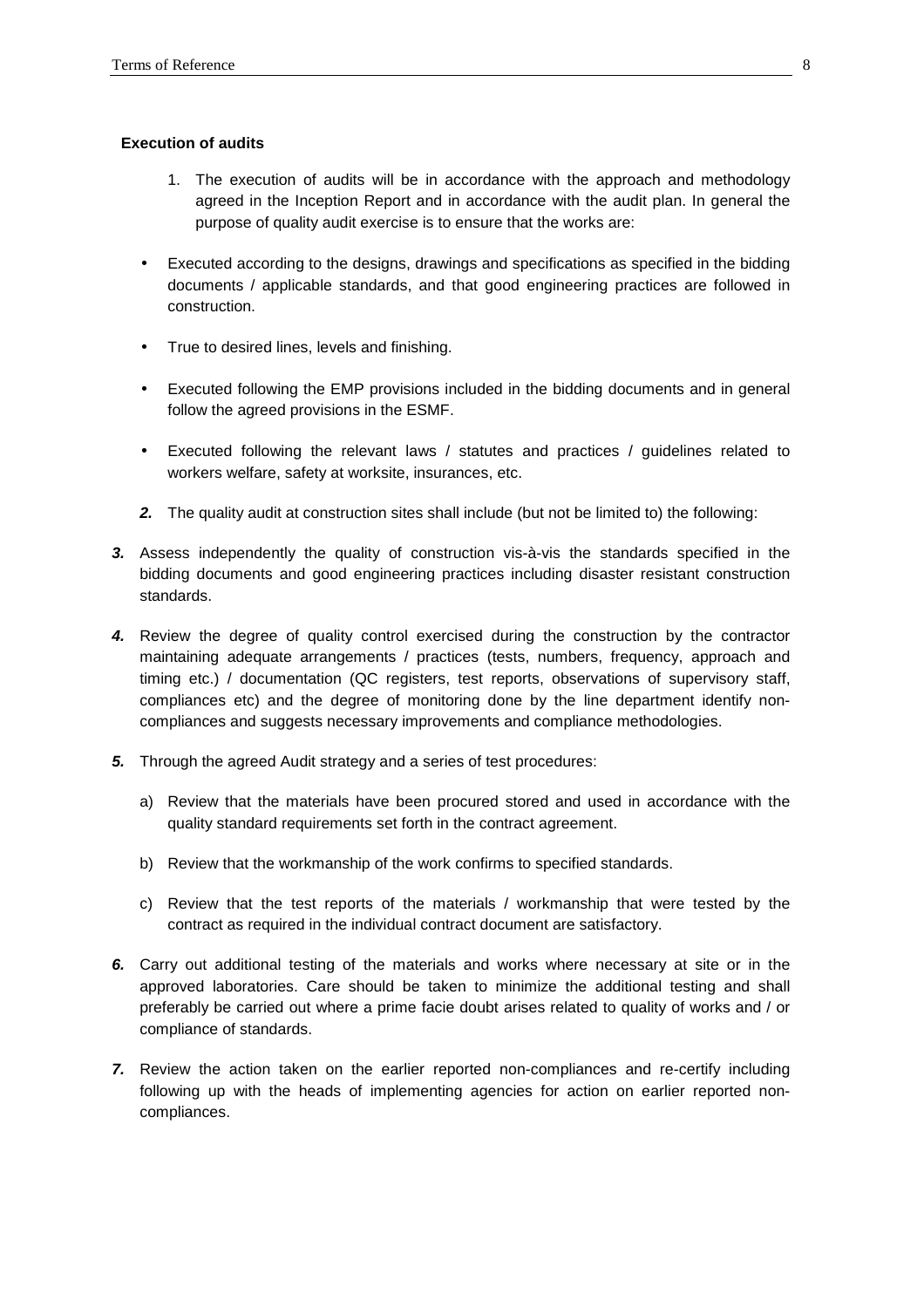- **8.** Assist the SPIU/PWD(Line departments) in resolving the issues related to non compliances. The consultant's responsibility does not end by merely pointing the defects rather they should facilitate the follow up action required to rectify the defects.
- **9.** Create photo documentation of quality related issues including its compliances with date and geo tags
	- **10.** Check and report on compliance to:
	- a) Environment Management Plans (EMP) defined in the contract document and the Resettlement Action Plans (RAP) mentioned in the DPR
	- b) Environment laws / regulations of Govt. of India and rules formulated by the concerned State Government.
	- c) Labor laws/ regulations applicable to construction sites.
	- d) Safety management at the construction sites as per the relevant IS codes.
	- e) Specifications of agencies like Indian Road Congress, Ministry of Shipping and Road Transport, Central Public Health Engineering Organization, Bureau of Indian Standards, Ministry of Rural Development (MORD), Ministry of Road Transport and Highways (MORTH) etc as applicable.
	- **11.** The Consultants shall also
	- a) Inspect, review and report the adequacy and competence of contractor's staff, labor and machinery.
	- b) Review contractors work program and advice on need for corrective measures in cases where such matters are referred by the Engineers.
	- **12.** Review the works progress in accordance with agreed milestones and work schedules and provide regular updates to including need for increasing resources and / or change in work plan for timely execution.
	- **13.** Subject to quality of works covered under every bill submitted, counter-sign the Quality certificate along with the Engineer of PWD.
	- **14.** All the apparatus and equipment for the field testing shall be procured by the Firm at its own cost. The Firm shall be free to take back these apparatus and equipment on completion of the contract. The tests shall include all common tests as specified by technical specification and as prescribed by BIS. Where use of back office laboratory is necessary, consultants will take the samples and get it tested in accredited/approved laboratories. The minor testing equipment includes as but is not limited to: sieves and weights, moisture meter, soil density meter, temperature recorder, surface finish recording instruments such as straight edges, measuring tapes, calipers, etc. for 'on spot field testing' of material and workmanship.
	- **15.** In case any specific quality testing is required by the SPIU/PWD for any work within the site, it shall be carried out and report shall be furnished with a reasonable time.
	- **16.** To the extent possible field testing and sampling shall be done in the presence of Engineer/Contractor's representative and the process should be photo documented with geo tagging.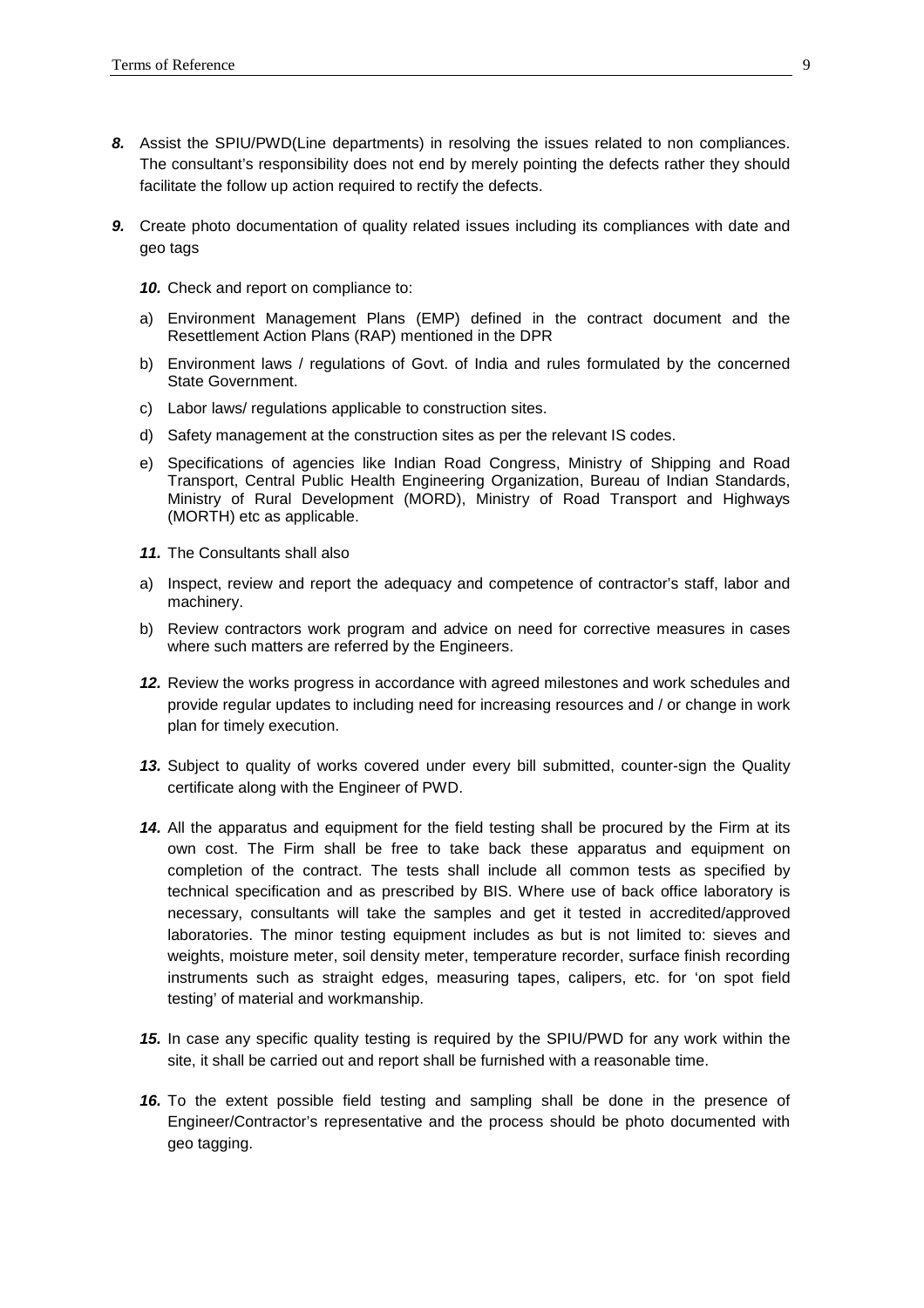- **17.** The Consultant will use approved laboratory in the region which will be first inspected and recommended for accrediting by Consultant under the project by SPIU. The identification and certification of the testing agency will be specific to the tests that can be carried out in a particular laboratory.
- **18.** The Consultant may propose alternative independent testing laboratories also. Full details and information on the testing laboratories are to be provided. On approval the alternative laboratories may be used.
- **19.** It is proposed that the some field visits shall also be carried out without advance information to be decided randomly.
- **20.** Upon field inspection and tests the Consultants, where required and in critical cases through the Engineer in Charge shall arrange to issue 'stop work' notice in consultation with SPIU, to the contractors and assist in remedying the defects. This shall be done only in exceptional cases where continuance of works may jeopardize the ultimate quality and safety of structure, safety of workers and of third parties etc.
- **21.** The Contract Documents are the basis of all works to be undertaken under the Project. These are standard documents which will be made available to the Consultant.
- **22. Annexure A** contains a list of indicative quality checks on materials, equipment and appurtenances that should not be considered as limiting. In consultation with the other consultants, SPIU and PWD (line Departments) ; based on Annex A of the ToR; the specifications in the bid documents and relevant standards; prepare standard Quality Assurance Plan (tests, stage, frequency, standards to be complied, guidance on judging from test results, critical workmanship requirements, critical stages of work that require Engineer's presence "as a must" etc.) for various types of works to be audited and formats for documenting the quality test results and reporting of such tests.

# **[FOR OTHER CONSULTANTS] Provide input in developing the QAP and test reporting formats to be developed by SPIU.**

#### **Reporting**

- **23.** SPIU of the State will be the nodal agency for the execution of this assignment. The consultants will submit all the reports to SPIU as per the specified timelines with one copy to the PWD with the assistance of MIS Specialist deployed by the SPIU.
- **24.** The field visits which shall be an ongoing activity shall be undertaken as per the audit strategy finalized. Audit reports would be prepared once a week covering the sites visited, and submitted within 3 days of completion of the week. The reports shall highlight for each contract package, status and progress of work, audit opinion, status of compliance to earlier observations, critical issues, and follow-up actions. Any critical issues needing stoppage of work need to be reported immediately both to the PWD and the SPIU, through different means (telephone, SMS, e-mail, fax etc.) In addition to the site level reports, consolidated reports would be submitted every month and quarter, compiling the findings in the site reports, summary audit opinion, corrective actions, progress of works and issues etc. The Consultant may be also required to make presentations on audit findings at the designated forums as and when required by the client.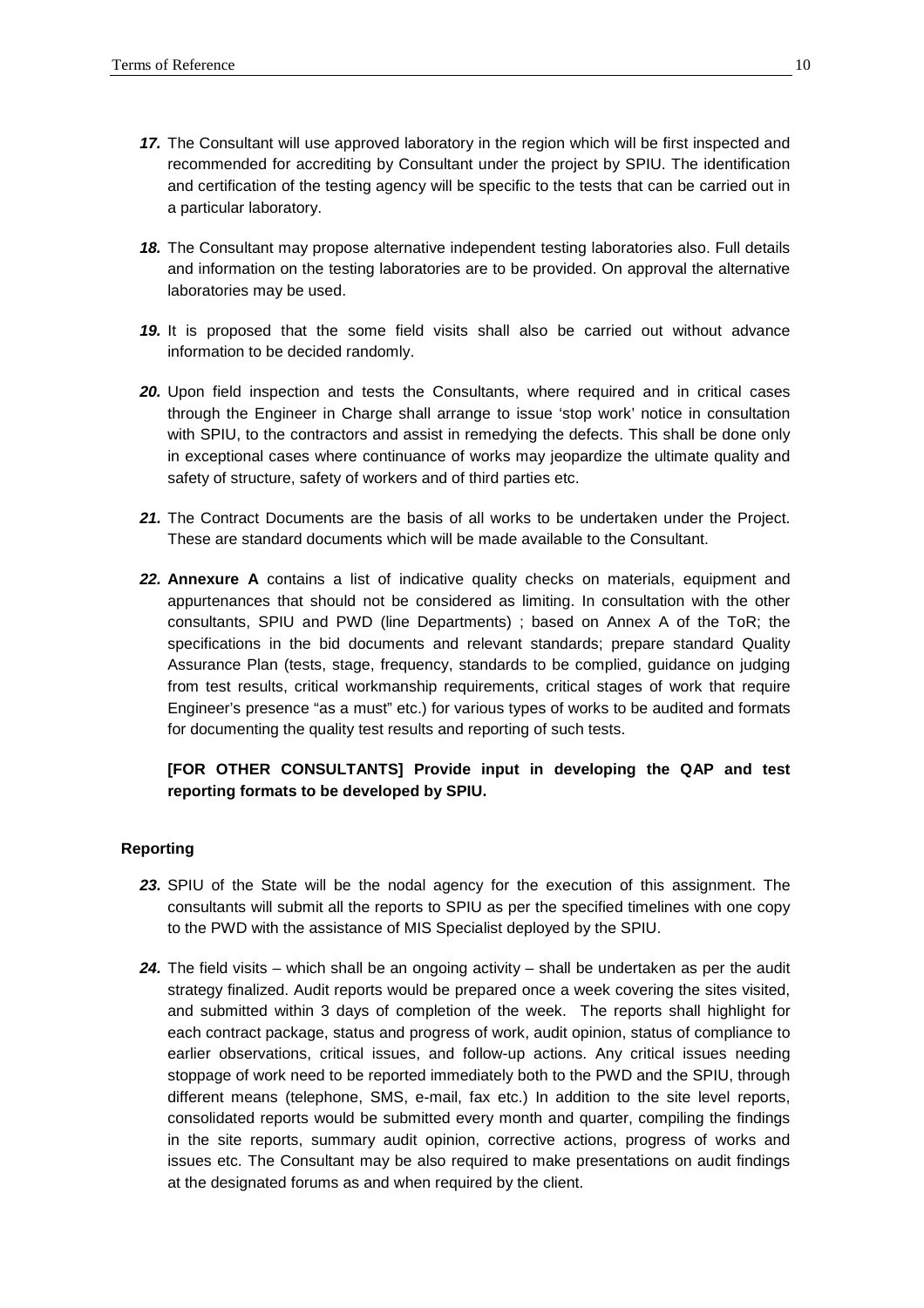- **25.** Annual review report would be submitted at the end of financial year and a final review report would be submitted at the end of the project / this consultancy assignment. The monthly, quarterly annual and final review reports should also include good practices and lessons learnt with regard to quality systems and ESMF implementation.
- **26.** In addition, the consultant will comply with any other reporting requirements as agreed in the project inception stage. Reports on non compliances are to be transmitted immediately (on real time basis through email/ other means) and the communication shall be simultaneous to the concerned engineer, line department and the SPIU.

#### **Training and Orientation of contractors and implementation agencies**

**27.** Trainings will be organized by the SPIU every quarter. The consultant will conduct training sessions for the staff of the implementing agency and the contractor teams to highlight the key audit findings, guide on the corrective action required and also train them on the required construction techniques, environment and social management aspects etc. The proceedings of each such individual training session shall be properly documented by the Consultant and shared with the SPIU. The cost and administrative arrangements for organizing these trainings will be the responsibility of the SPIU.

#### **Update the Project monitoring system**

**28.** The Consultant would facilitate the MIS Specialist deployed by the SPIU in uploading the site visit reports, audit findings, suggested corrective action, status of completion of corrective action etc. in the project monitoring system or in such monitoring system that may be designed for NCRMP-II in West Bengal.

#### **4.0 SCHEDULE FOR COMPLETION OF TASKS**

**29.** The consultancy will be initially for a period of two years which can be extended later with mutual consent if performance is satisfactory. The SPIU will facilitate for the Consultant to conduct audit as per the strategy.

| <b>Deliverable</b>                                                                                               | <b>Timeline</b>                                                           | Percentage of Lump-sum<br>payment against each<br>deliverables |
|------------------------------------------------------------------------------------------------------------------|---------------------------------------------------------------------------|----------------------------------------------------------------|
| Inception Report                                                                                                 | Within 30 days of signing the<br>contract                                 |                                                                |
| Within 1 month of signing the<br>Audit strategy<br>contract (for the first year) as part of<br>Inception Report. |                                                                           |                                                                |
|                                                                                                                  | Next years-Within 7 days from end<br>of financial year (subsequent years) |                                                                |
| <b>Quality Assurance</b><br>Plan and Reporting<br><b>Formats</b>                                                 | By the end of $2^{nd}$ Month                                              |                                                                |

**30.** The key deliverables for the assignment along with respective timelines are as follows: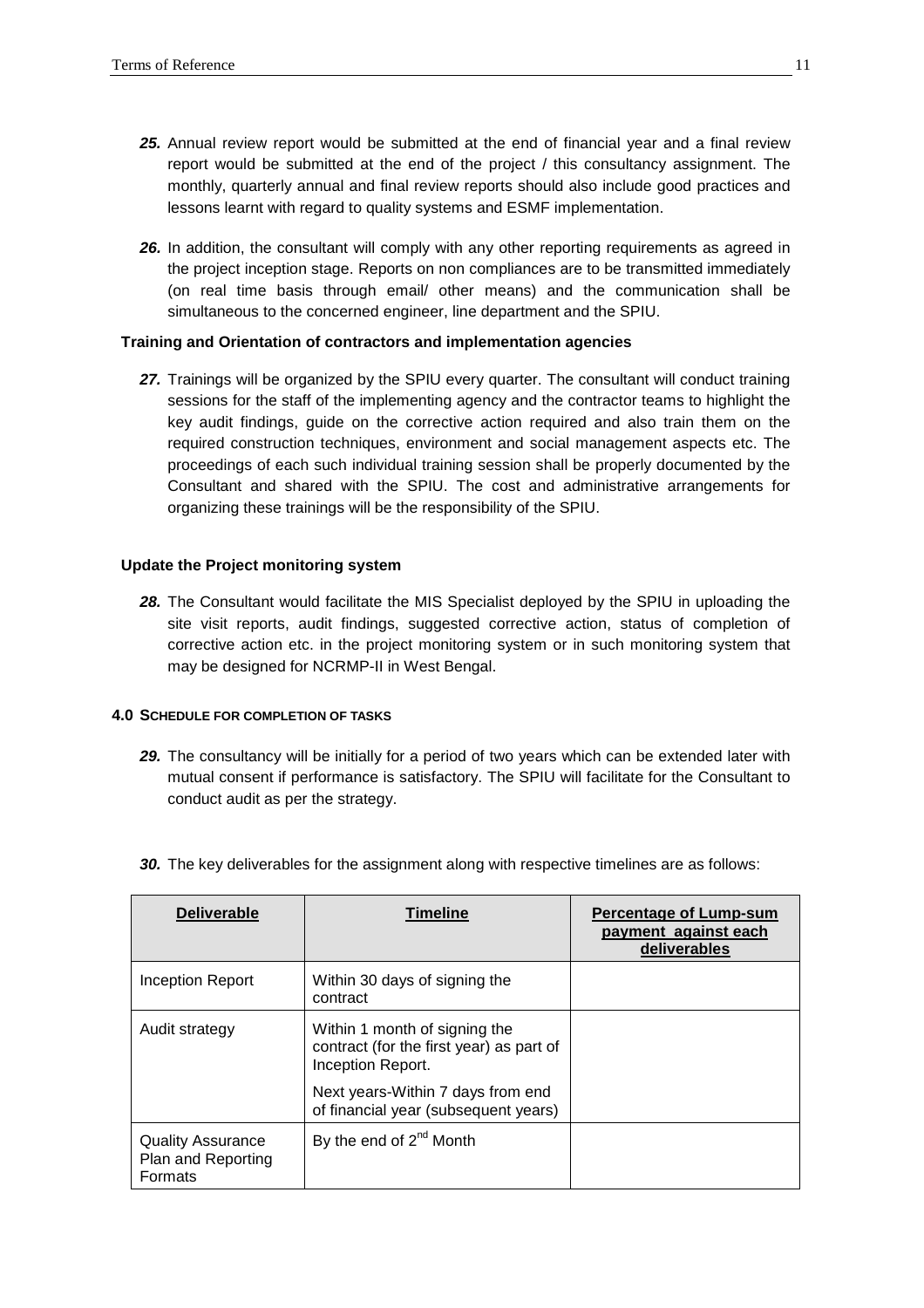$\frac{1}{1}$ 

2

| <b>Weekly Audit Report</b>                                                     | Within 3 days of completion of<br>week.                                                                                   |  |
|--------------------------------------------------------------------------------|---------------------------------------------------------------------------------------------------------------------------|--|
| Non compliance event<br>report/ Critical issue<br>reports                      | Immediate                                                                                                                 |  |
| Monthly progress<br>report                                                     | Within seven days of the end of<br>reporting month                                                                        |  |
| <b>Quarterly Summary</b><br>Report                                             | Within 15 days from end of quarter                                                                                        |  |
| Annual Review Report                                                           | Within 15 days from end of financial<br>vear                                                                              |  |
| <b>Final Review Report</b>                                                     | Three months prior to winding up of<br>the Project or completion of the<br>Consultant's contract, whichever is<br>earlier |  |
| Presentation to the<br>SPIU on the findings<br>of the audit and<br>suggestions | Every quarter                                                                                                             |  |

# **5.0 TEAM COMPOSITION AND ESTIMATED MAN MONTH INPUTS**

- **31.** Estimated input for the first year of consultancy services is around \_915\_<sup>1</sup> man-months. However, depending on the number of sites getting approved in subsequent years, the number of man-month requirement may go up. The total estimated man-month requirement for the duration of the project is about  $1830<sup>2</sup>$ man-months. However the details of the man-month input can be finalised at the inception stage.
- **32.** The list of sites proposed to be audited in the first year has been provided as Annexure B.

| Project<br>Management<br>Team | Project Manager - 1 Nos.<br>$\bullet$<br>Deputy Project Manager - 3 Nos.<br>$\bullet$<br>Support Staff - 4 Nos. | One position each at the state level<br>One position each at the District level                                                                                                         |
|-------------------------------|-----------------------------------------------------------------------------------------------------------------|-----------------------------------------------------------------------------------------------------------------------------------------------------------------------------------------|
| Site Teams                    | Site Engineers: 30 Nos.<br>٠<br><b>Cyclone Shelters</b><br>$\circ$<br>Support Staff - 4 Nos.<br>$\bullet$       | A team of engineers will be deployed<br>each district. The number of<br>in<br>engineers in each team may vary<br>depending on the construction activity<br>in progress in the district. |

**33.** The consultant's team shall be organized as follows:

The state will calculate the man-month input based on the number of sites for which tenders have been awarded.

The state will calculate man-month input based on the total number of construction sites proposed.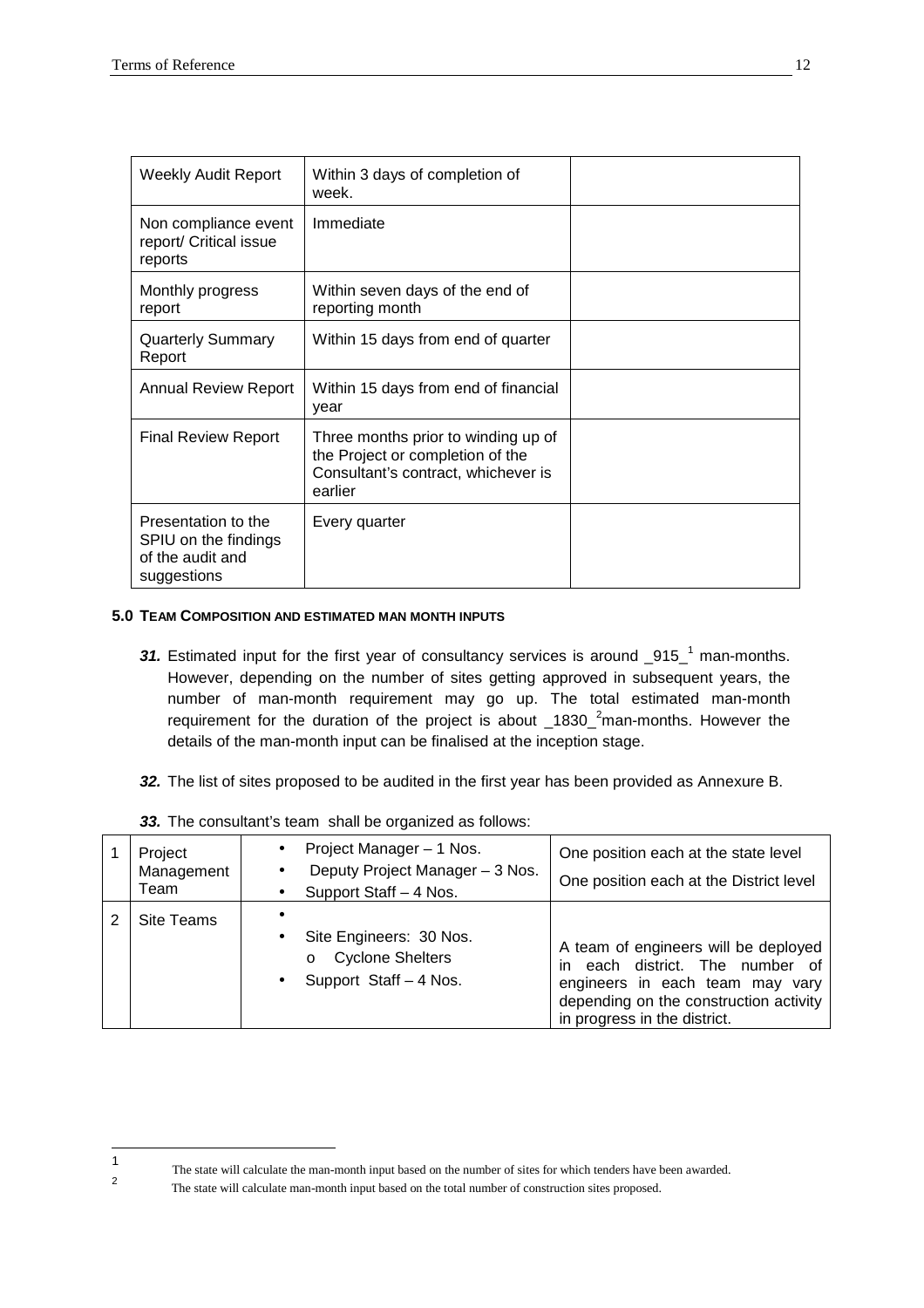| <u>SI.</u><br><b>No</b> | <b>Key Position</b>                     | <b>Minimum</b><br><b>Qualifications</b>                                                                                                                         | <b>Minimum desired Experience</b>                                                                                                                                                                                                                                                                                                                                                       | <u>Age</u>                   | <b>Estimated</b><br>Man-<br>month<br>input <sup>3</sup> |
|-------------------------|-----------------------------------------|-----------------------------------------------------------------------------------------------------------------------------------------------------------------|-----------------------------------------------------------------------------------------------------------------------------------------------------------------------------------------------------------------------------------------------------------------------------------------------------------------------------------------------------------------------------------------|------------------------------|---------------------------------------------------------|
| 1                       | <b>Project Management Team</b>          |                                                                                                                                                                 |                                                                                                                                                                                                                                                                                                                                                                                         |                              |                                                         |
| 1.1                     | Project<br>Manager                      | <b>Graduate Civil</b><br>Engineer with<br><b>Post Graduation</b><br>in Construction<br>Management /<br>Planning /<br>Engineering/Busi<br>ness<br>Administration | At least 20 years experience in<br>management of multi location civil<br>engineering projects.<br>Experience<br>multi-<br>of<br>managing<br>disciplinary teams is essential.<br>Familiarization with disaster resistant<br>construction techniques is essential.<br>Experience of working in the coastal<br>regions will be an added advantage.<br>Past experience of having conducting | Not more<br>than 65<br>years |                                                         |
|                         |                                         |                                                                                                                                                                 | technical audit for WB projects is<br>desirable.                                                                                                                                                                                                                                                                                                                                        |                              |                                                         |
| 1.2                     | Deputy<br>Project<br>Manager            | Civil Engineer                                                                                                                                                  | At least 12-15 years of experience in<br>the field of civil engineering and should<br>have managed technical audits in the<br>past.                                                                                                                                                                                                                                                     | Not more<br>than 55<br>years |                                                         |
|                         |                                         |                                                                                                                                                                 | Demonstrate expertise of working in<br>the coastal areas,                                                                                                                                                                                                                                                                                                                               |                              |                                                         |
|                         |                                         |                                                                                                                                                                 | of<br>Past<br>experience<br>conducting<br>technical audits for WB projects is<br>desirable                                                                                                                                                                                                                                                                                              |                              |                                                         |
|                         |                                         |                                                                                                                                                                 | Demonstrate expertise in one or more<br>of the following areas                                                                                                                                                                                                                                                                                                                          |                              |                                                         |
|                         |                                         |                                                                                                                                                                 | construction of disaster resistant<br>$\bullet$<br>buildings in coastal zones                                                                                                                                                                                                                                                                                                           |                              |                                                         |
|                         |                                         |                                                                                                                                                                 | construction of roads/bridges<br>$\bullet$                                                                                                                                                                                                                                                                                                                                              |                              |                                                         |
| 2                       | <b>Site Teams</b>                       |                                                                                                                                                                 |                                                                                                                                                                                                                                                                                                                                                                                         |                              |                                                         |
| 2.1                     | Site Engineer<br>- Cyclone<br>shelters  | Civil Engineer                                                                                                                                                  | At least 5-10 years of experience in the<br>field of civil engineering and should<br>worked in technical audits teams in the<br>past.                                                                                                                                                                                                                                                   | Not more<br>than 50<br>years |                                                         |
|                         |                                         |                                                                                                                                                                 | Should have relevant experience in<br>of<br>disaster<br>construction<br>resistant<br>buildings. Experience of working in the<br>coastal regions will be an added<br>advantage.                                                                                                                                                                                                          |                              |                                                         |
| 2.2                     | Site Engineer<br>Underground<br>Cabling | Electrical<br>Engineer                                                                                                                                          | At least 5-10 years of experience in the<br>field of civil engineering and should<br>worked in technical audits teams in the<br>past.                                                                                                                                                                                                                                                   | Not more<br>than 50<br>years |                                                         |
|                         |                                         |                                                                                                                                                                 | Should have relevant experience in<br>construction<br>disaster<br>of<br>resistant                                                                                                                                                                                                                                                                                                       |                              |                                                         |

| 34. The desired qualifications for various team members are as follows: |  |  |  |
|-------------------------------------------------------------------------|--|--|--|
|-------------------------------------------------------------------------|--|--|--|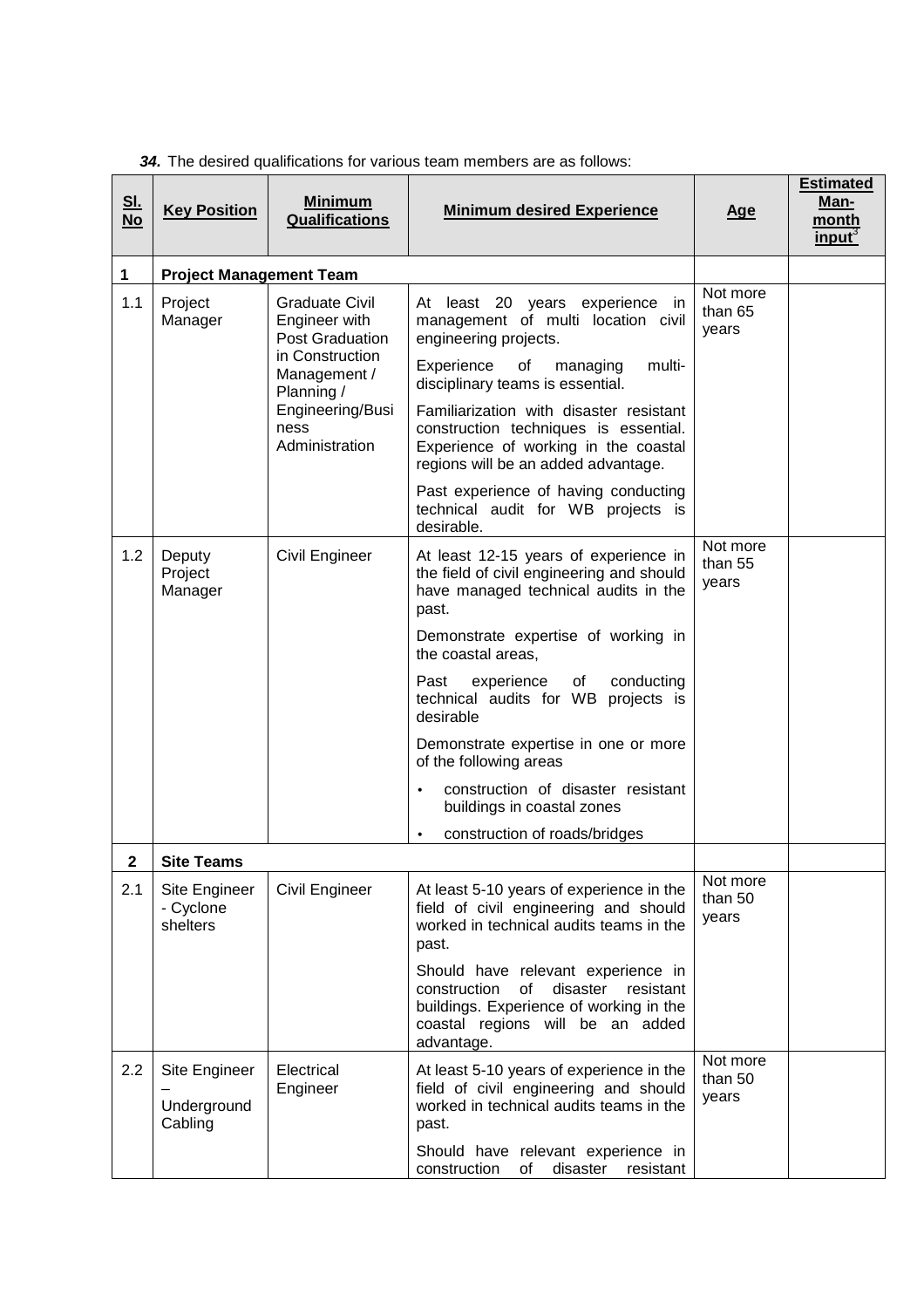|  | buildings. Experience of working in the        |  |
|--|------------------------------------------------|--|
|  | coastal regions will be an added<br>advantage. |  |

#### **6.0 DATA AND SERVICES TO BE PROVIDED BY THE CLIENT**

- **35.** The Consultant will be provided access to all such information as is necessary to plan and execute the assignment. It shall include:
- 1. List of sites
- 2. Contracts/tenders for selected sites, including special specifications
- 3. Project documents available in public domain such as ESMF, procurement plan, Manuals etc.
- 4. Access to sites, and support of the nodal department

#### **7.0 REVIEW AND MONITORING OF CONSULTANTS WORK**

- **36.** Consultants performance and quality of work will be continuously reviewed by the SPIU.
- **37.** There would be formal review, annually by a committee set up at SPIU at the Inception stage. Unsatisfactory performance will invite action including pre closure of contract in accordance with the contract provisions.

#### **8.0 ANNEXURE A: INDICATIVE TEST REQUIREMENTS:**

**38.** An indicative list of tests on material and workmanship is listed here, which is to provide guidance to the Consultant. This list is not exhaustive and all the necessary tests on materials in accordance with contract documents, relevant specifications and good engineering practices need to be carried out to meet the objective of quality inspection which is to ensure that the works are carried out in conformity with required standards and specifications.

# **A. Civil Works**

The main materials to be inspected are as follows:

- Reinforced concrete
- Building works
- Road materials
- Building service appurtenances and associated works
- Soil tests

# **1. Reinforced concrete**

The relevant tests are included in the standard specifications; they shall include but not be limited to the following:

| <b>Tests for cement and aggregates</b> |    |                                     |
|----------------------------------------|----|-------------------------------------|
| Cement                                 | 1. | Consistency test                    |
|                                        | 2. | Initial and final setting time test |
|                                        | 3. | Compressive strength test           |
|                                        | 4. | Soundness test                      |
|                                        | 5. | Fineness test                       |
| Coarse Aggregate                       |    | Sieve analysis test and grading.    |
|                                        | 2. | Bulk density test                   |
|                                        |    | Flakiness index test                |
|                                        | 4. | Elongation index test               |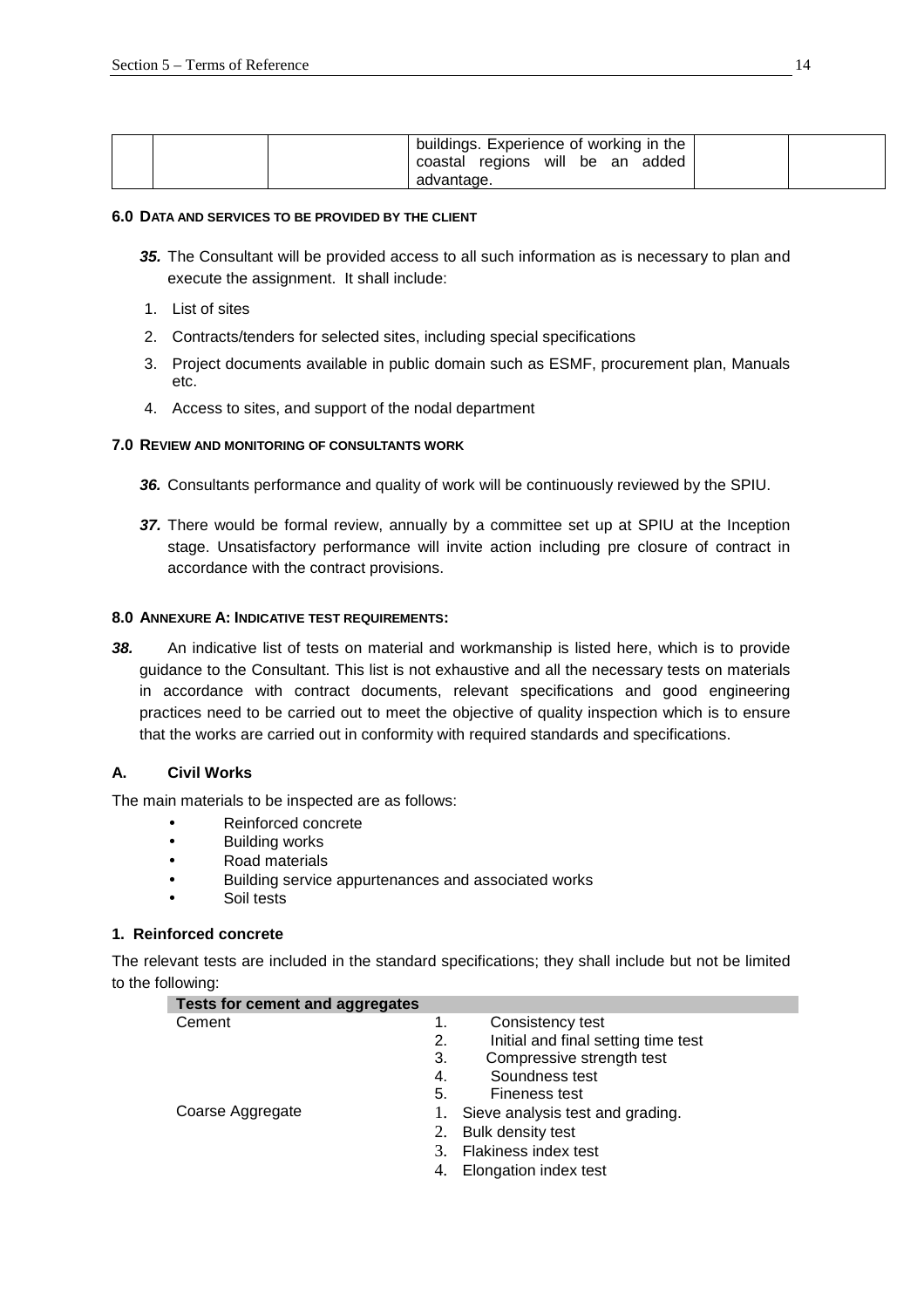|                                              | 5.  | Water absorption test                       |
|----------------------------------------------|-----|---------------------------------------------|
|                                              | 6.  | Aggregate impact value test                 |
|                                              | 7.  | Abrasion resistance test                    |
|                                              | 8.  | Crushing value test                         |
|                                              | 9.  | specific gravity                            |
|                                              | 10. | Aggregate crushing value                    |
|                                              |     |                                             |
| Fine Aggregate                               | 1.  | Sieve analysis test                         |
|                                              | 2.  | Silt content test                           |
|                                              | 3.  | Specific gravity                            |
|                                              | 4.  | Uniformity co-efficient                     |
|                                              | 5.  | Effective size Percentage of impurities     |
|                                              | 6.  | Loss on ignition                            |
|                                              | 7.  | <b>Acid Solubility</b>                      |
|                                              | 8.  | Bulkage of sand                             |
|                                              |     |                                             |
| Test for water                               | 1.  | Suitability for use in concrete e.g. pH etc |
| Concrete                                     | 1.  | Cube Test                                   |
|                                              | 2.  | Slump test                                  |
| <b>Tests for reinforcement</b>               |     |                                             |
| <b>Reinforcing Steel</b>                     | 1.  | Tensile test- 0.2% proof stress,            |
|                                              | 2.  | Bend test ultimate strength and % of        |
|                                              |     | elongation.                                 |
|                                              | 3.  | Re-bend test                                |
| <b>Tests for Reinforced Concrete Members</b> |     |                                             |
|                                              | 1.  | Rebound hammer test                         |

In certain cases extraction of cores shall be carried out.

# **2. Building works**

| Structural steel    | 1.<br>Tensile test<br>2.<br>Bend test<br>3.<br>Thickness of galvanising                                                               |
|---------------------|---------------------------------------------------------------------------------------------------------------------------------------|
| <b>Bricks</b>       | 1.<br>Compressive strength test<br>2.<br>Water absorption test<br>3 <sub>1</sub><br>Efflorescence test<br>4.<br>Dimensional tolerance |
| <b>Blocks</b>       | 1.<br>Compressive strength test<br>2.<br>Water absorption test<br>3.<br>Density test                                                  |
| Tiles               | 1.<br>Water absorption test<br>Wet transverse strength test<br>2.<br>3.<br>Abrasion/wear resistance test                              |
| Ceramic tiles       | 1.<br>Water absorption test<br>2.<br>Wet Transverse strength test<br>3.<br>Abrasion / wear resistance test<br>4.<br>Crazing test      |
| Galvanised sheeting | 1.<br>Thickness of sheets<br>2.<br>Thickness of galvanising                                                                           |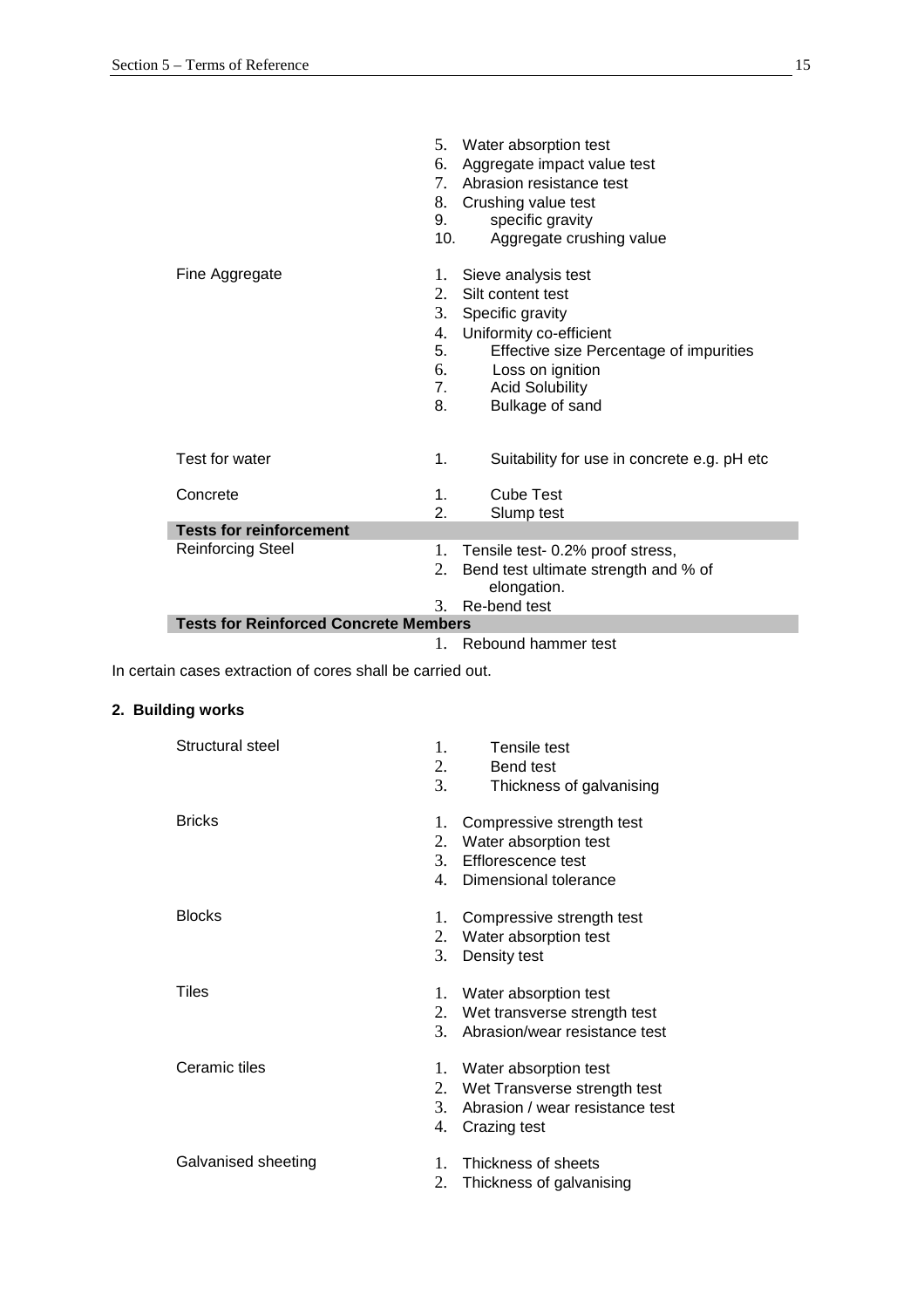| Water proofing compounds       | 1.          | Tests for permeability and compatibility                              |
|--------------------------------|-------------|-----------------------------------------------------------------------|
| Paints                         | $2^{\circ}$ | Performance tests<br>Thickness                                        |
| Plumbing and sanitary fixtures | 1.          | Dimensional verification, physical<br>examination and relevant tests. |

# **B. Mechanical and electrical works:**

List of mechanical and electrical items required to be inspected by third parties

#### **1. Mechanical**

• Pumps by type

#### **2. Electrical**

- Motors by type
- Electrical starters
- Electrical panels
- Switchboards
- Motor control panels
- DC distribution panels
- Induction-cum-enunciation panels
- Bus ducts
- Battery chargers
- Transformers
- HV/MV/LV
- Power
- Voltage
- Current
- Capacitors
- Level switches
- Electrical cables

# **3. Miscellaneous**

- Earthing equipment
- Lightening arrestors and essential fittings
- Cable trays
- Any other items as specified in the contract documents

#### **4. Inspections**

The main headings for these works are as follows:

- Pumps
- Motors
- Gear Boxes
- Transformers
- Capacitors
- Cables
- Pipe and special
- Valves
- Diesel generator sets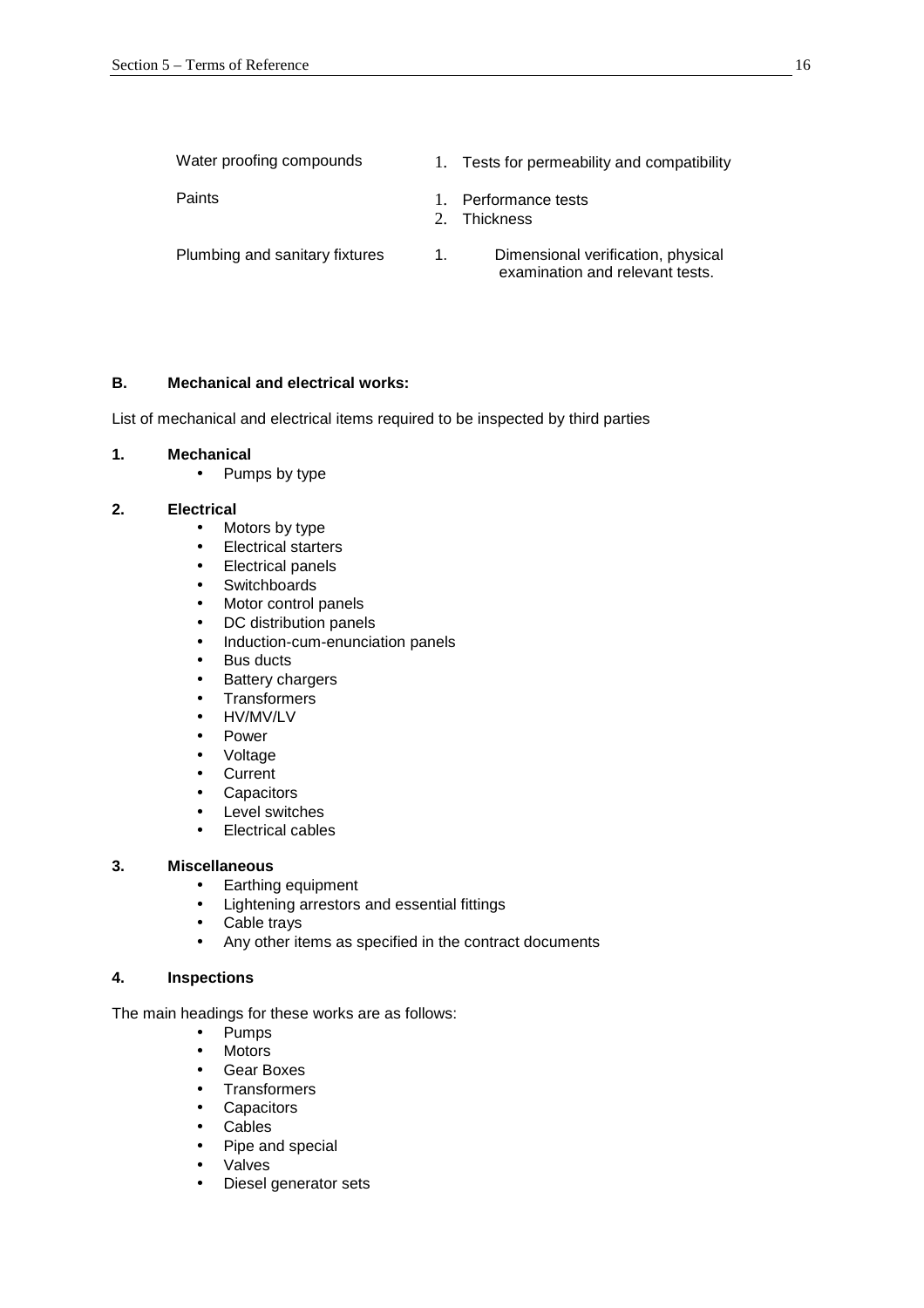- 
- 1 Pumps 1. Review of material test certificate for pump casing, bowls, shaft, impeller bearings, column pip etc.
	- 2. Review of heat treatment certificate if any
	- 3. Review of dynamic balancing or rotating parts / impeller
	- 4. Examination of the shaft
	- 5. Witnessing Hydro test of casing
	- 6. Witnessing performance test at 49 Hz and 50 Hz frequency including vibration measurement covering following tests:
		- Capacity in LPM/LPS
		- Delivery head in metres
		- Efficiency at the specified duty
		- Power absorbed by the pump at the specified duty
		- NPSH required
		- Maximum power required by the pump
		- Shut off head of the pump
		- Discharge of the pump when only one pump is operated in the system
		- Delivery pressure when only one pump is operated in the system
		- Power absorbed by the pump when only one pump is operated in the system
		- Efficiency of the pump when only one pump is operated in the system
		- Visual and dimensional check
		- Strip test
		- Speed test at 49 Hz and 50 Hz frequency
		- Witnessing performance test at 49 Hz and 50 Hz frequency including vibration measurement covering following tests:
		- Capacity in LPM/LPS
		- Delivery head in metres
		- Efficiency at the specified duty
		- Power absorbed by the pump at the specified duty
		- NPSH required
		- Maximum power required by the pump
		- Shut off head of the pump
		- Discharge of the pump when only one pump is operated in the system
		- Delivery pressure when only one pump is operated in the system
		- Power absorbed by the pump when only one pump is operated in the system
		- Efficiency of the pump when only one pump is operated in the system
		- Visual and dimensional check
		- Strip test
		- Speed test at 49 Hz and 50 Hz frequency
- 2 Motors 1. Dynamic balancing of rotor and visual examination of rotor assembly
	- 2. Visual inspection and testing of stator assembly
	- 3. Review of test certificate for conductor, stator coils, shaft bearings etc.
	- 4. Witnessing routine test no load and load test vibration measurement as per IS
	- 5. Verification of type test report
	- 6. Visual and dimensional check
- 3 Gear Boxes Review / witnessing test on gear boxes worm/helical Tests as specified in relevant IS or Special Specifications
- 
- 4 Transformer 1. Visual inspection, dimensional check and verification of bill of materials 2. Review of iron losses and copper losses test at 90% of the rated voltage,
	- 100% rated voltage and 110% of the rated voltage
	- 3. Witnessing resistance voltage test at HV side and LV side
	- 4. Routine tests as per IS:2026
	- 5. Verification of type results, temperature rise test, impulse test, insulating oil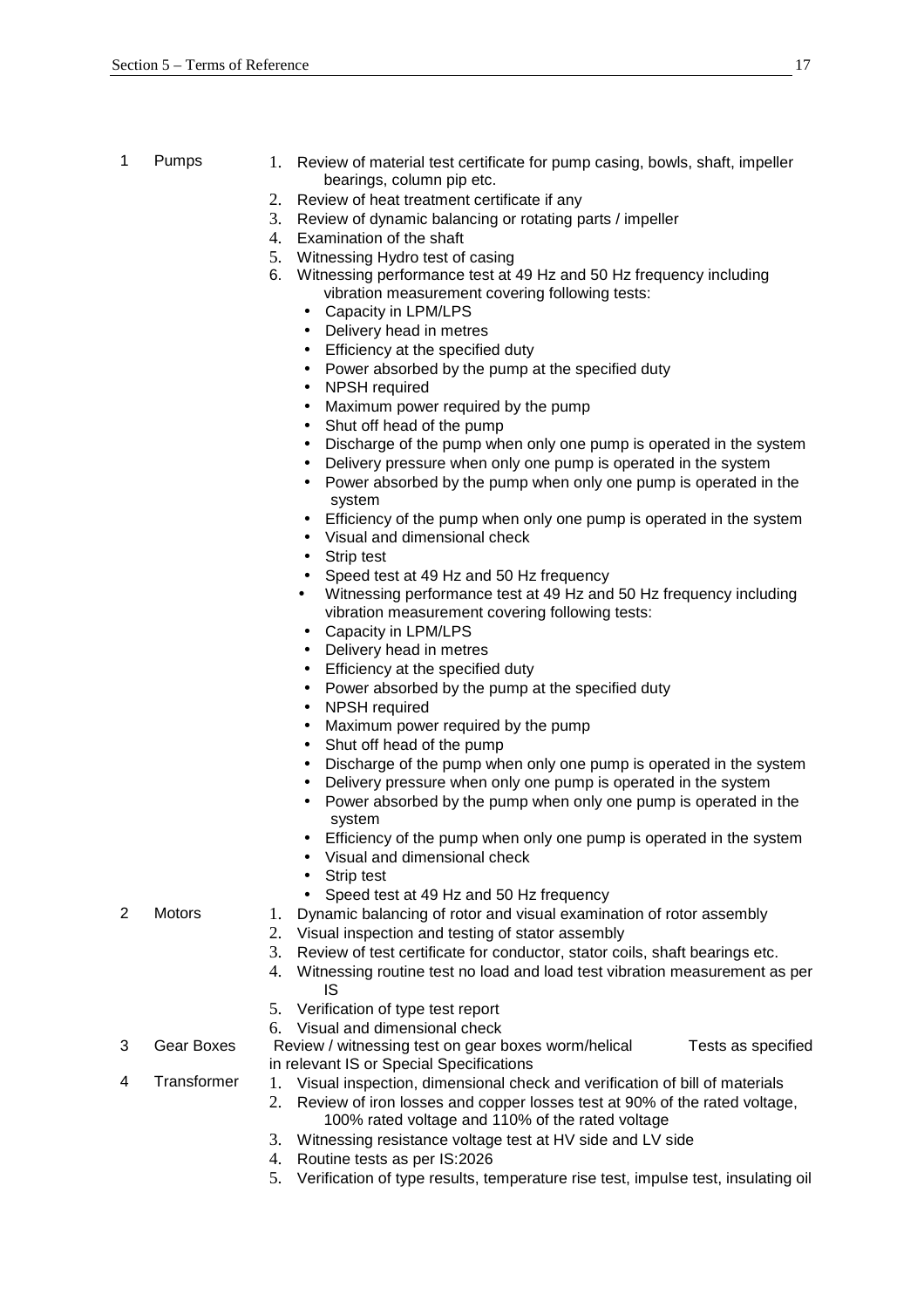|   |                              | test etc.                                                                                                                                                                                                                                                                                                                                                    |
|---|------------------------------|--------------------------------------------------------------------------------------------------------------------------------------------------------------------------------------------------------------------------------------------------------------------------------------------------------------------------------------------------------------|
| 5 | Capacitor                    | Witnessing all routine and type test as per IS:2834 such as sealing test, test for<br>output/capacitance, insulation resistance test between terminals. Containers<br>and loss angle measurements, test for efficiency of discharge device, test for<br>dielectric loss angle, thermal stability test, self healing test, voltage test between<br>terminals. |
| 6 | Cables                       | 1. Visual and dimensional check                                                                                                                                                                                                                                                                                                                              |
|   |                              | Witnessing routine test as per IS:1554<br>2.                                                                                                                                                                                                                                                                                                                 |
|   |                              | Witnessing insulating test, resistance test, current rating test, star reactance<br>3.<br>test, star capacitance test, short circuit current test, voltage drop test                                                                                                                                                                                         |
| 7 | Pipe and<br>specials         | 1. Visual and dimensional check                                                                                                                                                                                                                                                                                                                              |
|   |                              | Review of chemical and physical test certificates as per the relevant Indian<br>2.<br>Standard specifications                                                                                                                                                                                                                                                |
|   |                              | 3. Witnessing hydrostatic pressure test as per the relevant Indian Standard<br>specifications                                                                                                                                                                                                                                                                |
|   |                              | Checking the integrity of epoxy lining for MS pipes at joints after laying and<br>4.<br>jointing pipes                                                                                                                                                                                                                                                       |
| 8 | Valves                       | 1. Visual and dimensional check                                                                                                                                                                                                                                                                                                                              |
|   |                              | 2.<br>Review of material test certificates for valve body and internals                                                                                                                                                                                                                                                                                      |
|   |                              | 3.<br>Operational smoothness                                                                                                                                                                                                                                                                                                                                 |
|   |                              | Witnessing hydrostatic test/leakage test as per applicable code<br>4.                                                                                                                                                                                                                                                                                        |
| 9 | Diesel<br>generating<br>sets | 1.<br>Review of tests as specified in relevant IS or Special Specifications                                                                                                                                                                                                                                                                                  |

# **5. Quality Checks On Materials, Equipment and Appurtenances**

These lists are not to be considered as prescriptive. The Consultant is to develop a more detailed approach before commencing work in the field.

# **C. Overhead water tanks**

The quality monitoring / auditing of various works shall be included but not be limited to the following:

- **1.** Quality of materials
- **2.** Quality of construction of various construction works at various stages
- **3.** Witnessing the performance tests
- **4.** Performance of the various mechanical equipment in treatment plants

# **1. Quality of materials**

- Physical examination of materials brought to the site
- Perusal of test reports on materials furnished by the construction agency from time-totime and also ensuring the frequency of such tests to be as per relevant standards
- Randomly selecting the samples at site and conducting necessary test for confirmation

# **2. Quality monitoring during the construction stage**

# **(a) Structure:**

# **Foundation stage**

- Examining the soil encountered at site with respect to soil test reports furnished and also checking the adequacy of type of foundation system proposed to be adopted with respect to site condition
- Randomly checking grid markings
- Checking the fabrication of reinforcement and dimensions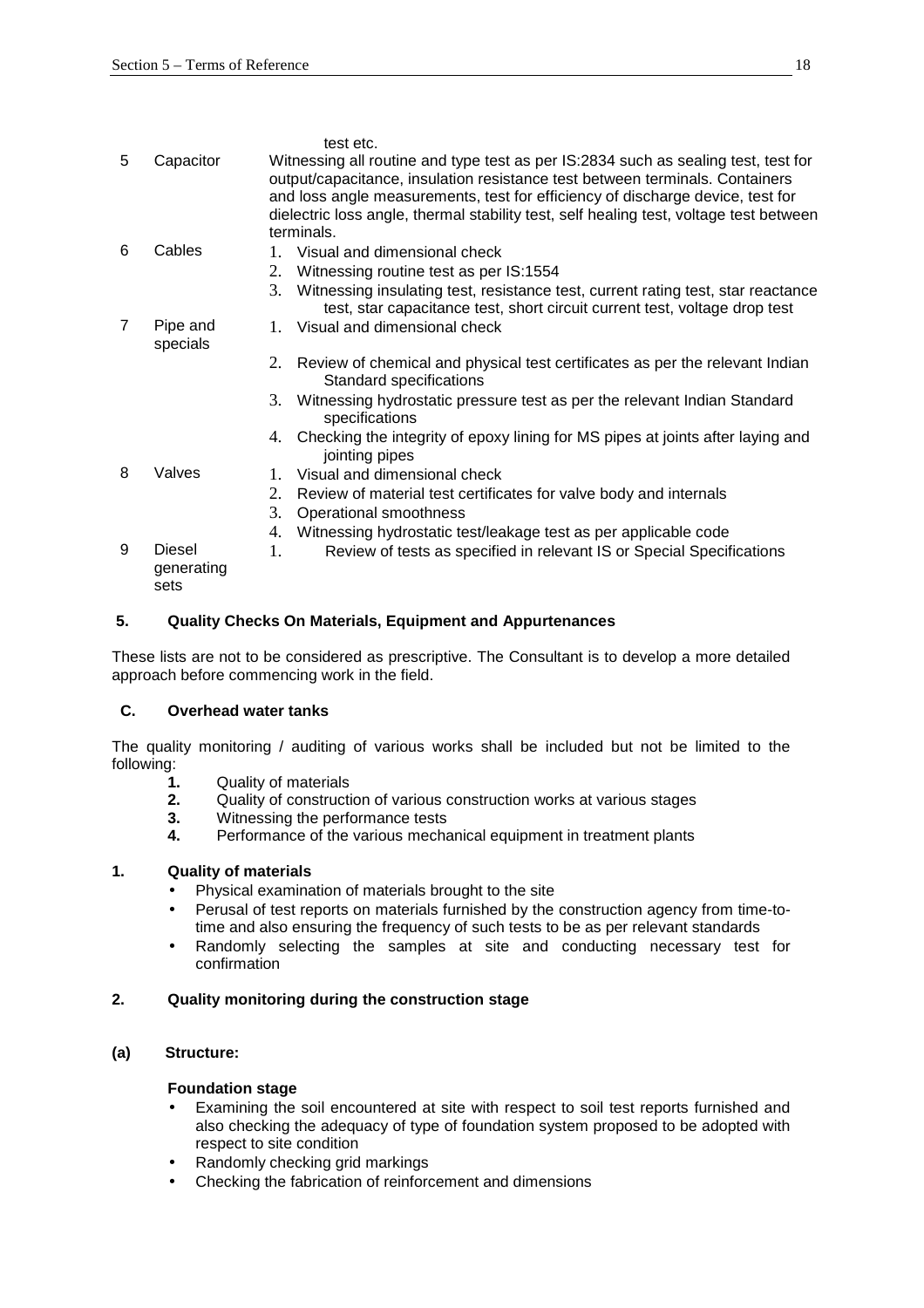Witnessing concreting of foundation systems and reviewing the reports of cube testing

#### **Superstructure**

- Checking the fabrication of reinforcement, formwork, cover, etc.
- Checking the facilities available for the concreting, curing, etc.
- Dimensional verification and alignment of reinforced concrete members
- Checking the various levels to ascertain whether they are in accordance with the drawings and from hydraulic considerations
- Witnessing the concrete works of major structures and witnessing the tests on fresh concrete

#### **Miscellaneous items**

Checking the quality of pipes and pipe appurtenance

- Quality of water proof plaster on the interior surface
- Galvanised items

#### **Tests on finished structure**

- Conducting non-destructive tests at random to ascertain the quality/strength
- Witnessing the hydraulic tests on water retaining structures

#### **3. Mechanical and Electrical Works**

- Effectiveness of earthing systems
- Effectiveness of lightening arrestor systems
- Evaluating the performance of various mechanical equipment installed in various units in relation to the specification requirements

# **D. Quality monitoring during construction of pipelines**

- Checking pipe work excavation levels, randomly
- Checking effectiveness of pipe joints
- Inspection of manholes, chambers and other structures
	- Base levels and concrete thickness
	- − Walls
	- Roof slabs and covers
- Checking sewers for water tightness

# **E. Quality monitoring of building works**

The total quality monitoring of various works will be included but not be limited to the following:

- 1. Quality of materials<br>2. Cuality of construction
- 2. Quality of construction of various works during different stages of construction.
- 3. Performance of mechanical and electrical equipment and systems.

#### **1. Quality of materials**

The checking of quality of materials includes:

- Physical examination
- Review of test reports
- Collecting representative samples wherever possible and conducting necessary tests for confirmation
- Informing the concerned agencies regarding the acceptance of material or otherwise
- Witnessing the performance tests on machinery carried out by the manufacturer at his factory, before dispatching to site.

# **2. Quality monitoring during construction**

During the course of construction, independent unannounced visits shall be made to check the quality of construction. The visits shall be made at the following stages: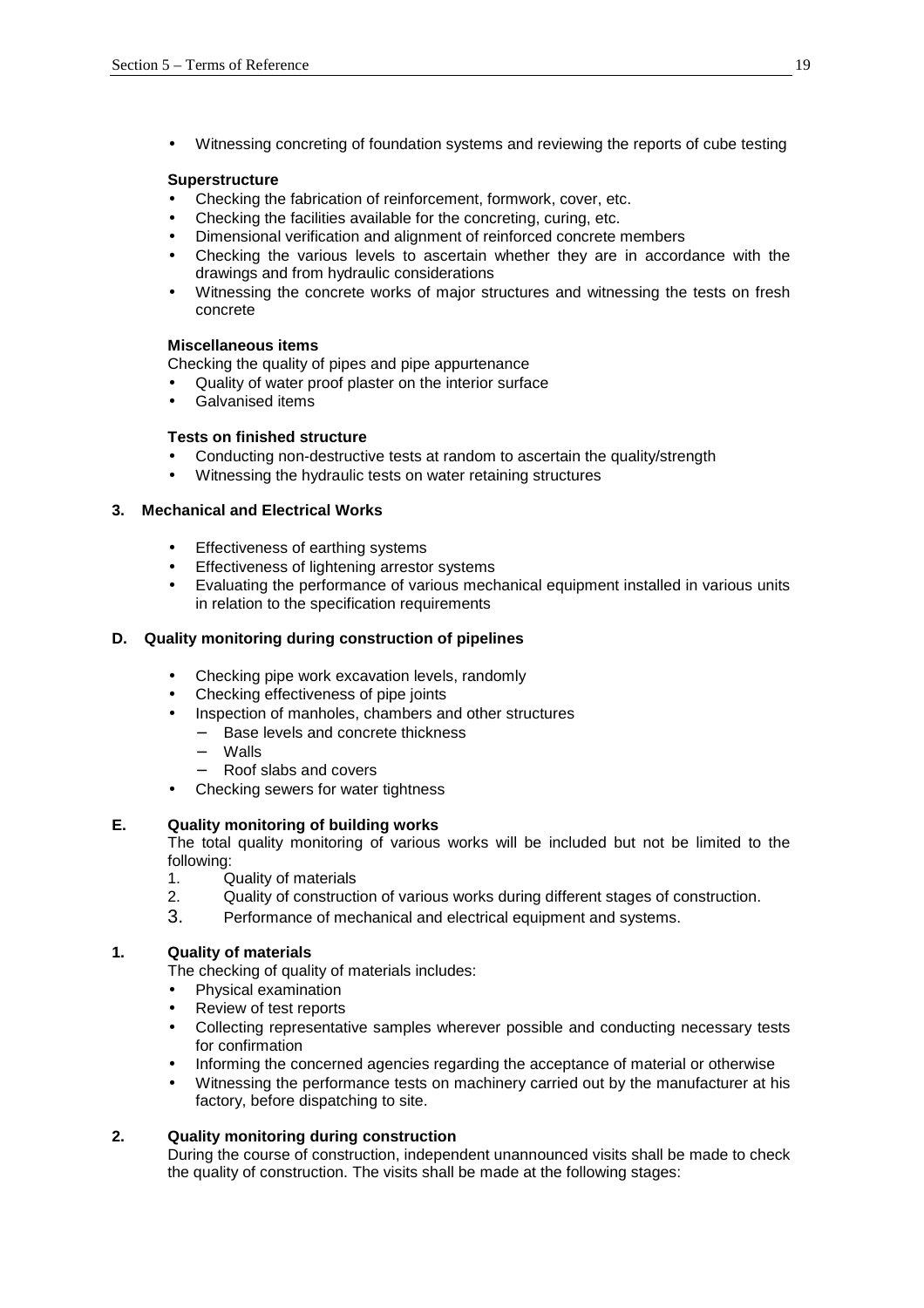#### **Foundation stage**

- Checking the foundation with respect to the soil reports and its suitability as bearing strata including shoring, shuttering and dewatering arrangements.
- If under ream pile foundation is adopted, verify the results of test piles (if done), otherwise conduct test pile for results. Check the pile work being conducted at the site.
- Dimensional verification of selected footings
- Checking the layout marking and centre lines, at random
- Checking the reinforcement fabrication, at random
- Checking the concreting arrangements and witnessing concreting of a few footing at random including use of sweet water (not saline water) for concreting

#### **Plinth stage**

- Checking the quality of stone masonry with emphasis to quality of stones, joints, joint materials, etc.
- Checking the reinforcement fabrication of plinth beams at random
- Checking the quality of concrete in plinth beams, at random
- Checking the adequacy and compaction of floor filling, at random

#### **Lintel stage**

- Checking the quality of wall masonry with emphasis to joints, joint mortar, curing, etc.
- Checking the quality of column concrete
- Checking the reinforcement fabrication of lintels, at random
- Checking the quality of concrete in lintels

#### **Roof stage / slab stage**

- Checking the quality of centering, shuttering and formwork, with emphasis on lines and levels, joints and safety considerations
- Checking the reinforcement fabrication of selected panels
- Checking the arrangements for concreting, vibration and curing
- Checking the concrete while concreting, with respect to mix proportion, w/c ratio and compaction. Casting independent set of cubes for verification of strength
- Checking steel sheet fabricators for roof, roofing sheets and fencing and fixings.

# **Finishing stage**

- Checking the quality of flooring with respect to levels and smoothness at random
- Checking the door and window opening locations
- Checking the quality of joinery with respect to workmanship and fixtures, at random
- Checking the plaster in walls and ceiling with regard to proportions, line and level and curing, at random
- Checking the finishing works at random, such as painting, dadooing, fixing of ceramic tiles, fixing of sanitary fixtures, steel grill works, etc.

#### **3. Mechanical and electrical works**

The standard and special specifications shall be referred, to determine the scope of the work to be undertaken. Test of earthing and lightening protection systems shall be included.

# **F. Quality monitoring during construction of landfills**

- Checking the level of excavation, plan dimensions and side slopes
- Checking the type of soil available and its uniformity in the site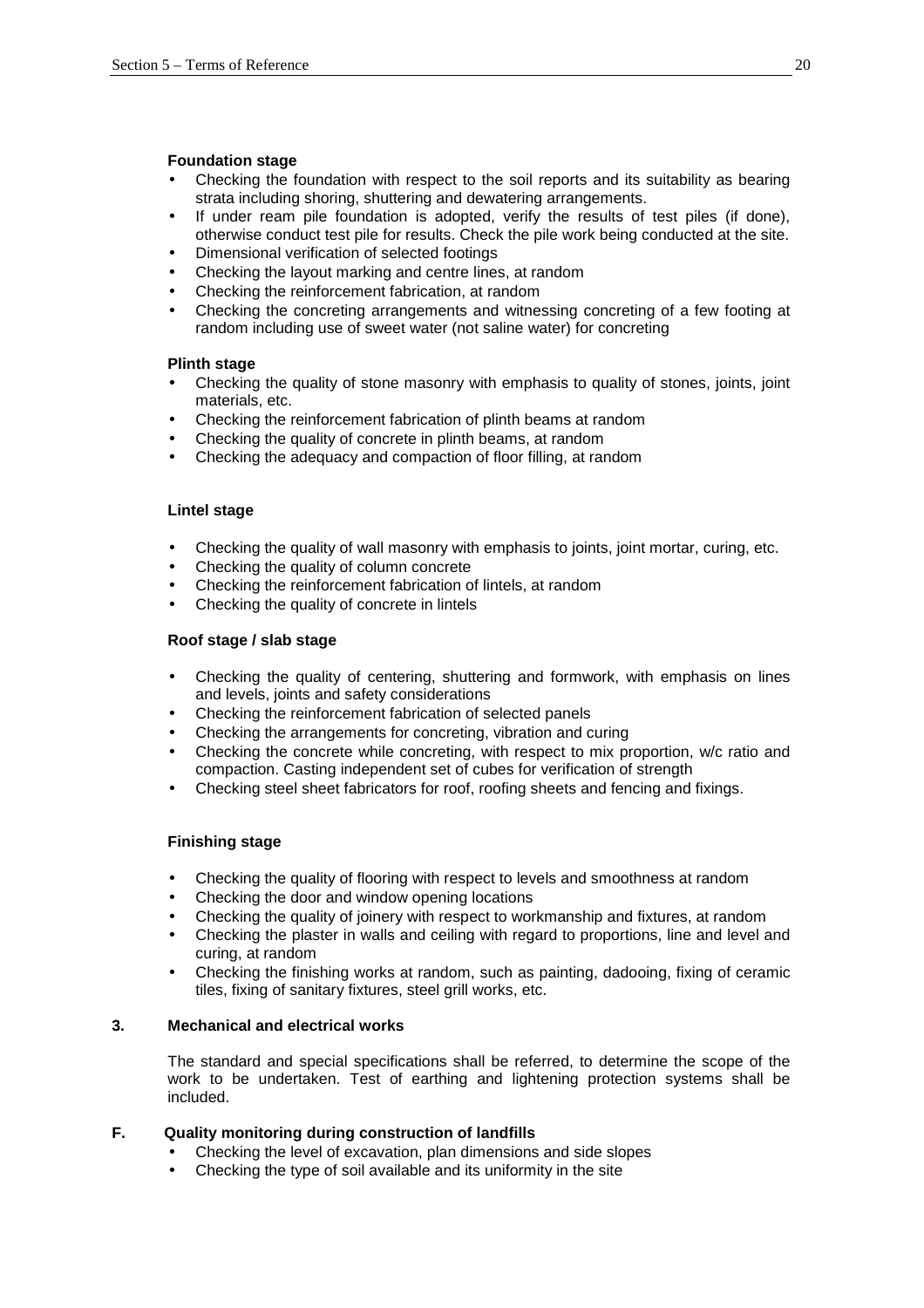- Verifying the soil with respect to its suitability for mixing with bentonite in achieving required permeability
- Mixing of bentonite and compaction of layers through testing on compacted layers
- Checking the thickness of mixed liner through physical measurement at representative locations
- Checking the thickness of HDPE liner
- Checking the efficiency of jointing through appropriate tests
- Checking the laying of HDPE liner

# **ANNEXURE – B List of Equipments (not limited to the following)**

**( To be established by the Consultants at their cost and the Laboratories are supposed to be positioned at the level of Dy. General Managers office locations, and other site positions whichever may be convenient during execution or convenience to the administration)** 

**1 Digging tools** pick axes, shovels, hammers, chisels etc. Two sets **2 Sieve shaker:-** With Standard set of sieves, lid and pan 450 mm dia for coarse aggregates and 200 mm dia for soils and fine aggregates One set each **3 Roller boy** measuring wheel/ **odometer** One set 4 **Sieves for Coarse Aggregates** 125 mm, 106 mm ,100 mm ,90 mm, 80 mm, 75 mm, 63 mm, 53 mm, 50 mm 45 mm, 40 mm, 37.5 mm, 31.5 mm, 26.5 mm, 25 mm, 22.4 mm, 20 mm, 19 mm, 16 mm,13.2 mm, 12.5 mm, 11.2 mm, 10 mm, 9.5 mm, 6.3 mm , 5.6 mm, 4.75 mm, 2.80 mm, 2.36 size with lid and cover One set 5 **Sieves for Fine Aggregates & Soils** 10 mm, 5.6 mm, 4.75 mm, 2.80 mm, 2.36 mm, 2.00 mm, 1.70 mm, 1.18 mm, 1 mm, 850 micron, 710, 600, 500, 425, 355, 300, 250, 212, 180, 150, 90 and 75 micron with pan and cover One set 6 **Electronic/digital balance** (1 kg) with the least count of .01 g. One no 7 **Electronic/digital balance (5 kg )** One no. 8 **Proving rings:** 10 kg, 50 kg, 100 kg capacity **One** each 9 Dial gauges:- 25 mm, 50 mm travel, (sensitivity 0.01 mm/div) one nos. 10 **Water bath** Electrically operated and thermostatically controlled Gas burner and sand bath One no. 11 **Digital thermometers** Three nos. 12 **Infrared thermometers** One no's.

**General Equipment**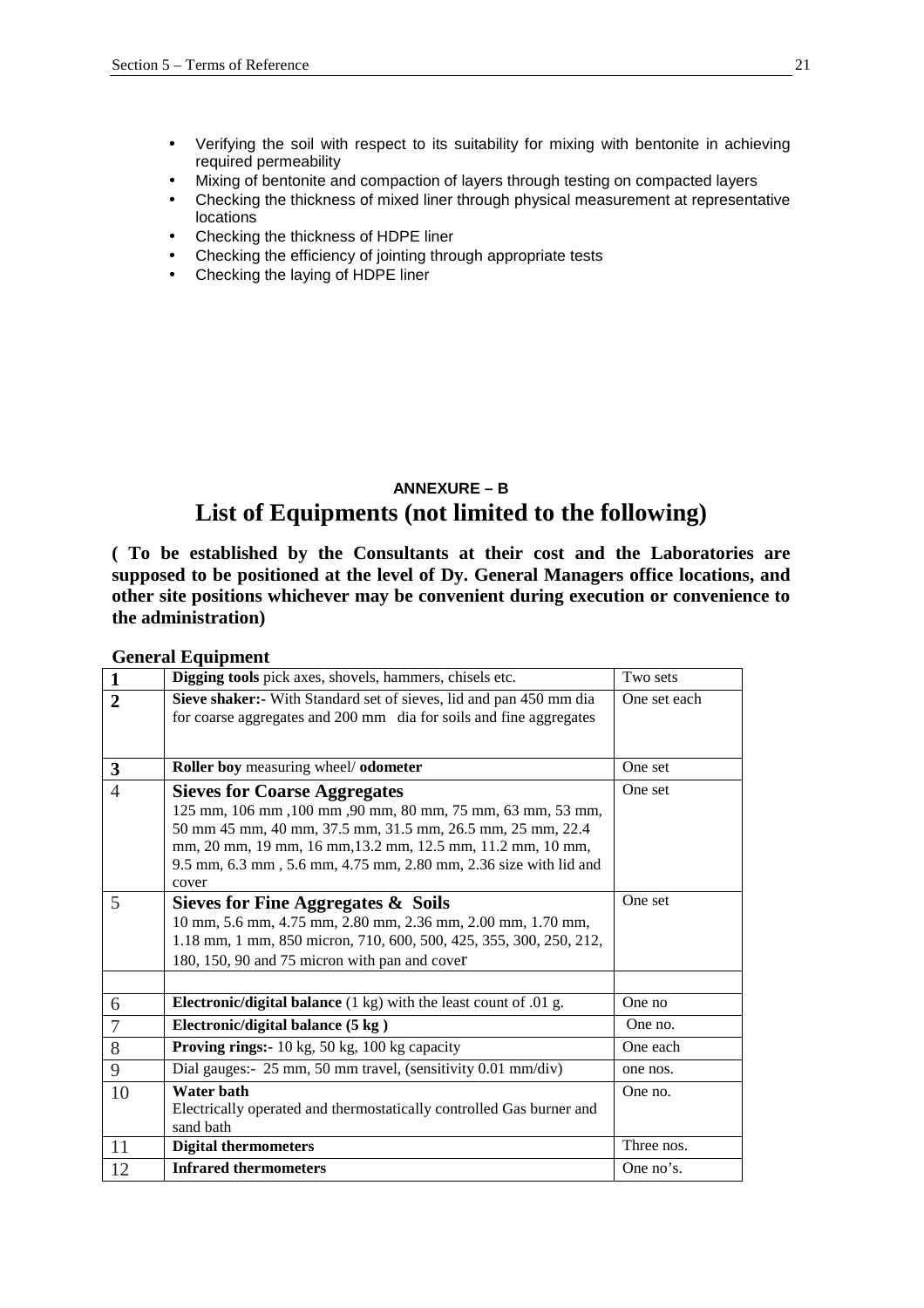| 13 | Glassware:- Flasks, graduated cylinders, stirring apparatus, spatulas,            | One set     |
|----|-----------------------------------------------------------------------------------|-------------|
|    | wire gauges, scoops, steel scales, measuring tapes, casseroles,                   |             |
|    | assorted sizes of enameled trays, porcelain dish, filter paper,                   |             |
|    | desiccator, funnel, measuring tape, glass marking pencils, heat                   |             |
|    | resistant hand gloves, spirit levels, vernier calipers, mortar with               |             |
|    | rubber-covered pestle etc.                                                        |             |
| 14 | Oven Electricity operated and thermostatically controlled up to                   | One no      |
|    | 200C. (sensitively 1oC) with interior of non-corroding material                   |             |
| 15 | Water still (capacity 4 litres per hour) for testing of soils.                    | One no.     |
| 16 | Rapid Moisture Meter complete with Chemicals                                      | One no.     |
| 17 | <b>Liquid Limit and Plastic Limit Testing Apparatus</b>                           | One no.     |
| 18 | Soil cone penetrometer (for liquid limit)                                         | One no.     |
| 19 | Sampling Pipette 10ml One no.                                                     | One no.     |
| 20 | <b>Standard Proctor Density Test Apparatus with Rammer (Light</b>                 | One set     |
| 21 | compaction)<br><b>Standard Proctor Density Test Apparatus with Rammer (Heavy</b>  | One set     |
|    | compaction)                                                                       |             |
| 22 | Sand Pouring Cylinder with Tray complete for field density test.                  | Four nos.   |
| 23 | Sampling tins with lids 100 mm dia, 50 mm height                                  | Twenty nos. |
| 24 | Lab CBR equipment (complete set) with 12 moulds                                   | One set     |
| 25 | <b>Pocket Penetrometers</b>                                                       | Four nos.   |
| 26 | <b>Flakiness Gauge</b>                                                            | One no.     |
| 27 | Standard equipment for Aggregate Crushing Value along with                        | One set     |
|    | standard tamping rod                                                              |             |
| 28 | Specific gravity determination test apparatus with pycnometre                     | One set     |
| 29 | specific gravity bottles, vacuum pump                                             | One set     |
| 30 | <b>Aggregate soundness test apparatus</b>                                         | One set     |
| 31 | Water absorption test apparatus                                                   | One set     |
| 32 | <b>Aggregate Impact Value test apparatus</b>                                      | One set     |
| 33 | <b>Stripping test apparatus</b>                                                   | One set     |
| 34 | Abrasion value testing machine.                                                   | One set     |
| 35 | Density buckets (10 lts, 20lts & 30 lts)                                          | One set.    |
|    | <b>Equipment for Testing of Concrete</b>                                          |             |
| 36 | <b>Cement testing kit</b>                                                         | One set.    |
| 37 | Slump cone apparatus.                                                             | Two Nos.    |
| 38 | Cube moulds (150 mm x 150 mm x 150 mm)                                            | Twelve Nos. |
| 39 | <b>Compression Testing machine</b> (200 Tonnes Capacity)                          | One No.     |
| 40 | Vicat apparatus for testing concrete.                                             | One No      |
|    | <b>Equipment for Testing of Bitumen</b>                                           |             |
| 41 | Penetration test apparatus with standard needles                                  | One set     |
| 42 | <b>Bitumen Softening Point Test Apparatus</b>                                     | One set     |
| 43 | <b>Cleveland Open Cup Test</b>                                                    | One set     |
| 44 | <b>Saybolt Furol Viscometrer Test Apparatus</b>                                   | One set     |
| 45 | <b>Residue on 600 Micron Sieve Test Apparatus</b>                                 | One set     |
|    | Mechanical mixer of 0.02 m3 capacity, electrically operated and                   | One no.     |
|    | fitted with heating jacket                                                        |             |
| 46 | Electrically operated centrifuge type bitumen extractor and<br>commercial benzene | One no.     |
| 47 | Camber Board / Template with 3m straight edge                                     | One No.     |
| 48 | Thickness gauges (aluminum)                                                       | Three No.   |
|    |                                                                                   |             |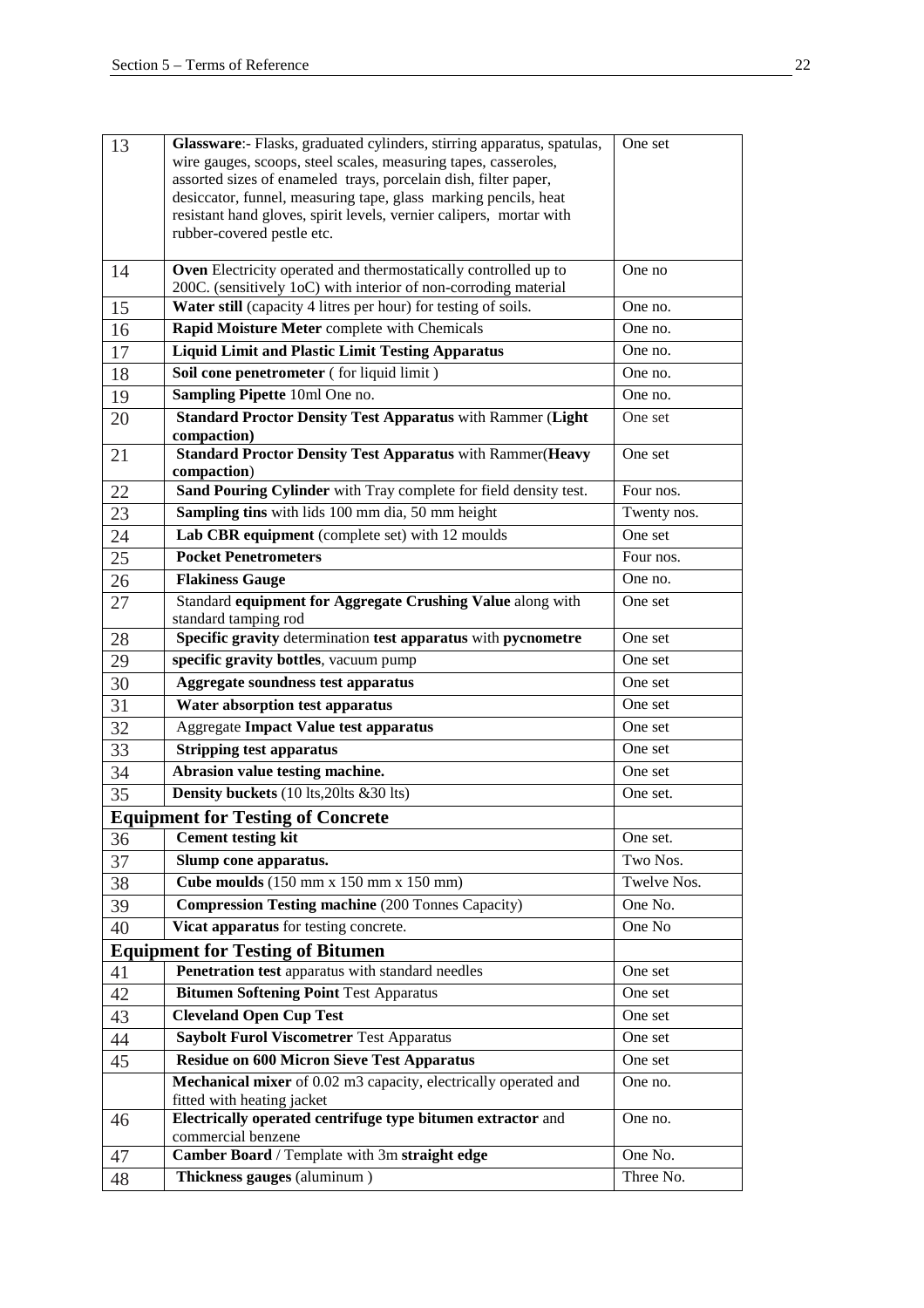| 49 | <b>Measuring tapes</b>                                | Three no,s. |  |  |  |  |
|----|-------------------------------------------------------|-------------|--|--|--|--|
|    | <b>Non - Destructive Equipment</b>                    |             |  |  |  |  |
| 50 | <b>Rebound hammer</b>                                 | One no's.   |  |  |  |  |
| 51 | Core cutter equipment for concrete crushing strength. | One no's.   |  |  |  |  |
| 52 | <b>Ductility Test Apparatus (for testing Bitumen)</b> | One set.    |  |  |  |  |
| 53 | <b>Nuclear Density Gauge</b>                          | Two sets    |  |  |  |  |
| 54 | Dynamic cone penetrometer.                            | One no's.   |  |  |  |  |
| 55 | <b>Total station</b> (leveling instrument)            | One no's    |  |  |  |  |
| 56 | <b>GPS &amp; GIS set</b> (with hand held instrument)  | One set     |  |  |  |  |
| 57 | Hand held Roughometer-II, ARRB Model, Australia       | One Set     |  |  |  |  |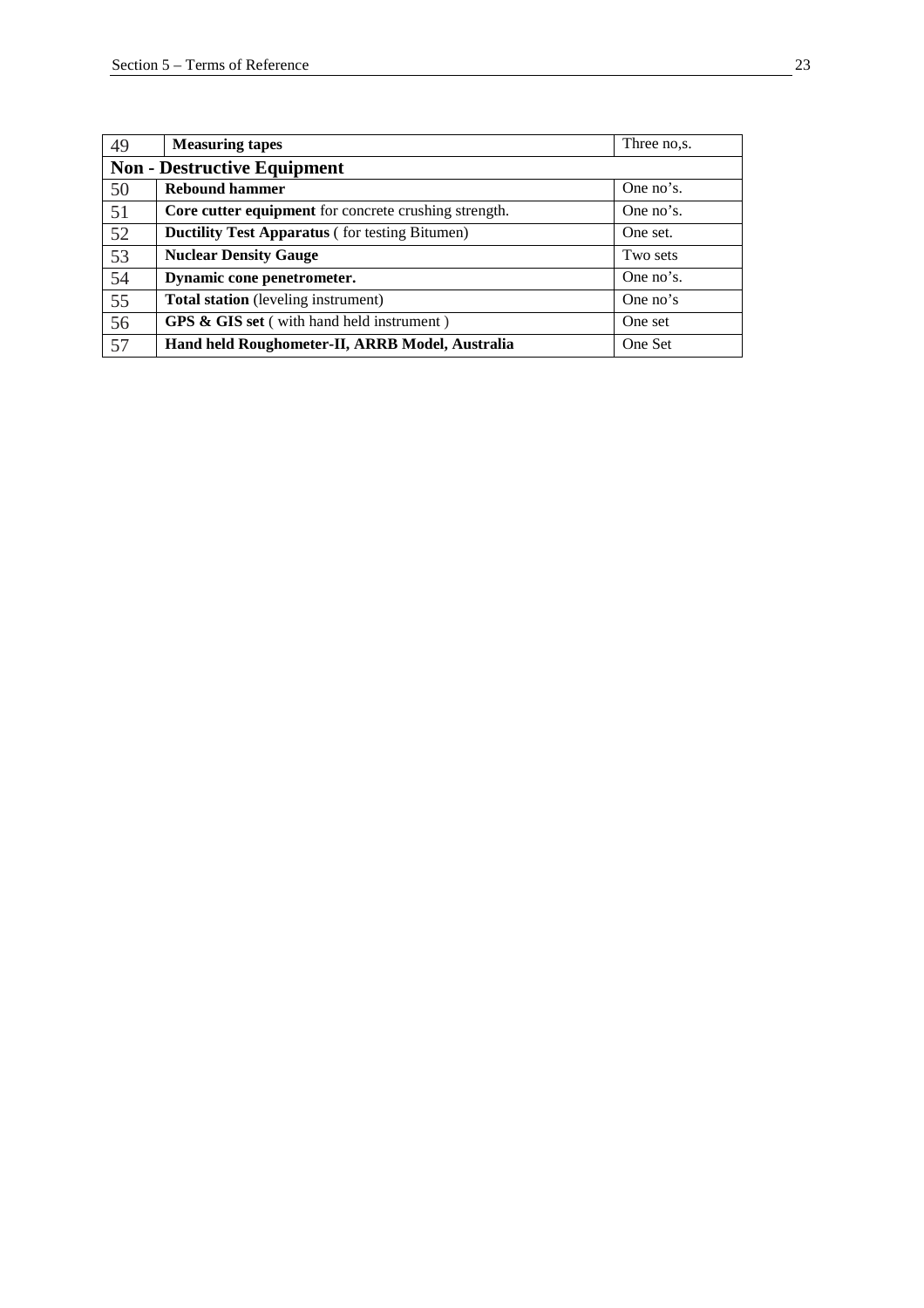| SI.<br>No.              | <b>District</b>          | <b>Block</b>                   | <b>Gram Panchayat</b>                | Mouza              | Name of the site                              |
|-------------------------|--------------------------|--------------------------------|--------------------------------------|--------------------|-----------------------------------------------|
| $\mathbf{1}$            | <b>South 24 Parganas</b> | <b>BASANTI</b>                 | <b>RC</b> Khal                       | Sonakhali          | Sonakhali High School                         |
| $\boldsymbol{2}$        | <b>South 24 Parganas</b> | <b>BASANTI</b>                 | Fulmalancha                          | Nebukhali          | Sarkarpara FP School                          |
| $\mathbf{3}$            | <b>South 24 Parganas</b> | <b>BASANTI</b>                 | <b>RC</b> Khali                      | Kalahazra          | Kalahazra High School                         |
| $\overline{\mathbf{4}}$ | <b>South 24 Parganas</b> | <b>BASANTI</b>                 | Kanthalberia                         | Bhangankhali       | <b>Bhangankhali FP School</b>                 |
| 5                       | <b>South 24 Parganas</b> | <b>BASANTI</b>                 | Uttar mokamberia                     | Naliyakhali        | Naliyakhali FP School                         |
| 6                       | <b>South 24 Parganas</b> | <b>BASANTI</b>                 | Jyotishpur                           | Harekrishnapur     | <b>Harekrishnapur CSFP</b><br><b>School</b>   |
| $\overline{7}$          | <b>South 24 Parganas</b> | <b>BASANTI</b>                 | <b>Bharatgarh</b>                    | <b>Garanbose</b>   | 3 no Garanbose FP<br><b>School</b>            |
| 8                       | <b>South 24 Parganas</b> | <b>BASANTI</b>                 | Jharkhali                            | Herobhanga         | 4 no GSFP School                              |
| $\boldsymbol{9}$        | <b>South 24 Parganas</b> | <b>MATHURAP</b><br><b>URII</b> | Kumrapara                            | Kumrapara          | Kumrapara Delwara<br><b>Hossain Vidyapith</b> |
| 10                      | <b>South 24 Parganas</b> | <b>MATHURAP</b><br>UR II       | Nandakumarpur                        | Narendrapur        | <b>Narendrapur Milon</b><br><b>Vidyapith</b>  |
| 11                      | <b>South 24 Parganas</b> | <b>MATHURAP</b><br>UR II       | <b>Dighirpar</b><br><b>Bakultala</b> | <b>Chapla Khop</b> | <b>Subhas Nagar High</b><br><b>School</b>     |

**10.0 ANNEXURE C: LIST OF SITES PROPOSED TO BE AUDITED**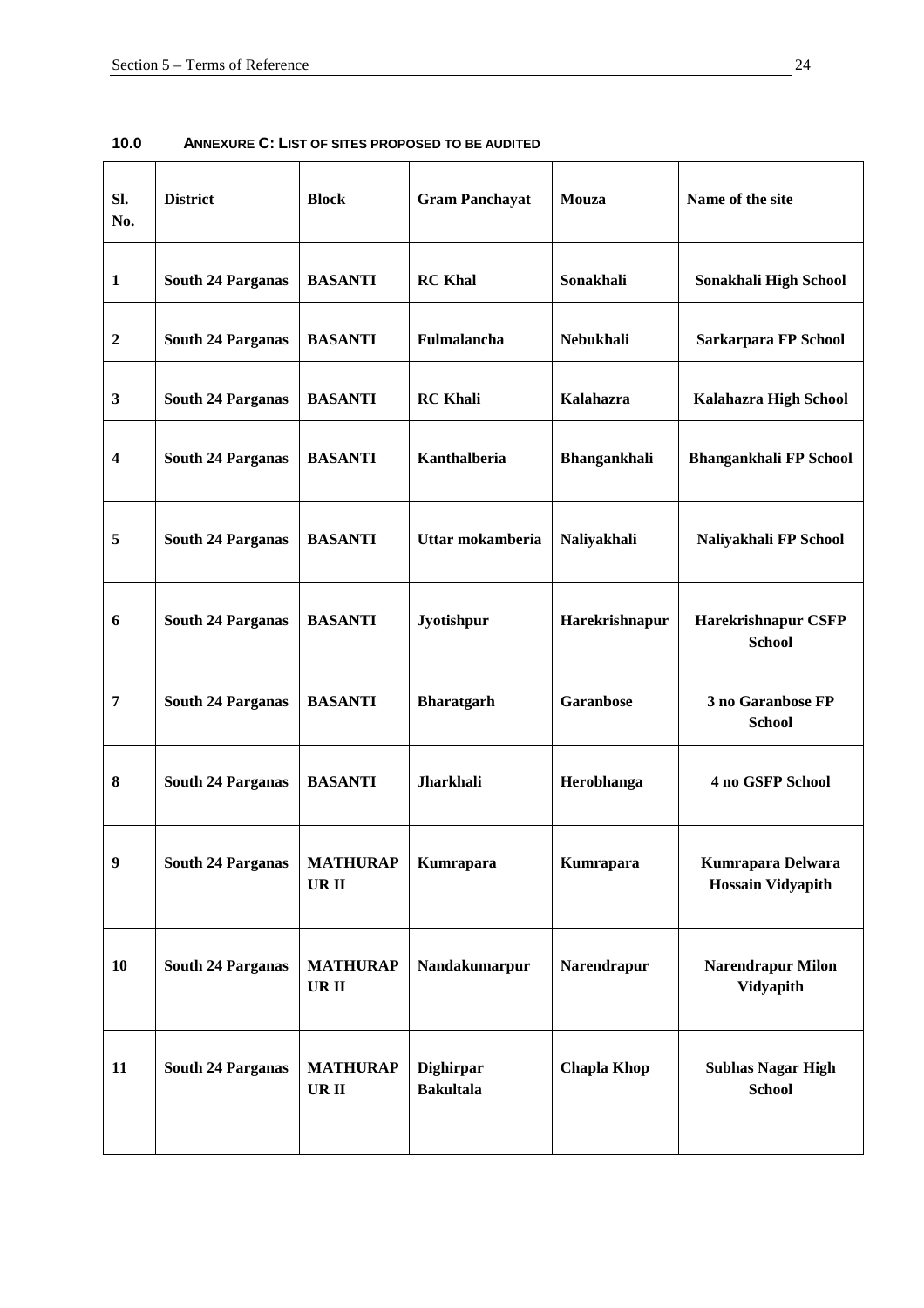| SI.<br>No. | <b>District</b>          | <b>Block</b>                    | <b>Gram Panchayat</b>          | Mouza                             | Name of the site                                                                    |
|------------|--------------------------|---------------------------------|--------------------------------|-----------------------------------|-------------------------------------------------------------------------------------|
| 12         | <b>South 24 Parganas</b> | <b>KAKDWIP</b>                  | Ramgopalpur                    | <b>Dakshin</b><br><b>Kasiabad</b> | <b>Amar Sridam Milan</b><br>Vidyamandir                                             |
| 13         | <b>South 24 Parganas</b> | <b>KAKDWIP</b>                  | <b>Rishi Bankim</b><br>chandra | <b>Bamanagar</b>                  | <b>Bamanagar Subala High</b><br><b>School</b>                                       |
| 14         | <b>South 24 Parganas</b> | <b>KAKDWIP</b>                  | Ramgopalpur                    | <b>Uttar</b><br><b>Kashiabad</b>  | <b>Uttar Kasiabad Sri</b><br>Krishna Chaitanya<br>Nimna Madyamik<br><b>Vidyalay</b> |
| 15         | <b>South 24 Parganas</b> | <b>KAKDWIP</b>                  | Rabindra                       | Manmathapur                       | <b>Manmathapur Siksha</b><br><b>Bhaban High School</b>                              |
| 16         | <b>South 24 Parganas</b> | <b>KAKDWIP</b>                  | Swami<br><b>Vivekananda</b>    | <b>Kakdwip</b>                    | <b>Kakdwip Birendra</b><br>Vidyaniketan                                             |
| 17         | <b>South 24 Parganas</b> | <b>KAKDWIP</b>                  | Swami<br><b>Vivekananda</b>    | Akshyayn agar                     | Akshaynagar Kumar<br>Narayan Madyamik<br>Shikshayan                                 |
| 18         | <b>South 24 Parganas</b> | <b>PATHARPR</b><br><b>ATIMA</b> | Digambarpur                    | Indranarayanp<br>ur               | <b>Sukanta Najrul MSK</b>                                                           |
| 19         | <b>South 24 Parganas</b> | <b>PATHARPR</b><br><b>ATIMA</b> | Dk.Gangadhar<br>pur            | Abad<br>Gangadhar pur             | <b>Mayrarchak Haripada</b><br>high School                                           |
| 20         | <b>South 24 Parganas</b> | <b>PATHARPR</b><br><b>ATIMA</b> | S/Purnachand<br>rapur          | <b>Meharpur</b>                   | Meharpur Tulashi Rani<br>Smriti Vidyapith                                           |
| 21         | <b>South 24 Parganas</b> | <b>PATHARPR</b><br><b>ATIMA</b> | S/Purnachand<br>rapur          | Purnachan<br>drapur               | Punachandrapur<br><b>Chandmoni</b><br>Sikshabhaban                                  |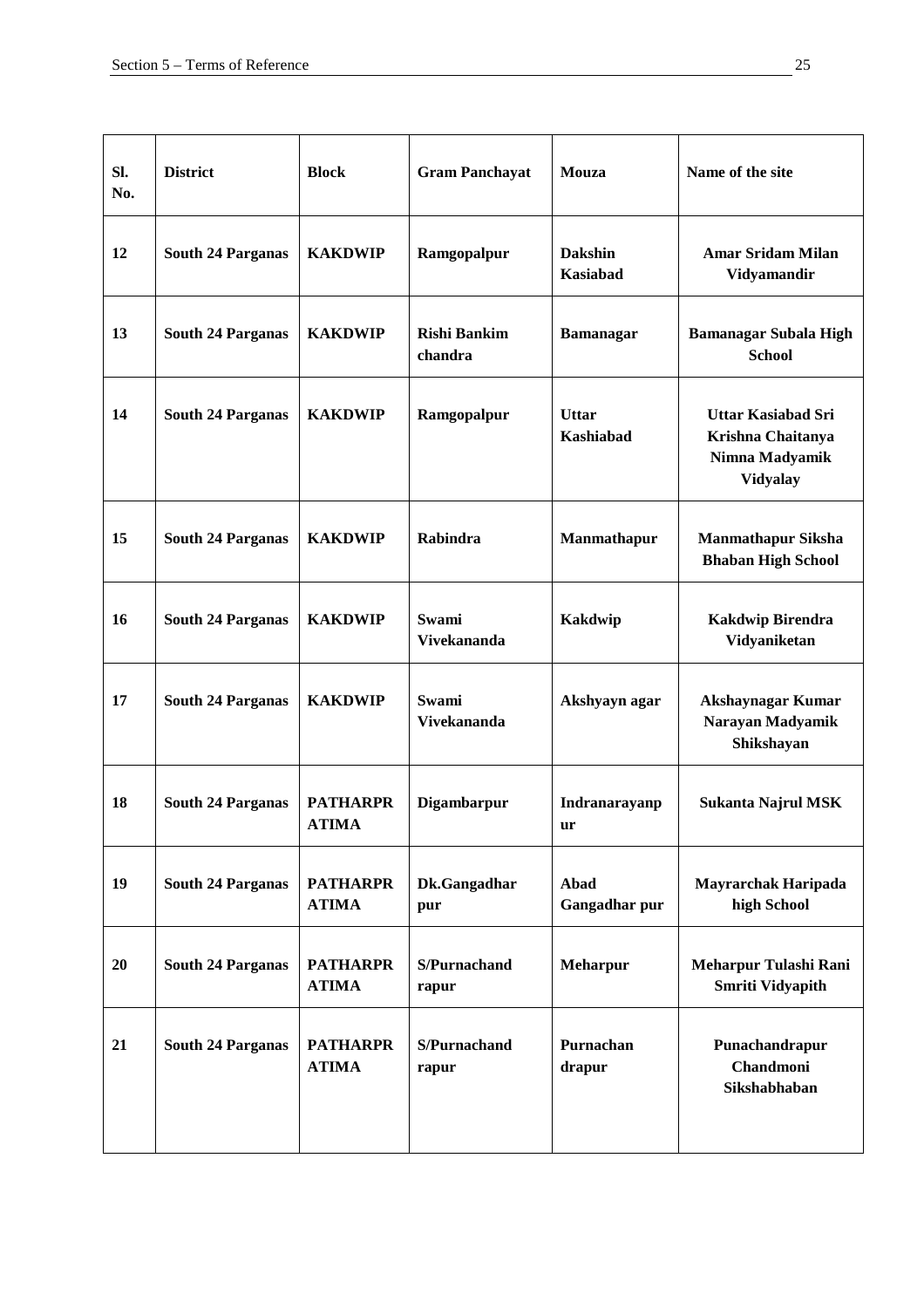| SI.<br>No. | <b>District</b>          | <b>Block</b>                    | <b>Gram Panchayat</b>                 | Mouza                     | Name of the site                                                   |
|------------|--------------------------|---------------------------------|---------------------------------------|---------------------------|--------------------------------------------------------------------|
| 22         | <b>South 24 Parganas</b> | <b>PATHARPR</b><br><b>ATIMA</b> | Banashyamnagar                        | <b>Banashyam</b><br>nagar | Purba Banashyamnagar<br><b>F.P.S.</b>                              |
| 23         | <b>South 24 Parganas</b> | <b>PATHARPR</b><br><b>ATIMA</b> | Patharpratima                         | <b>Bhagbatpur</b>         | <b>Bhagbatpur Digambari</b><br>F.P.S                               |
| 24         | <b>South 24 Parganas</b> | <b>PATHARPR</b><br><b>ATIMA</b> | Achintyanagar                         | Kamdevpu r                | Kamdevpur Snehabala<br><b>Milan Vidyapith</b>                      |
| 25         | <b>South 24 Parganas</b> | <b>PATHARPR</b><br><b>ATIMA</b> | Herambagop<br>alpur                   | Pb. Surendra<br>nagar     | <b>J-Plot Purba</b><br>Surendranagar F.P.S.                        |
| 26         | <b>South 24 Parganas</b> | <b>KULTALI</b>                  | Kundakhali<br>Godabar                 | Panchuakhali              | Panchuakhali High<br><b>School</b>                                 |
| 27         | <b>South 24 Parganas</b> | <b>KULTALI</b>                  | Gopalgunj                             | Sankijahan                | Sankijahan F.P. School                                             |
| 28         | <b>South 24 Parganas</b> | <b>KULTALI</b>                  | Gurguria<br><b>Bhubaneswari</b>       | <b>Bhubaneswari</b>       | <b>Debipur Karunamoyee</b><br><b>Girls' High School</b>            |
| 29         | <b>South 24 Parganas</b> | <b>KULTALI</b>                  | <b>Maipith</b><br><b>Baikunthapur</b> | <b>Maipith</b>            | <b>Baikunthapur High</b><br><b>School</b>                          |
| 30         | <b>South 24 Parganas</b> | <b>KULTALI</b>                  | Gurguria<br><b>Bhubaneswari</b>       | Madhya<br>Gurguria        | Madhya Purba Gurguria<br><b>Adarsha Vidyapith</b>                  |
| 31         | <b>South 24 Parganas</b> | Namkhana                        | Haripur                               | DK.<br>Chandanpiri        | DK. Chandanpiri FP<br><b>School</b>                                |
| 32         | <b>South 24 Parganas</b> | <b>NAMKHAN</b><br>$\mathbf{A}$  | Moushuni                              | <b>Kusumtala</b>          | <b>Kusumtala Paschim</b><br><b>Madhya FP School</b><br>(Shibalaya) |
| 33         | <b>South 24 Parganas</b> | <b>NAMKHAN</b><br>$\mathbf{A}$  | Narayanpur                            | Narayanpur                | Narayanpur 4th Gheri<br>FP School                                  |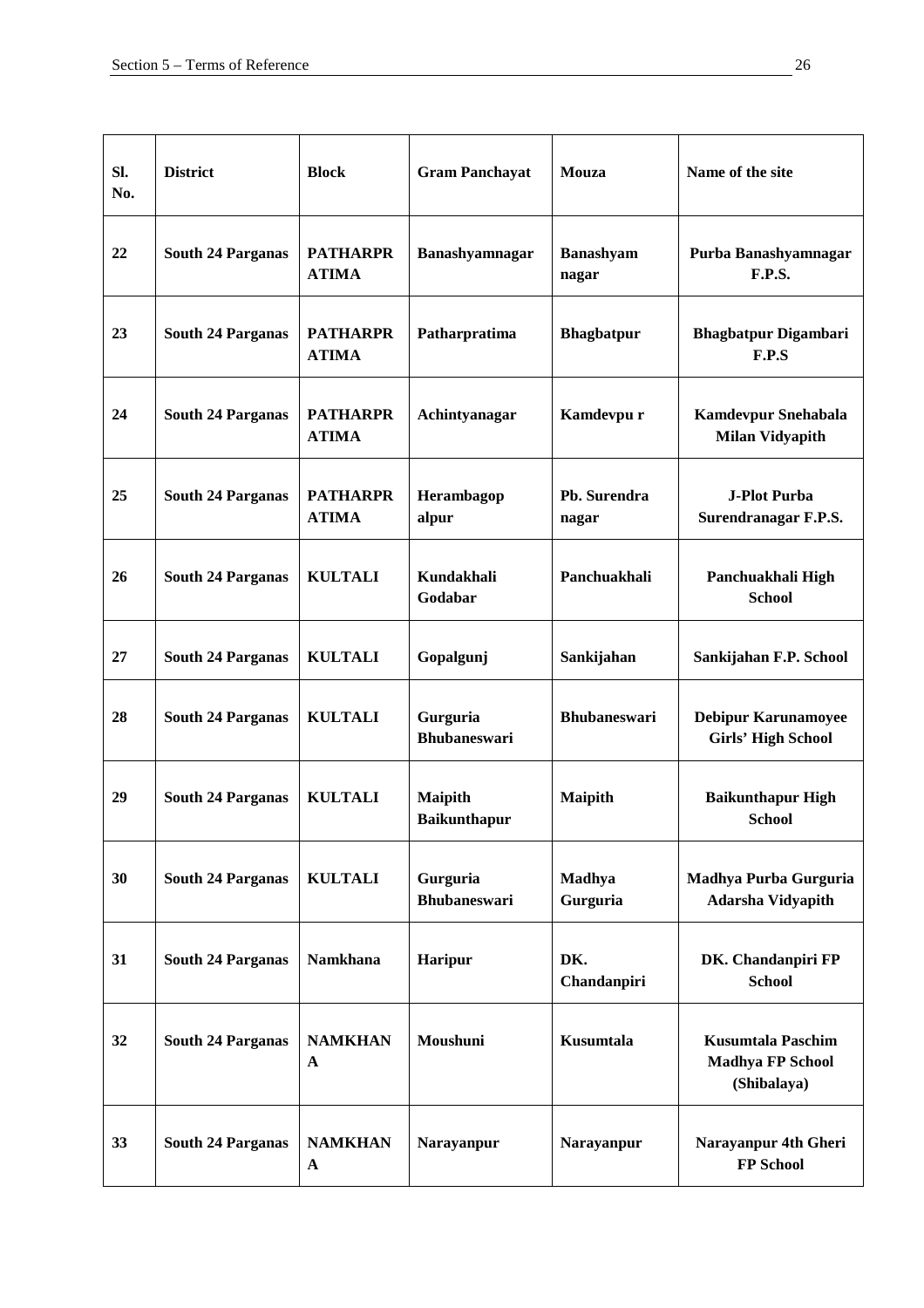| SI.<br>No. | <b>District</b>          | <b>Block</b>                   | <b>Gram Panchayat</b>      | Mouza                  | Name of the site                                             |
|------------|--------------------------|--------------------------------|----------------------------|------------------------|--------------------------------------------------------------|
| 34         | <b>South 24 Parganas</b> | <b>BASANTI</b>                 | Charavidya                 | Charavidya             | <b>Sree Sree Ramakrishna</b><br>Siksha Niketan               |
| 35         | <b>South 24 Parganas</b> | <b>BASANTI</b>                 | <b>RC</b> Khali            | Hogolduri              | <b>SK Para FP School</b>                                     |
| 36         | <b>South 24 Parganas</b> | <b>BASANTI</b>                 | <b>Uttar</b><br>Mokamberia | <b>Uttar Sonakhali</b> | <b>Uttar Sonakhali State</b><br><b>Plan FP School</b>        |
| 37         | <b>South 24 Parganas</b> | <b>KULTALI</b>                 | Deulbari Debipur           | Kantamari              | Kantamari Churamani<br>H.S                                   |
| 38         | <b>South 24 Parganas</b> | <b>KAKDWIP</b>                 | Rabindra                   | <b>Mrinalnagar</b>     | <b>Chintamanipur Balika</b><br>Vidyalay (Jr. High<br>School) |
| 39         | <b>South 24 Parganas</b> | <b>KAKDWIP</b>                 | Madhusudanpur              | Shibkalinagar          | Shibkalinagar Ishan<br><b>Memorial High School</b>           |
| 40         | <b>South 24 Parganas</b> | <b>MATHURAP</b><br>UR II       | Nagendrapur                | Nagendrapur            | Nagendrapur Hemanta<br><b>Kumari High School</b>             |
| 41         | <b>South 24 Parganas</b> | <b>NAMKHAN</b><br>$\mathbf{A}$ | <b>Budhakhali</b>          | <b>Fatikpur</b>        | <b>Fatikpur Rishi Bankim</b><br><b>SSK</b>                   |
| 42         | <b>South 24 Parganas</b> | <b>NAMKHAN</b><br>$\mathbf{A}$ | Shibrampur                 | Rajnagar               | <b>Near Nabin FP School</b>                                  |
| 43         | <b>South 24 Parganas</b> | <b>NAMKHAN</b><br>$\mathbf A$  | Namkhana                   | Debnagar               | <b>Paikbar F.P School</b>                                    |
| 44         | <b>South 24 Parganas</b> | <b>NAMKHAN</b><br>$\mathbf{A}$ | Narayanpur                 | Ganeshpur              | Sarbadoy Ghola Para<br><b>F.P School</b>                     |
| 45         | Purba Medinipur          | Ramnagar-I                     | Padima-I                   | <b>Mandala</b>         | Mandala Harijan<br><b>Primary School</b>                     |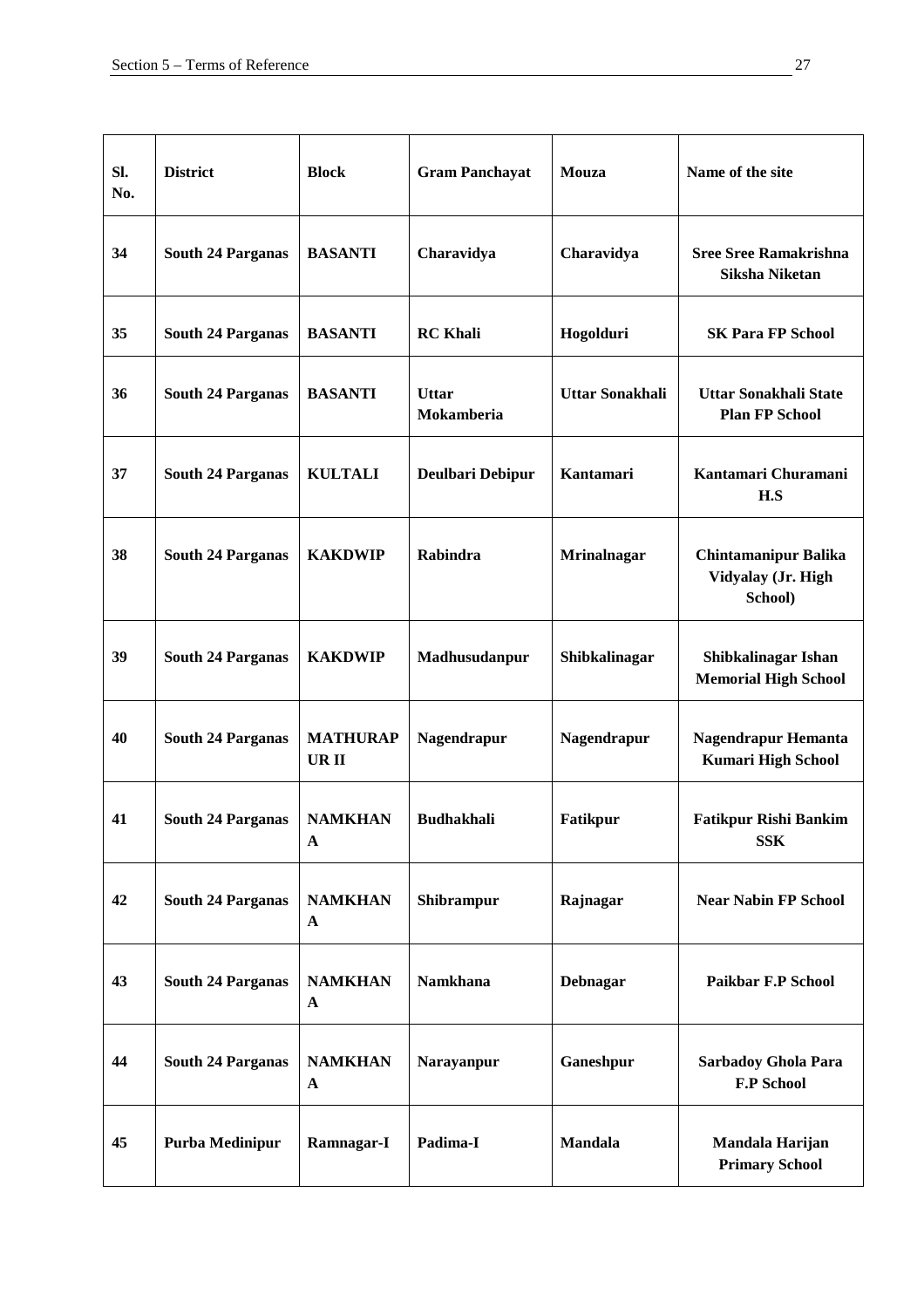| SI.<br>No. | <b>District</b>          | <b>Block</b>                    | <b>Gram Panchayat</b>           | Mouza                             | Name of the site                                                |
|------------|--------------------------|---------------------------------|---------------------------------|-----------------------------------|-----------------------------------------------------------------|
| 46         | <b>Purba Medinipur</b>   | Ramnagar-I                      | Padima-I                        | Padima                            | Padima Ramprasad<br><b>Primary School Ground</b>                |
| 47         | Purba Medinipur          | Ramnagar-I                      | Padima-I                        | <b>Dakshin</b><br><b>Shimulia</b> | Digha D. J. Sikshya<br><b>Sadan Ground</b>                      |
| 48         | <b>Purba Medinipur</b>   | Ramnagar-I                      | Talgachari-II                   | Jaldha                            | Jaldha Harijan Primary<br><b>School</b>                         |
| 49         | Purba Medinipur          | Ramnagar-I                      | Talgachari-II                   | Chandpur                          | <b>Chandpur Kamdeb</b><br><b>Upper Primary School</b><br>Ground |
| 50         | <b>South 24 Parganas</b> | <b>KULTALI</b>                  | Deulbari Debipur                | Shyamnagar                        | <b>Shymnagar School</b>                                         |
| 51         | <b>South 24 Parganas</b> | <b>BASANTI</b>                  | Jyotishpur                      | Radharanipur                      | 19 no Radharanipur FP<br><b>School</b>                          |
| 52         | <b>South 24 Parganas</b> | <b>NAMKHAN</b><br>$\mathbf{A}$  | Moushuni                        | <b>Baliara</b>                    | <b>Baliara FP School</b>                                        |
| 53         | <b>South 24 Parganas</b> | <b>NAMKHAN</b><br>$\mathbf{A}$  | Shibrampur                      | Patibunia                         | Patibunia Nanigopal FP<br><b>School</b>                         |
| 54         | <b>South 24 Parganas</b> | <b>NAMKHAN</b><br>$\mathbf{A}$  | Freserganj                      | Bijoybati                         | <b>Bijoybati Parvartah FP</b><br><b>School</b>                  |
| 55         | <b>South 24 Parganas</b> | <b>KAKDWIP</b>                  | <b>Bapuji Gram</b><br>Panchayat | Chandipur                         | <b>Manik Nagar Surendra</b><br><b>Nath High School</b>          |
| 56         | <b>South 24 Parganas</b> | <b>MATHURAP</b><br>UR II        | Kankandighi                     | Paschim Jata                      | Nikunja Bihari F.P<br><b>School</b>                             |
| 57         | <b>South 24 Parganas</b> | <b>PATHARPR</b><br><b>ATIMA</b> | <b>Brajaballavpur</b>           | Rakhaskhali                       | Rakhaskhali High<br><b>School</b>                               |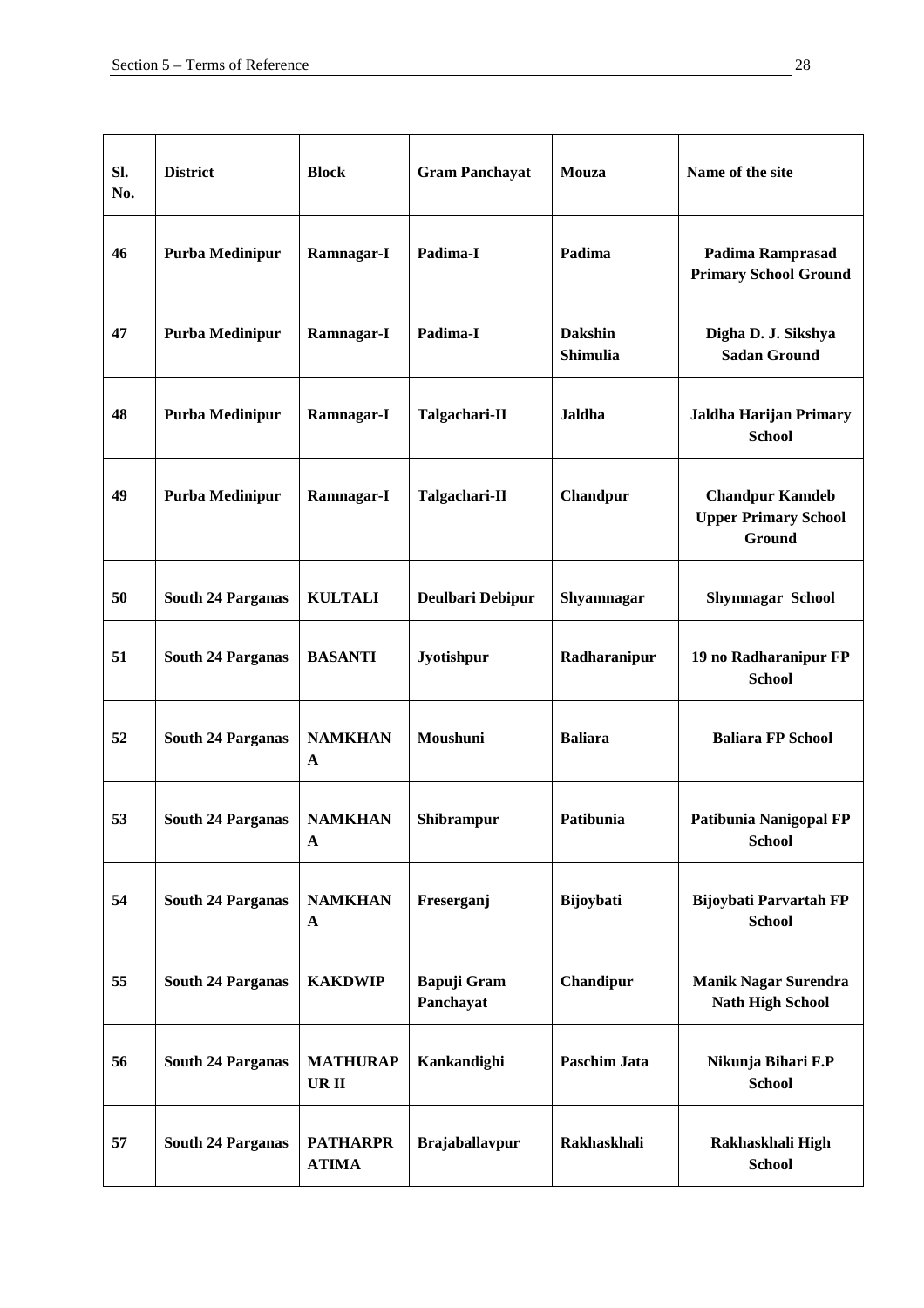| SI.<br>No. | <b>District</b>          | <b>Block</b>                    | <b>Gram Panchayat</b>   | Mouza                             | Name of the site                                 |
|------------|--------------------------|---------------------------------|-------------------------|-----------------------------------|--------------------------------------------------|
| 58         | <b>South 24 Parganas</b> | <b>PATHARPR</b><br><b>ATIMA</b> | Patharpratima           | Kishorinagar                      | <b>Kishorinagar F.P.S</b>                        |
| 59         | <b>South 24 Parganas</b> | <b>PATHARPR</b><br><b>ATIMA</b> | Patharpratima           | Madhabna gar                      | Madhabnagar F.P.S.                               |
| 60         | <b>South 24 Parganas</b> | <b>PATHARPR</b><br><b>ATIMA</b> | Durbachati              | P <sub>S</sub> .<br>Surendranagar | <b>Paschim Surendranagar</b><br>F.P.S            |
| 61         | <b>South 24 Parganas</b> | <b>GOSABA</b>                   | Rangabelia              | Pakhirala                         | Pakhirala F.P. School                            |
| 62         | <b>South 24 Parganas</b> | <b>GOSABA</b>                   | Satjelia                | Sudhansupur                       | <b>Anandapur Colony F.P.</b><br><b>School</b>    |
| 63         | <b>South 24 Parganas</b> | <b>GOSABA</b>                   | Rangabelia              | Uttardanga                        | Uttardanga F.P. School                           |
| 64         | <b>South 24 Parganas</b> | <b>GOSABA</b>                   | Kachukhali              | Ramnagar                          | <b>Ramnagar High School</b>                      |
| 65         | <b>South 24 Parganas</b> | <b>GOSABA</b>                   | Kachukhali              | Kachukhali                        | <b>Manmathapur High</b><br><b>School</b>         |
| 66         | <b>South 24 Parganas</b> | <b>GOSABA</b>                   | Radhanagar<br>Taranagar | <b>Baramollakhali</b>             | Taranagar B.T.C.<br>Vidyamandir                  |
| 67         | <b>South 24 Parganas</b> | <b>GOSABA</b>                   | Amtali                  | Puinjali                          | Puinjali Jr. High School                         |
| 68         | <b>South 24 Parganas</b> | <b>GOSABA</b>                   | Radhanagar<br>Taranagar | <b>Taranagar</b>                  | <b>Taranagar Saraswati</b><br><b>High School</b> |
| 69         | <b>South 24 Parganas</b> | <b>GOSABA</b>                   | Pathankhali             | Gopalkata                         | Gopalkata Jelepara<br><b>High School</b>         |
| 70         | <b>South 24 Parganas</b> | <b>GOSABA</b>                   | Sambhunagar             | Jhowkhali                         | Jhowkhali Jr. High<br><b>School</b>              |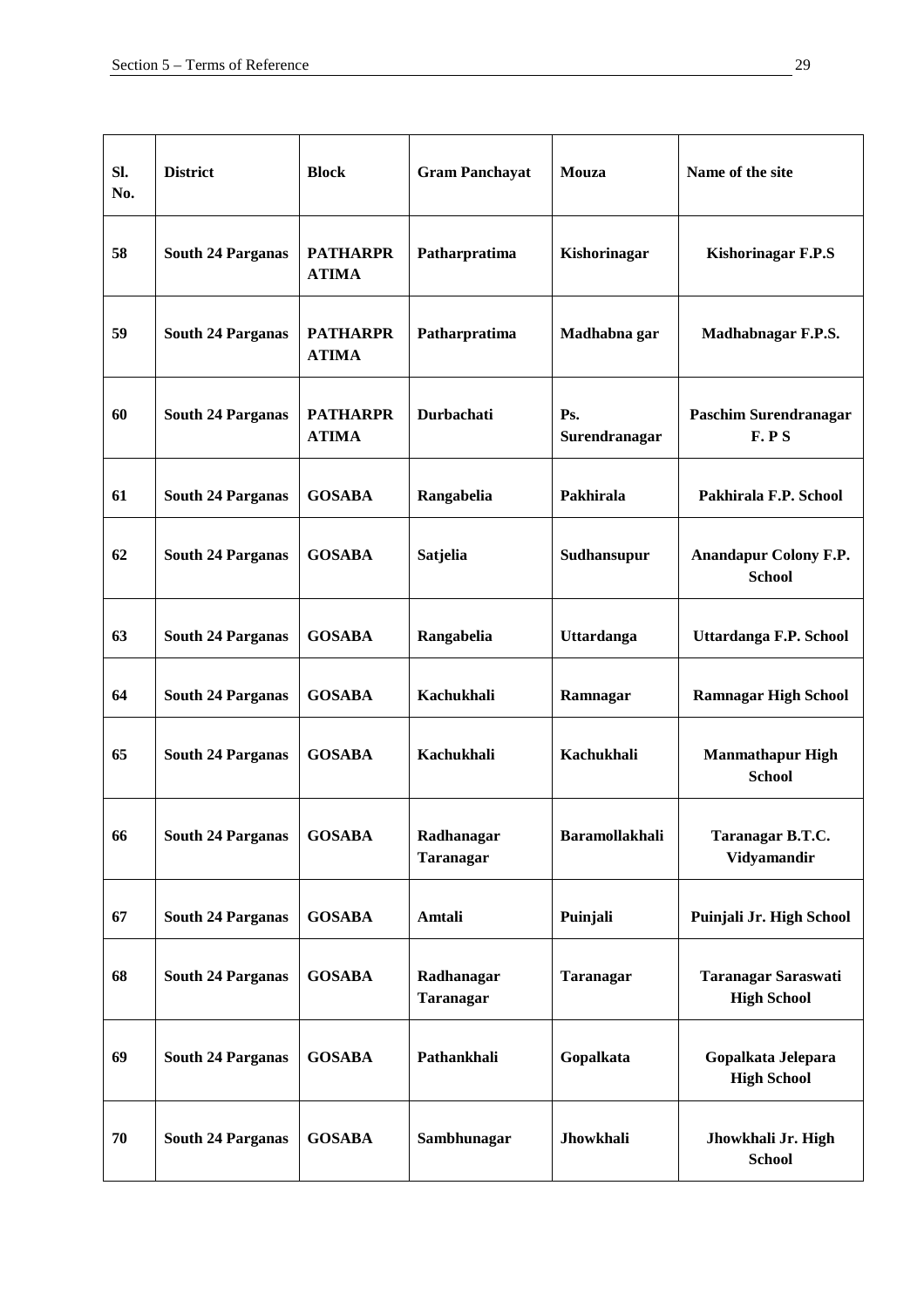| SI.<br>No. | <b>District</b>          | <b>Block</b>                 | <b>Gram Panchayat</b> | <b>Mouza</b>               | Name of the site                                      |
|------------|--------------------------|------------------------------|-----------------------|----------------------------|-------------------------------------------------------|
| 71         | <b>South 24 Parganas</b> | <b>SAGAR</b>                 | Rudranagar            | Radhakrishnap<br><b>ur</b> | Radhakrishnapur High<br><b>School</b>                 |
| 72         | <b>South 24 Parganas</b> | <b>SAGAR</b>                 | <b>Ramkarchar</b>     | Harinbari                  | Harinbari Yudhistir<br>Sikshayatan                    |
| 73         | <b>South 24 Parganas</b> | <b>SAGAR</b>                 | Rudranagar            | Rudranagar                 | Sundarban Janakalyan<br>sangha Vidyaniketan           |
| 74         | <b>South 24 Parganas</b> | <b>SAGAR</b>                 | $M.G-I$               | Fulbari                    | <b>Fulbari Sitala High</b><br><b>School</b>           |
| 75         | <b>South 24 Parganas</b> | <b>SAGAR</b>                 | Muriganga-II          | Chakfuldubi                | Krishnanagar<br>Soudamini Balika<br>Vidyalaya         |
| 76         | <b>South 24 Parganas</b> | <b>SAGAR</b>                 | <b>Dhablat</b>        | Prasadpur                  | <b>Prasadpur Atal</b><br>Vidyabhaban                  |
| 77         | <b>South 24 Parganas</b> | <b>SAGAR</b>                 | Gangasagar            | Beguakhali                 | <b>Dakshin Sagar</b><br><b>Banitirtha High School</b> |
| 78         | <b>South 24 Parganas</b> | <b>SAGAR</b>                 | $D.S-II$              | Gobindapur                 | <b>Gobindapur Tarachand</b><br><b>High School</b>     |
| 79         | <b>South 24 Parganas</b> | <b>SAGAR</b>                 | $M.G-I$               | Muriganga                  | Muriganga F.P. School                                 |
| 80         | <b>South 24 Parganas</b> | <b>SAGAR</b>                 | Muriganga-I           | <b>Sikarpur</b>            | <b>Sikarpur F.P. School</b>                           |
| 81         | <b>North 24 Parganas</b> | <b>HINGALGA</b><br><b>NJ</b> | <b>SANDELERBIL</b>    | <b>SANDELERBI</b><br>L     | <b>SANDELERBIL</b><br><b>HOSPITAL (BPHC)</b>          |
| 82         | <b>North 24 Parganas</b> | <b>HINGALGA</b><br><b>NJ</b> | <b>SANDELERBIL</b>    | <b>SANDELERBI</b><br>L     | ABS MADANMOHAN<br><b>VIDYAPITH</b>                    |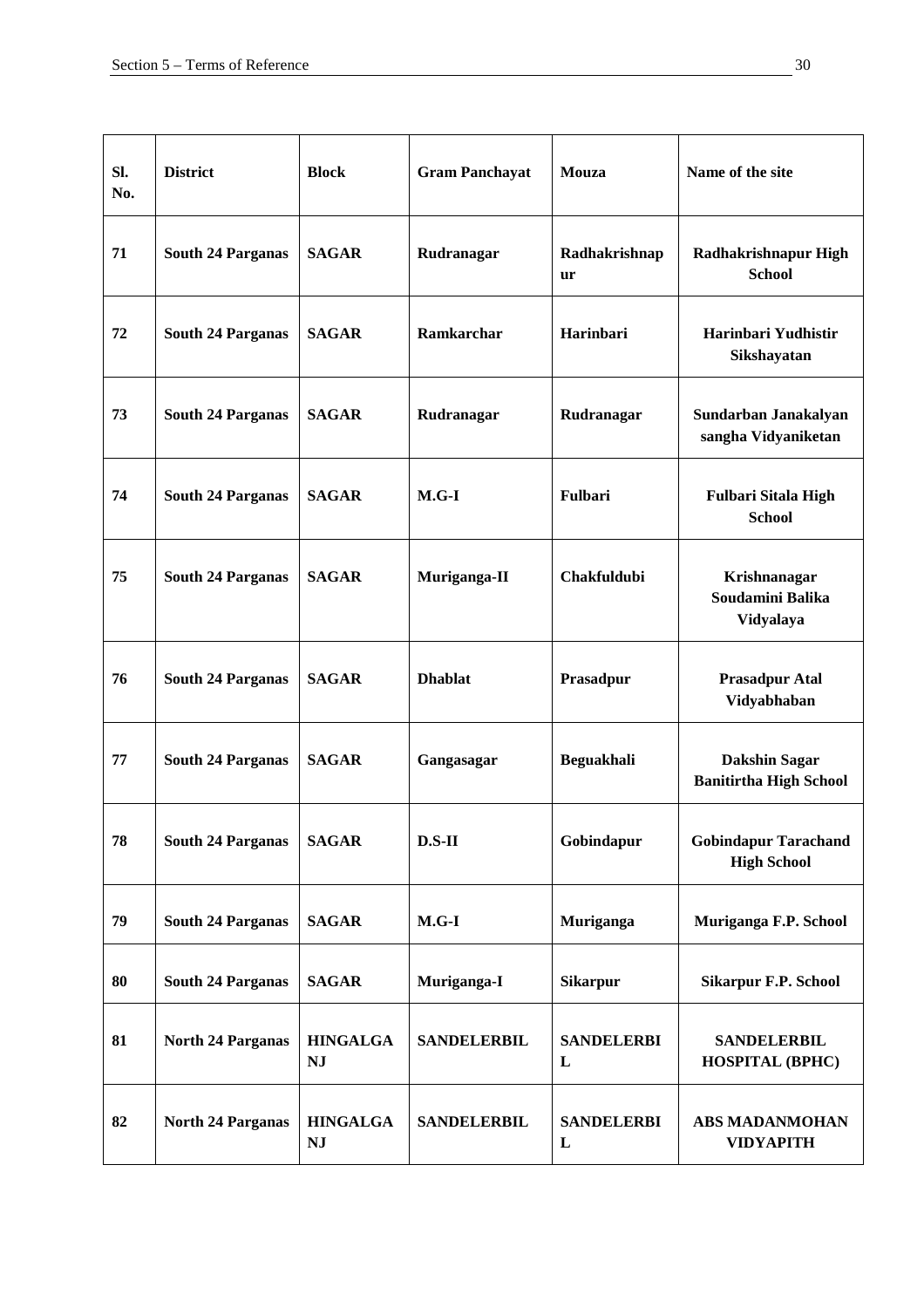| SI.<br>No. | <b>District</b>          | <b>Block</b>                 | <b>Gram Panchayat</b> | Mouza                          | Name of the site                                              |
|------------|--------------------------|------------------------------|-----------------------|--------------------------------|---------------------------------------------------------------|
| 83         | <b>North 24 Parganas</b> | <b>HINGALGA</b><br><b>NJ</b> | <b>SANDELERBIL</b>    | <b>BANKRA</b><br><b>DOBAR</b>  | <b>BANKRA DOBAR FP</b><br><b>SCHOOL</b>                       |
| 84         | <b>North 24 Parganas</b> | <b>HINGALGA</b><br><b>NJ</b> | <b>KALITALA</b>       | <b>PARGHUMTI</b>               | <b>UTTAR PARGHUMTI</b><br><b>BARNAPARICHAY</b><br><b>SSK</b>  |
| 85         | <b>North 24 Parganas</b> | <b>HINGALGA</b><br><b>NJ</b> | <b>KALITALA</b>       | <b>KALITALA</b>                | <b>KALITALA HIGH</b><br><b>SCHOOL</b>                         |
| 86         | <b>North 24 Parganas</b> | <b>HINGALGA</b><br><b>NJ</b> | <b>JOGESHGANJ</b>     | <b>HEMNAGAR</b>                | <b>HEMNAGAR HIGH</b><br><b>SCHOOL</b>                         |
| 87         | <b>North 24 Parganas</b> | <b>HINGALGA</b><br><b>NJ</b> | <b>RUPAMARI</b>       | <b>RUPAMARI</b>                | <b>HALDA BANSTALA</b><br><b>GOBARDHAN</b><br><b>VIDYAPITH</b> |
| 88         | <b>North 24 Parganas</b> | <b>HINGALGA</b><br><b>NJ</b> | <b>RUPAMARI</b>       | <b>RUPAMARI</b>                | <b>DAKSHIN RUPAMARI</b><br><b>FP SCHOOL</b>                   |
| 89         | <b>North 24 Parganas</b> | <b>HINGALGA</b><br><b>NJ</b> | <b>BISHPUR</b>        | <b>BISHPUR</b>                 | <b>BISHPUR HIGH</b><br><b>SCHOOL</b>                          |
| 90         | <b>North 24 Parganas</b> | <b>HINGALGA</b><br><b>NJ</b> | Jogeshganj            | Jogeshganj                     | Jogeshganj High<br><b>School(near community</b><br>hall)      |
| 91         | <b>North 24 Parganas</b> | <b>HINGALGA</b><br><b>NJ</b> | Jogeshganj            | Jogeshganj                     | Madhabkati Junior<br><b>Basic School</b>                      |
| 92         | <b>North 24 Parganas</b> | <b>HINGALGA</b><br><b>NJ</b> | <b>DULDULI</b>        | <b>BHANDERKH</b><br><b>ALI</b> | <b>BHANDERKHALI</b><br><b>DWIJABAR FP</b><br><b>SCHOOL</b>    |
| 93         | <b>North 24 Parganas</b> | <b>HASNABAD</b>              | Makhalgachha          | Harikati                       | <b>Vested Land near</b><br>Muragachha ICDS                    |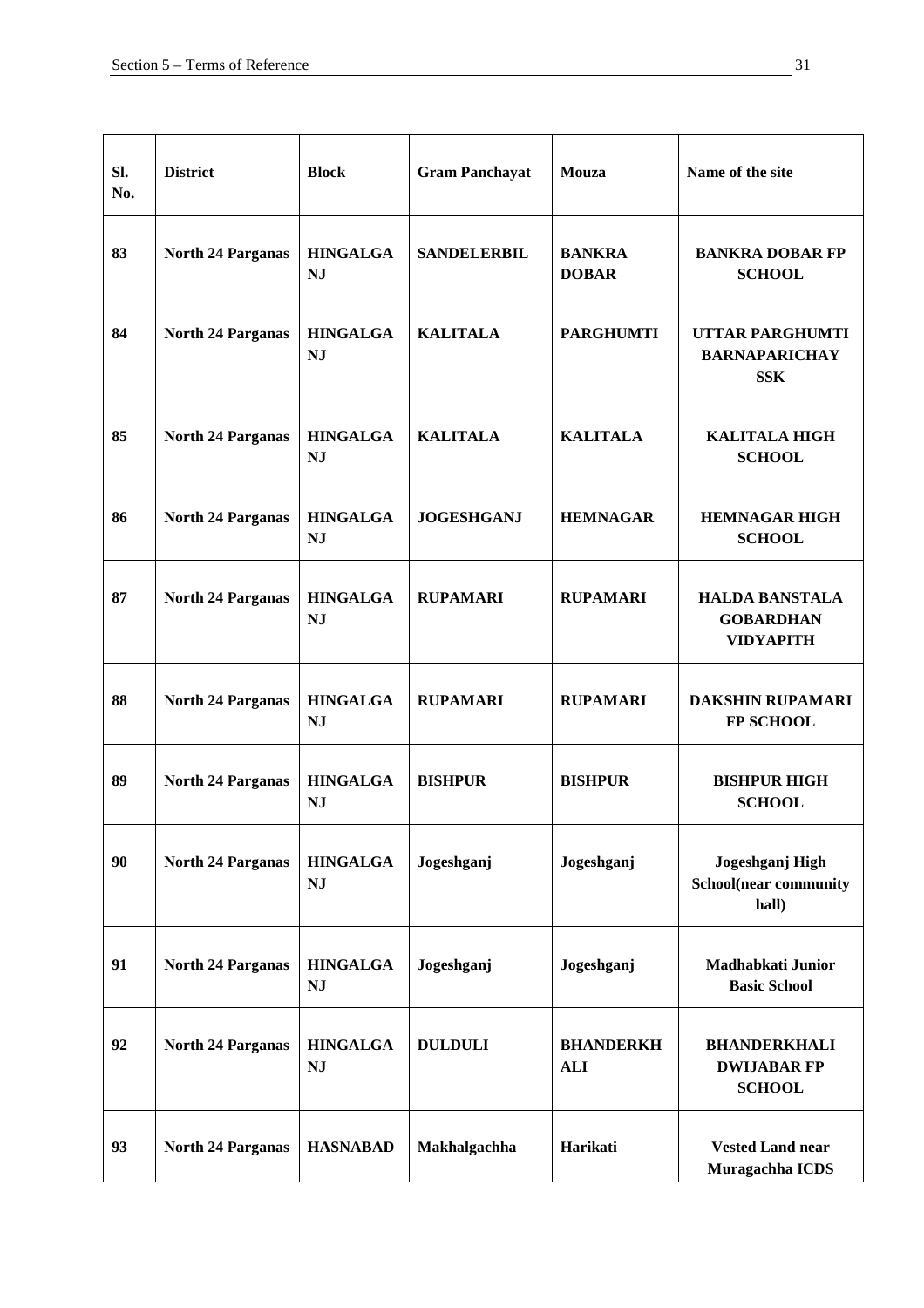| SI.<br>No. | <b>District</b>          | <b>Block</b>               | <b>Gram Panchayat</b>                  | Mouza                          | Name of the site                                                                    |
|------------|--------------------------|----------------------------|----------------------------------------|--------------------------------|-------------------------------------------------------------------------------------|
|            |                          |                            |                                        |                                | Centre (Harikati)                                                                   |
| 94         | <b>North 24 Parganas</b> | <b>HASNABAD</b>            | <b>BHAWANIPUR-I</b>                    | <b>SULKUNI</b><br><b>ABAD</b>  | <b>JOGENDRA MAITY</b><br><b>SADHARAN</b><br><b>VIDYAMANDIR (Near</b><br>Muktarchak) |
| 95         | <b>North 24 Parganas</b> | <b>HASNABAD</b>            | <b>MURARISHA</b>                       | <b>RAJAPUR</b>                 | <b>RAJAPUR HIGH</b><br><b>SCHOOL FIELD</b>                                          |
| 96         | <b>North 24 Parganas</b> | <b>HASNABAD</b>            | Chakpatli                              | Chakpatli                      | PATLIKHANPUR UPO<br><b>SHASTHYO KENDRA</b>                                          |
| 97         | <b>North 24 Parganas</b> | <b>HASNABAD</b>            | <b>BARUNHAT-</b><br><b>RAMESWARPUR</b> | <b>BARUNHAT</b>                | <b>RAMESWARPUR</b><br><b>UNION ADARSHA</b><br><b>VIDYALAYA GROUND</b>               |
| 98         | <b>North 24 Parganas</b> | <b>MINAKHAN</b>            | <b>Atpukur</b>                         | <b>Atpukur</b>                 | <b>Baruni Chetana Kendra</b><br><b>ICDS</b>                                         |
| 99         | <b>North 24 Parganas</b> | <b>MINAKHAN</b>            | <b>Atpukur</b>                         | <b>Atpukur</b>                 | Karanjatala Subhashini<br>Vidyapith(Atpukur<br>Majherpara)                          |
| 100        | <b>North 24 Parganas</b> | <b>MINAKHAN</b>            | <b>MOHANPUR</b>                        | <b>MALLICKGH</b><br><b>ERI</b> | <b>MALLICKGHERI MSK</b><br><b>GROUND</b>                                            |
| 101        | <b>North 24 Parganas</b> | <b>MINAKHAN</b>            | <b>CHAITAL</b>                         | <b>CHAITAL</b>                 | <b>CHAITAL</b><br>PALLIMANGAL HS<br><b>GROUND</b>                                   |
| 102        | <b>North 24 Parganas</b> | <b>SANDESHK</b><br>HALI-II | <b>BERMAJUR-II</b>                     | <b>RAMPUR</b>                  | <b>RAMPUR JR BASIC</b><br><b>SCHOOL</b>                                             |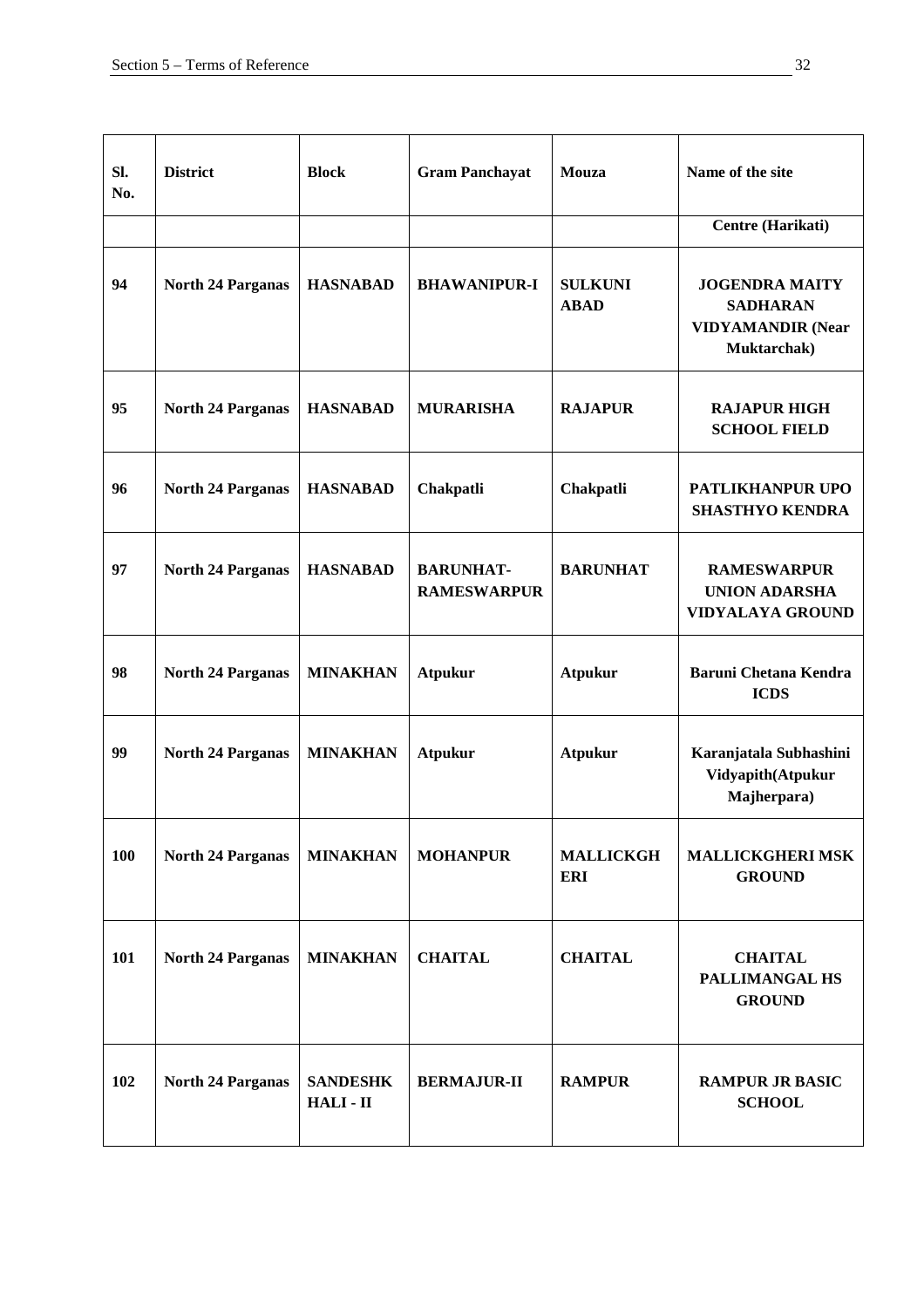| Sl.<br>No. | <b>District</b>          | <b>Block</b>                      | <b>Gram Panchayat</b> | Mouza                                              | Name of the site                                                |
|------------|--------------------------|-----------------------------------|-----------------------|----------------------------------------------------|-----------------------------------------------------------------|
| 103        | <b>North 24 Parganas</b> | <b>SANDESHK</b><br>HALI-II        | <b>BERMAJUR-I</b>     | <b>BERMAJUR</b>                                    | <b>BERMAJUR ADIBASI</b><br><b>FP</b><br><b>SCHOOL(HATKHOLA</b>  |
| 104        | <b>North 24 Parganas</b> | <b>SANDESHK</b><br>HALI-II        | <b>SANDESHKHALI</b>   | <b>DWARIRJANG</b><br>AL                            | <b>DWARIRJANGAL</b><br><b>BANAMALIPUR</b><br><b>VIDYAPITH</b>   |
| 105        | <b>North 24 Parganas</b> | <b>SANDESHK</b><br>HALI-II        | <b>JELIAKHALI</b>     | <b>JELIAKHALI</b><br><b>PURBA</b><br><b>KHANDA</b> | <b>JELIAKHALI</b><br><b>VIVEKANANDA</b><br><b>VIDYAPITH</b>     |
| 106        | <b>North 24 Parganas</b> | <b>SANDESHK</b><br><b>HALI-II</b> | <b>KORAKATI</b>       | <b>KORAKATI</b>                                    | <b>KORAKATI HIGH</b><br><b>SCHOOL</b>                           |
| 107        | <b>North 24 Parganas</b> | <b>SANDESHK</b><br><b>HALI-II</b> | <b>KORAKATI</b>       | <b>TUSHKHALI</b>                                   | <b>TUSHKHALI</b><br><b>KACHARIPARA FP</b><br><b>SCHOOL</b>      |
| 108        | <b>North 24 Parganas</b> | <b>SANDESHK</b><br>HALI-II        | <b>MONIPUR</b>        | <b>MONIPUR</b>                                     | <b>PASCHIM MONIPUR</b><br><b>BIJAY DAS SMRITI</b><br><b>MSK</b> |
| 109        | <b>North 24 Parganas</b> | <b>SANDESHK</b><br><b>HALI-II</b> | <b>Khulna</b>         | khulna                                             | South khulna FP<br><b>SCHOOL</b>                                |
| 110        | <b>North 24 Parganas</b> | <b>SANDESHK</b><br><b>HALI-II</b> | khulna                | <b>Sitaliya</b>                                    | <b>Sitaliya High School</b>                                     |
| 111        | <b>North 24 Parganas</b> | <b>SANDESHK</b><br><b>HALI-II</b> | Khulna                | Hatgachha                                          | Hatgachha KCA<br><b>Institution</b>                             |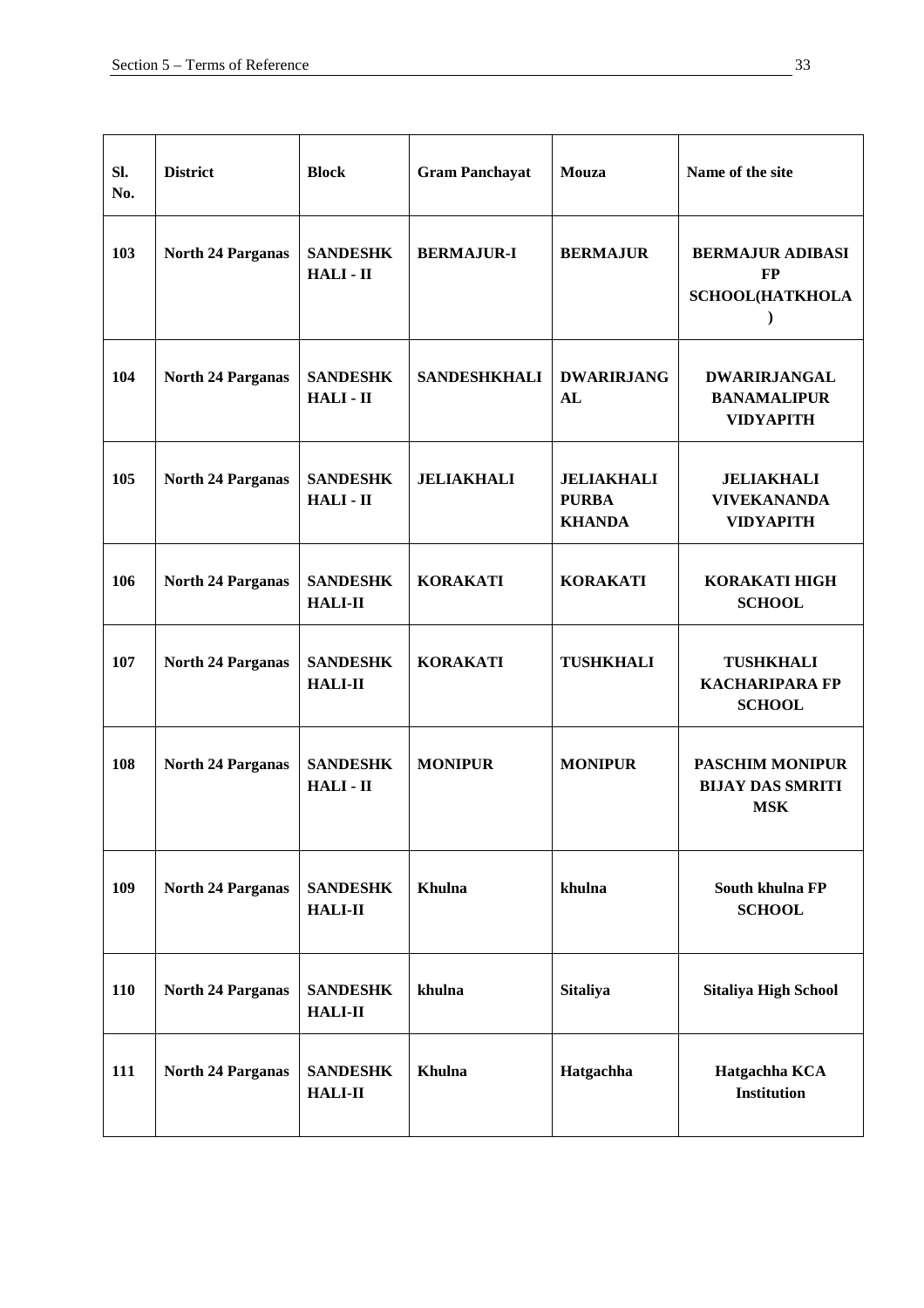| SI.<br>No. | <b>District</b>          | <b>Block</b>                      | <b>Gram Panchayat</b>              | Mouza                          | Name of the site                                             |
|------------|--------------------------|-----------------------------------|------------------------------------|--------------------------------|--------------------------------------------------------------|
| 112        | <b>North 24 Parganas</b> | <b>SANDESHK</b><br><b>HALI-II</b> | <b>DURGAMANDAP</b>                 | <b>DURGAMAND</b><br>AP         | <b>DTD HIGH SCHOOL</b>                                       |
| 113        | <b>North 24 Parganas</b> | <b>SANDESHK</b><br>HALI-II        | <b>DURGAMANDAP</b>                 | <b>GABBERIA</b>                | <b>GABBERIA GOUR</b><br><b>SARDAR SSK</b>                    |
| 114        | <b>North 24 Parganas</b> | <b>SANDESHK</b><br><b>HALI-I</b>  | <b>SEHARA</b><br><b>RADHANAGAR</b> | <b>BHOLAKHALI</b>              | <b>BHOLAKHALI FP</b><br><b>SCHOOL</b>                        |
| 115        | <b>North 24 Parganas</b> | <b>SANDESHK</b><br>HALI-I         | <b>SEHARA</b><br><b>RADHANAGAR</b> | <b>RADHANAGA</b><br>$\bf{R}$   | <b>RADHANAGAR</b><br><b>MAJHERPARA FP</b><br><b>SCHOOL</b>   |
| 116        | <b>North 24 Parganas</b> | <b>SANDESHK</b><br>HALI-I         | <b>SEHARA</b><br><b>RADHANAGAR</b> | <b>NITYABERIA</b>              | <b>CHHOTO SEHARA</b><br><b>HIGH SCHOOL</b>                   |
| 117        | <b>North 24 Parganas</b> | <b>SANDESHK</b><br>HALI-I         | <b>SEHARA</b><br><b>RADHANAGAR</b> | <b>NITYABERIA</b>              | NITYABERIA FP<br><b>SCHOOL</b>                               |
| 118        | <b>North 24 Parganas</b> | <b>SANDESHK</b><br>HALI-I         | <b>KALINAGAR</b>                   | <b>GHOSHPUR</b>                | <b>SOUTH GHOSHPUR</b><br><b>FP SCHOOL</b>                    |
| 119        | <b>North 24 Parganas</b> | <b>SANDESHK</b><br>HALI-I         | <b>KALINAGAR</b>                   | <b>KALINAGAR</b>               | <b>JHANJHANIA FP</b><br><b>SCHOOL</b>                        |
| 120        | <b>North 24 Parganas</b> | <b>SANDESHK</b><br><b>HALI-I</b>  | <b>BOYERMARI II</b>                | <b>BOYERMARI</b>               | <b>DAKSHIN</b><br><b>BOYERMARI JR.</b><br><b>HIGH SCHOOL</b> |
| 121        | <b>North 24 Parganas</b> | <b>SANDESHK</b><br><b>HALI-I</b>  | <b>HATGACHHI</b>                   | <b>KANMARI</b>                 | <b>KANMARI</b><br><b>VIDYAMANDIR HIGH</b><br><b>SCHOOL</b>   |
| 122        | <b>North 24 Parganas</b> | <b>SANDESHK</b><br>HALI-I         | <b>BOYERMARI-I</b>                 | <b>MATHBARI</b><br><b>ABAD</b> | <b>UTTAR MATHBARI</b><br>FP SCHOOL                           |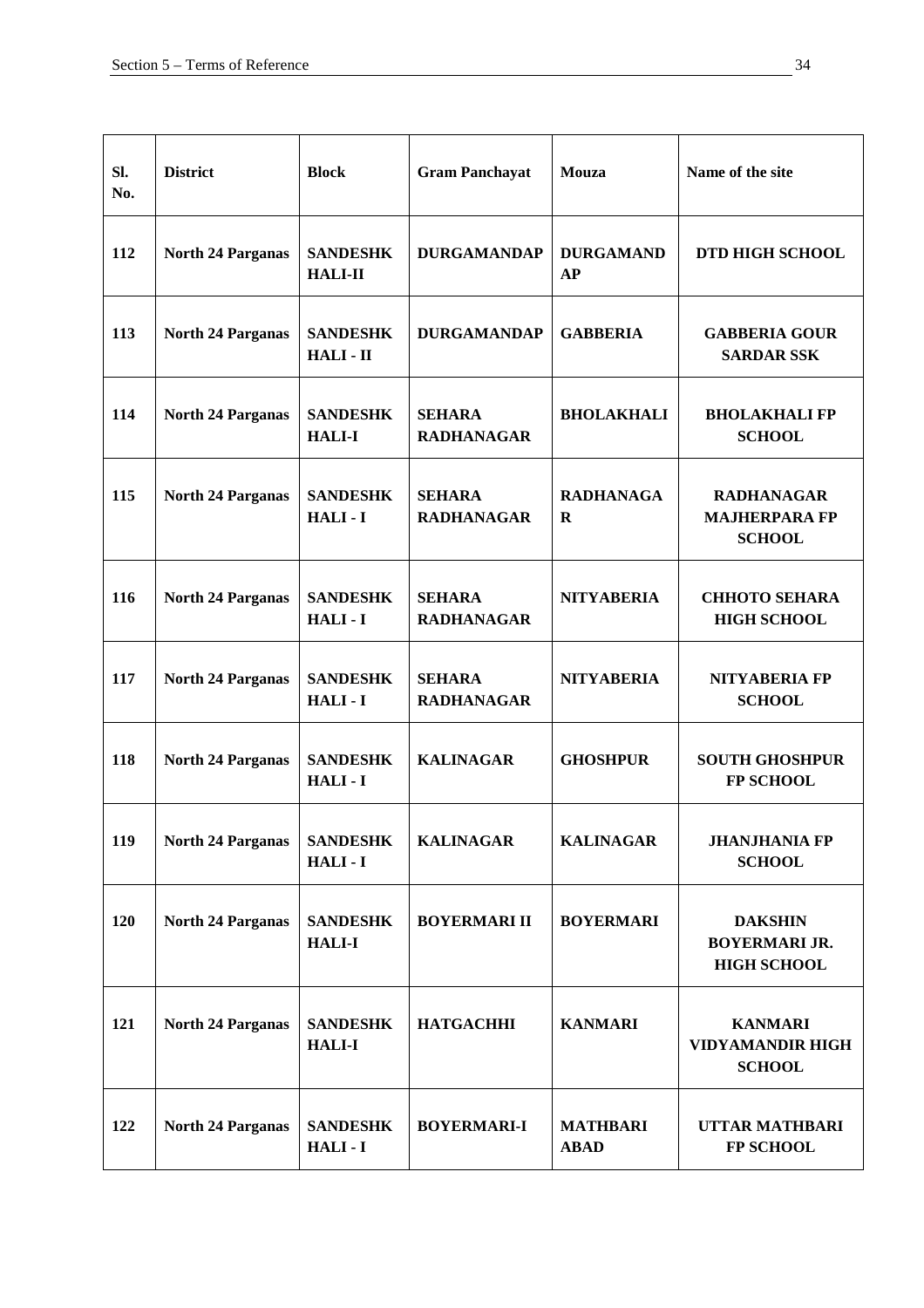| SI.<br>No. | <b>District</b>          | <b>Block</b>              | <b>Gram Panchayat</b>              | Mouza                                            | Name of the site                                                                             |
|------------|--------------------------|---------------------------|------------------------------------|--------------------------------------------------|----------------------------------------------------------------------------------------------|
| 123        | <b>North 24 Parganas</b> | <b>SANDESHK</b><br>HALI-I | <b>BOYERMARI-II</b>                | <b>SANKARDAH</b><br><b>A ABAD</b>                | <b>DHEKNAMARI FP</b><br><b>SCHOOL</b>                                                        |
| 124        | <b>North 24 Parganas</b> | <b>SANDESHK</b><br>HALI-I | <b>SARBERIA</b><br><b>AGARHATI</b> | <b>LOWKHALI</b><br><b>PATHARGHA</b><br><b>TA</b> | <b>LAWKHALI</b><br><b>AHAMMADIA</b><br><b>MADHYAMIK SIKSHA</b><br><b>KENDRA</b> (Agarhati G) |
| 125        | <b>North 24 Parganas</b> | <b>SANDESHK</b><br>HALI-I | <b>NAZAT-II</b>                    | <b>BOYERMARI</b><br><b>ABAD</b>                  | <b>BOYERMARI</b><br><b>PARSEMARI</b><br><b>BIRSHAMUNDA MSK</b>                               |
| 126        | Purba Medinipur          | Ramnagar-II               | <b>Kalindi</b>                     | <b>Mandarmoni</b>                                | <b>Mandarmoni</b>                                                                            |
| 127        | Purba Medinipur          | Ramnagar-II               | <b>Kalindi</b>                     | D.Purusottamp<br><b>ur</b>                       | <b>Dakshin Purusottampur</b><br><b>Bholanath SSK</b>                                         |
| 128        | Purba Medinipur          | Contai-I                  | Majalapur                          | <b>Biramput</b>                                  | <b>Biramput Primary</b><br><b>School Gournd</b>                                              |
| 129        | Purba Medinipur          | Contai-I                  | Majalapur                          | <b>Baguran Jalpai</b>                            | <b>Baguran Jalpai</b>                                                                        |
| 130        | Purba Medinipur          | <b>Contai-I</b>           | <b>Nayaput</b>                     | Cenchuraput                                      | <b>Cenchuraput Primary</b><br><b>School Ground</b>                                           |
| 131        | Purba Medinipur          | <b>Contai-I</b>           | Sabajput                           | P. Sikarput                                      | Sabajput G. P. Ground                                                                        |
| 132        | Purba Medinipur          | <b>Contai-I</b>           | Sabajput                           | <b>Badalpur</b>                                  | <b>Badalpur Primary</b><br><b>School Ground</b>                                              |
| 133        | Purba Medinipur          | Contai-I                  | Sabajput                           | Samudrapur                                       | <b>Samudrapur Primary</b><br><b>School Ground</b>                                            |
| 134        | Purba Medinipur          | <b>Contai-I</b>           | Sabajput                           | <b>Daudpur</b>                                   | <b>Daudpur Pry. School</b>                                                                   |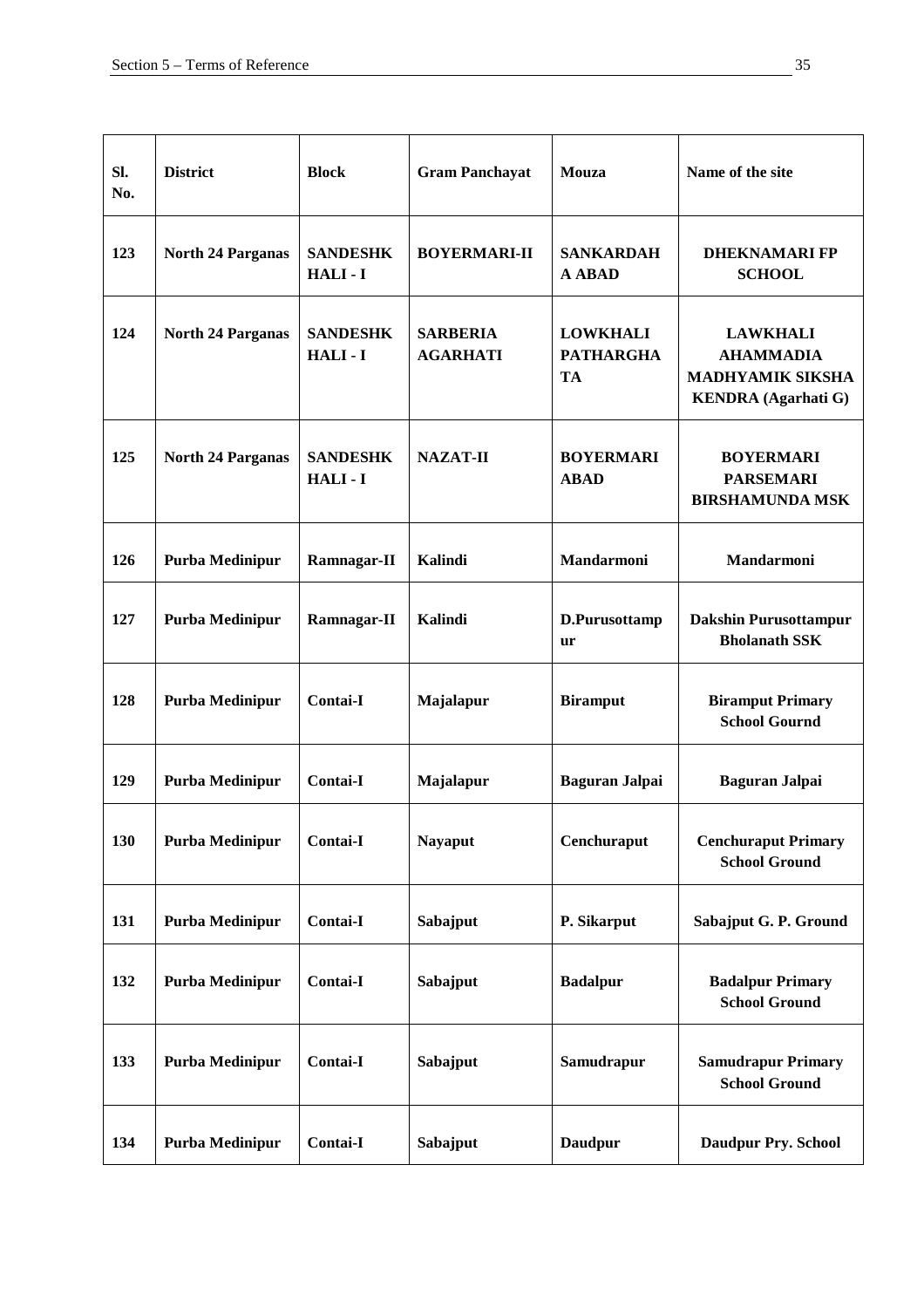| SI.<br>No. | <b>District</b> | <b>Block</b>     | <b>Gram Panchayat</b> | Mouza                     | Name of the site                                                    |
|------------|-----------------|------------------|-----------------------|---------------------------|---------------------------------------------------------------------|
| 135        | Purba Medinipur | Contai-I         | Mahishagote           | Mahishagote               | <b>Mahishagote SS</b><br>Vidyamandir Ground                         |
| 136        | Purba Medinipur | Contai-I         | Mahishagote           | <b>Nimdasbar</b>          | Pichhaboni High School<br>Ground                                    |
| 137        | Purba Medinipur | <b>Deshapran</b> | <b>Dariapur</b>       | <b>Bankiput</b>           | <b>Bankiput High School</b><br>Ground                               |
| 138        | Purba Medinipur | <b>Deshapran</b> | <b>Dariapur</b>       | <b>Dariapur</b>           | <b>Dariapur Primary</b><br><b>School Ground</b>                     |
| 139        | Purba Medinipur | <b>Deshapran</b> | <b>Bamunia</b>        | Faridpur                  | <b>Faridpur Primary</b><br><b>School Ground</b>                     |
| 140        | Purba Medinipur | <b>Deshapran</b> | <b>Dariapur</b>       | <b>Benichak</b>           | <b>Shyamchak Pry. School</b>                                        |
| 141        | Purba Medinipur | <b>Deshapran</b> | <b>Bamunia</b>        | <b>Bichunia</b>           | <b>Bichunia High School</b><br>Ground                               |
| 142        | Purba Medinipur | Deshapran        | <b>Dariapur</b>       | <b>Uttar</b><br>Haraschak | <b>Uttar Haraschak</b><br>Sorojani Sikshya<br><b>Niketan Ground</b> |
| 143        | Purba Medinipur | <b>Deshapran</b> | <b>Bamunia</b>        | Jhawa                     | <b>Jhawa Panchanan</b><br><b>Primary School Ground</b>              |
| 144        | Purba Medinipur | Khejuri-II       | Nijkasba              | Gopichak                  | Hijli Gopichak High<br><b>School</b>                                |
| 145        | Purba Medinipur | Khejuri-II       | Nijkasba              | Sundarpur                 | <b>Battallya Pry. School</b>                                        |
| 146        | Purba Medinipur | Khejuri-II       | Nijkasba              | Kayalchak                 | <b>Vested Land in</b><br>Kayalchak                                  |